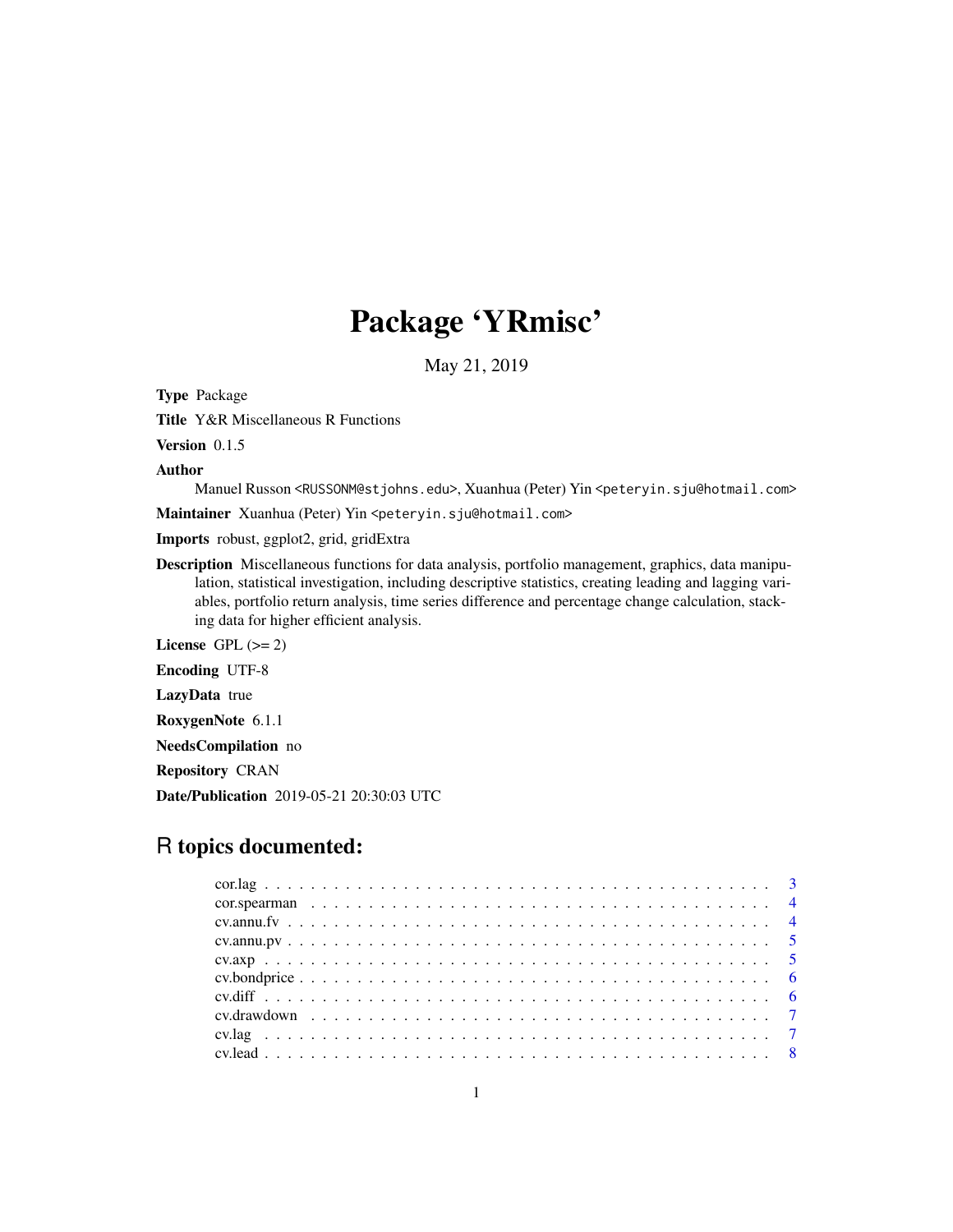| cv.logs.                                                                    | 8   |
|-----------------------------------------------------------------------------|-----|
| cv. pctcng $\ldots \ldots \ldots \ldots \ldots \ldots \ldots \ldots \ldots$ | 9   |
|                                                                             | 9   |
| df.sortcol.                                                                 | 10  |
| $df.\text{stack}$ .                                                         | 10  |
| $ds.corm \ldots$                                                            | 11  |
|                                                                             | 11  |
|                                                                             | 12  |
|                                                                             | 12  |
|                                                                             | 13  |
|                                                                             | 13  |
|                                                                             | 14  |
|                                                                             | 14  |
|                                                                             | 15  |
|                                                                             | 15  |
|                                                                             | 16  |
|                                                                             | 16  |
|                                                                             | 17  |
|                                                                             | 18  |
|                                                                             | -18 |
|                                                                             | -19 |
|                                                                             | -19 |
|                                                                             | 20  |
|                                                                             | 20  |
|                                                                             | 21  |
|                                                                             | 21  |
|                                                                             | 22  |
|                                                                             | 22  |
|                                                                             | 23  |
|                                                                             | 23  |
|                                                                             | 24  |
|                                                                             | 24  |
|                                                                             | 25  |
|                                                                             | 25  |
|                                                                             | 26  |
|                                                                             |     |
|                                                                             | 26  |
|                                                                             | 27  |
| pt.bias.                                                                    | 27  |
| pt.btavg<br>.<br>$\mathbf{r}$                                               | 28  |
| pt.cm ext $n \ldots \ldots \ldots$                                          | 28  |
|                                                                             | 29  |
| pt.dalpha $\ldots$ .                                                        | 29  |
| pt.dbeta                                                                    | 30  |
| pt.exploss                                                                  | 30  |
|                                                                             | 31  |
|                                                                             | 31  |
| pt.jalpha                                                                   | 32  |
| pt.m2                                                                       | 32  |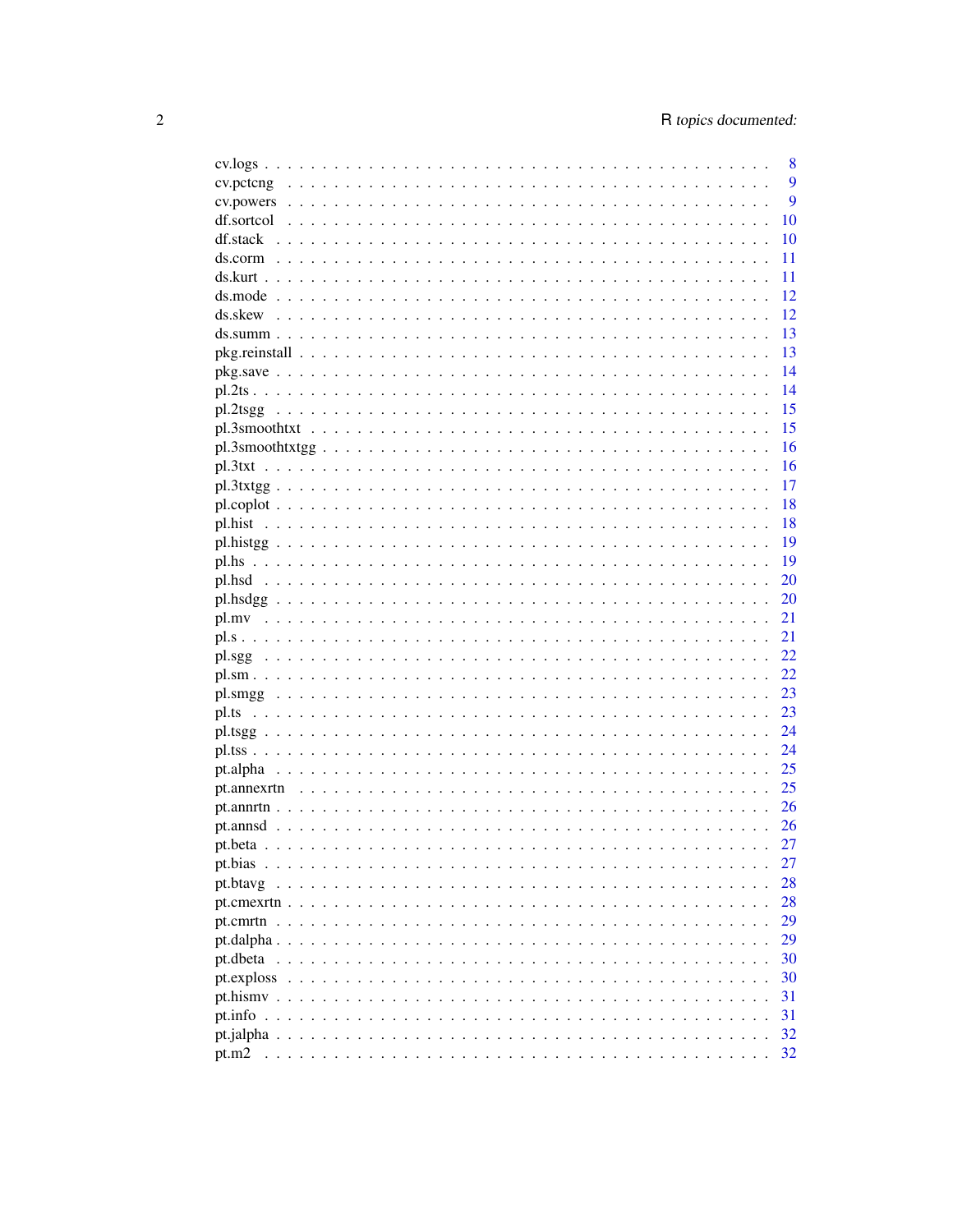#### <span id="page-2-0"></span>cor.lag 3

| Index | 48  |
|-------|-----|
|       |     |
|       |     |
|       | 45  |
|       | 45  |
|       | 44  |
|       | 43  |
|       | 43  |
|       | 42  |
|       | 42  |
|       | 41  |
|       | 41  |
|       | 40  |
|       | 40  |
|       | 39  |
|       | 39  |
|       | 38  |
|       | -38 |
|       | 37  |
|       | 37  |
|       | 36  |
|       | 36  |
|       | 35  |
|       | 35  |
|       |     |
|       |     |
|       |     |

cor.lag *Lag/Lead Correlation*

# Description

Calculating correlation of two vectors with lag and lead periods. The correlations are used to determine the lag or lead effect between two variables. The correlation function uses "na.or.complete" method and calculate the Pearson's correlation.

# Usage

cor.lag(x,y,lag,lead)

# Arguments

| x    | the moving vector:      |
|------|-------------------------|
| v    | the fixed vector:       |
| lag  | :number of lag periods  |
| lead | :number of lead periods |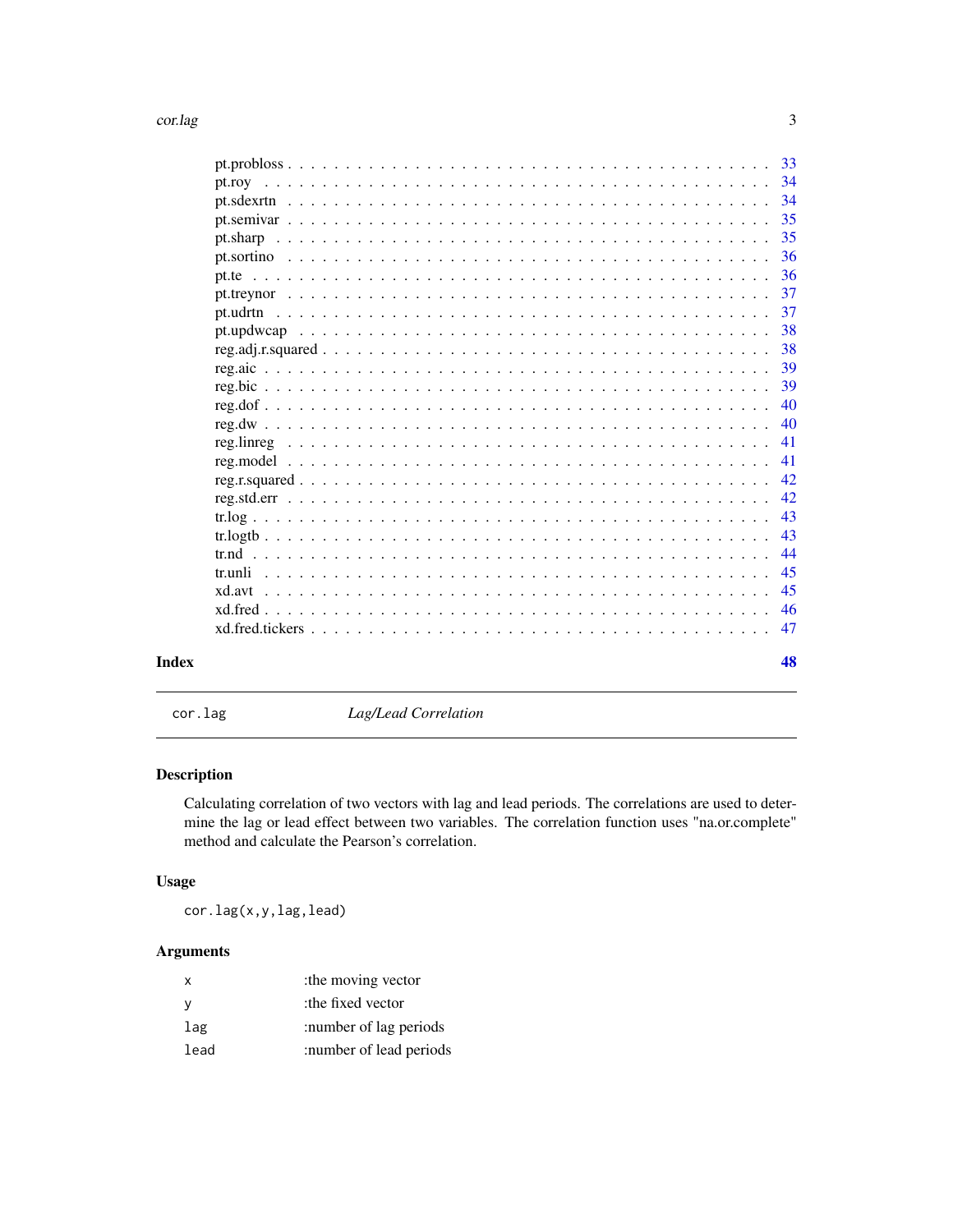# Examples

```
cor.lag(mtcars[,1],mtcars[,2],3,3)
```
cor.spearman *Spearman rank correlation*

#### Description

Calculate Spearman Rank Correlation, which is the nonparametric version of the Pearson productmoment correlation.

#### Usage

cor.spearman(x,y)

# Arguments

| <b>X</b> | a numeric variable  |
|----------|---------------------|
|          | a numeric variable: |

# Examples

cor.spearman(mtcars[,1], mtcars[,3])

| cv.annu.fv | Calculate future value of annuity |
|------------|-----------------------------------|
|------------|-----------------------------------|

# Description

Calculate future value of an ordinary annuity or an annuity due.

#### Usage

 $cv.$  annu.fv(pmt,  $i, n, type = 0$ )

# Arguments

| pmt  | the equal amount of payment of each period:               |
|------|-----------------------------------------------------------|
| j.   | interest rate according to the period                     |
| n    | :number of periods                                        |
| type | : type = 0 for ordinary annuity, type = 1 for annuity due |

# Examples

cv.annu.fv(100,0.0248,10,0)

<span id="page-3-0"></span>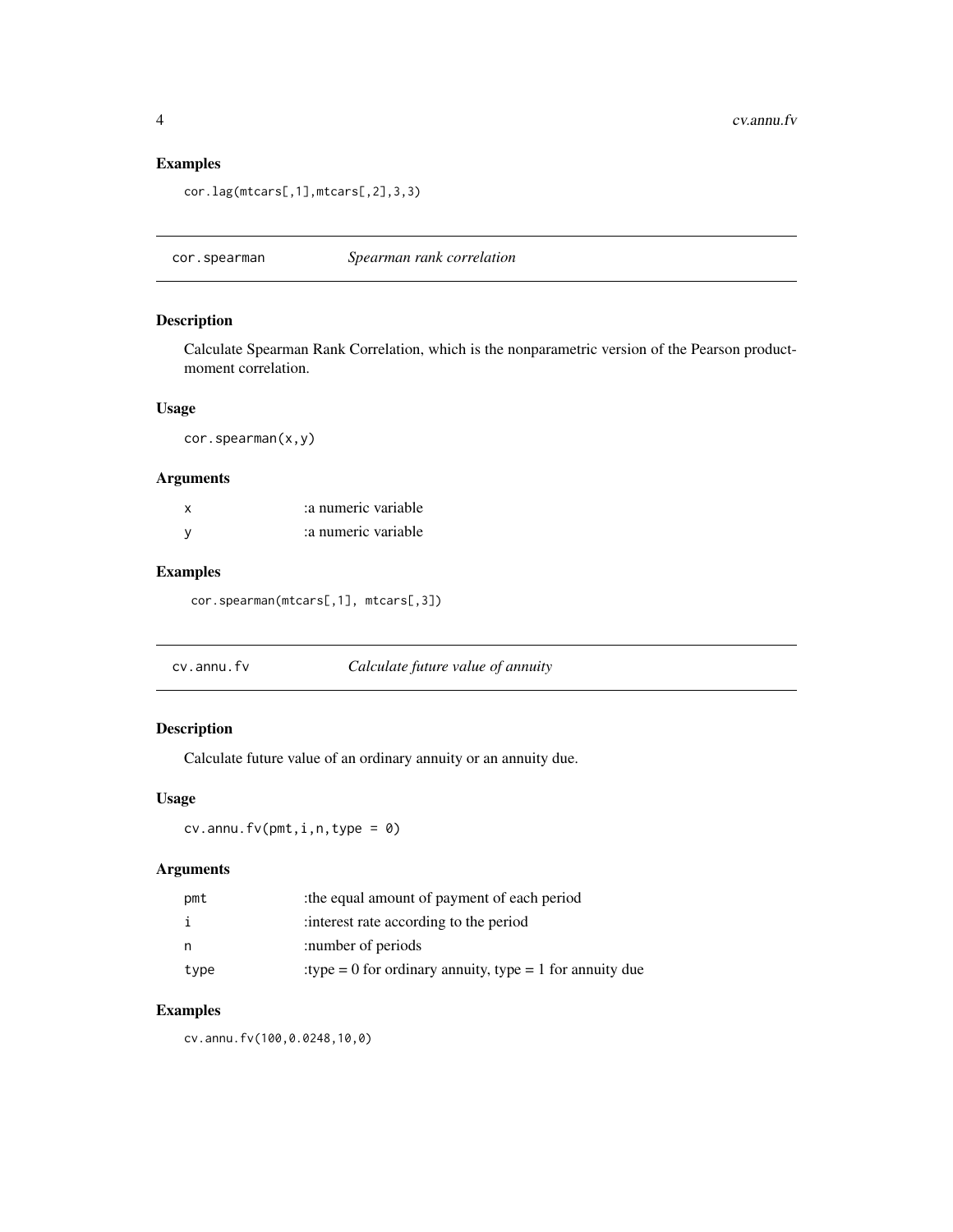<span id="page-4-0"></span>

Calculate present value of an ordinary annuity or an annuity due.

# Usage

cv.annu.pv(pmt,i,n,k)

# Arguments

| pmt | :the equal amount of payment of each period     |
|-----|-------------------------------------------------|
|     | interest rate according to the period:          |
| n   | :number of periods                              |
|     | :number of periods deferred until first payment |
|     |                                                 |

# Examples

cv.annu.pv(100,0.0248,10,4)

cv.axp *Create logarithm with a random base*

# Description

Create a new variable with the base of a random number and power of the selected variable

#### Usage

```
cv.axp(dataframe, var, n, range)
```
# Arguments

| dataframe | a data frame:                    |
|-----------|----------------------------------|
| var       | the variable selected:           |
| n         | :number of new variables created |
| range     | the range of base                |

#### Examples

cv.axp(mtcars,"wt",5,c(1, 2))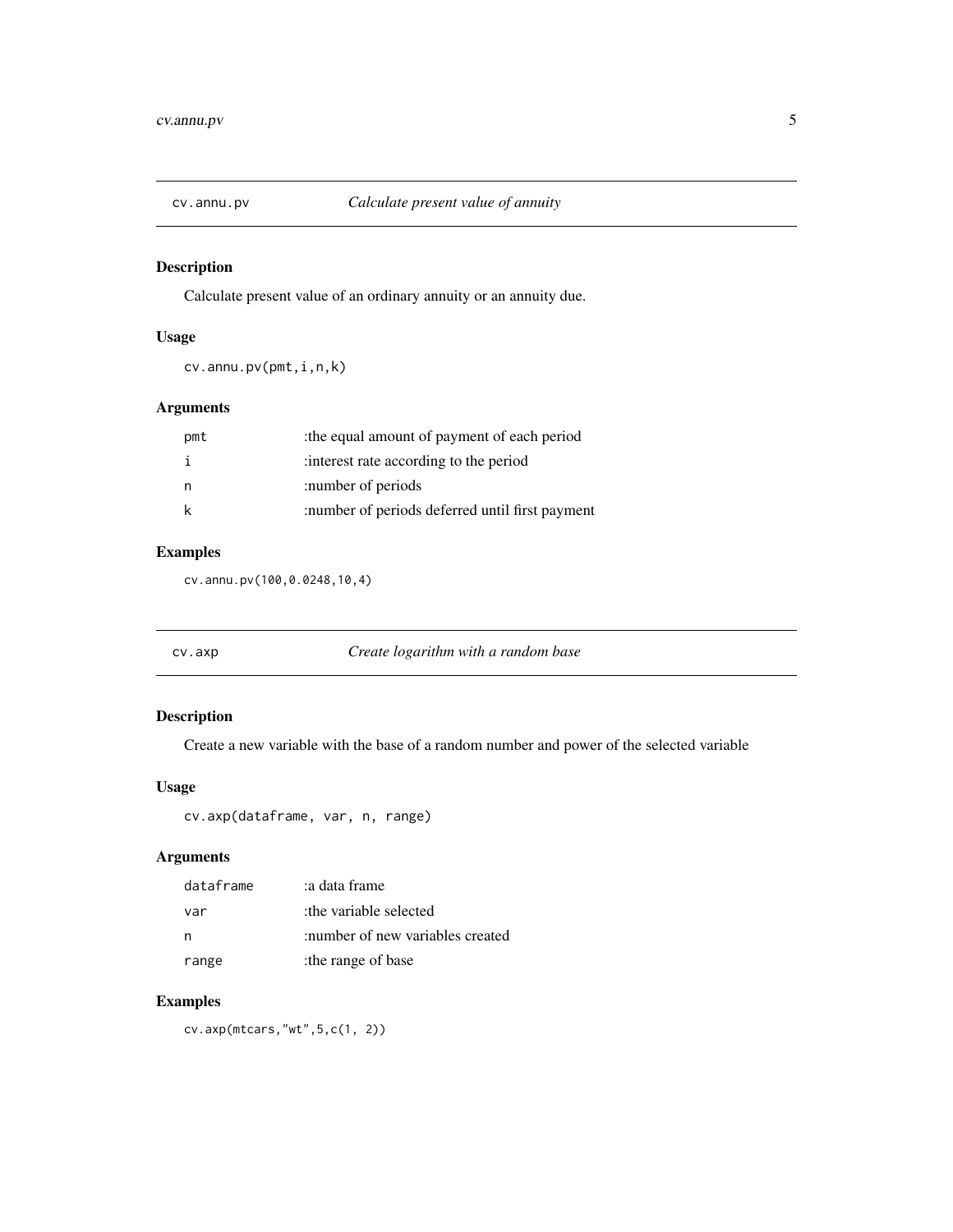<span id="page-5-0"></span>

Calculate the plain vanilla bond price

# Usage

cv.bondprice(par,c,yield,n,m)

# Arguments

| par   | the face value of the bond:            |
|-------|----------------------------------------|
| C     | the annual coupon rate of the bond:    |
| yield | the annual yield to maturity of a bond |
| n     | :number of years                       |
| m     | :compounding period in a year          |

# Examples

cv.bondprice(1000,0.0248,0.0248,10,2)

| Calculating the difference of a time series<br>cv.diff |  |
|--------------------------------------------------------|--|
|--------------------------------------------------------|--|

# Description

Calculate the difference of a time series, with a specific lag period. The difference is used to show the change in value over set period.

#### Usage

cv.diff(x,n)

# Arguments

| x   | : a numeric vector      |
|-----|-------------------------|
| - n | : number of lag periods |

# Examples

cv.diff(mtcars[,2],1)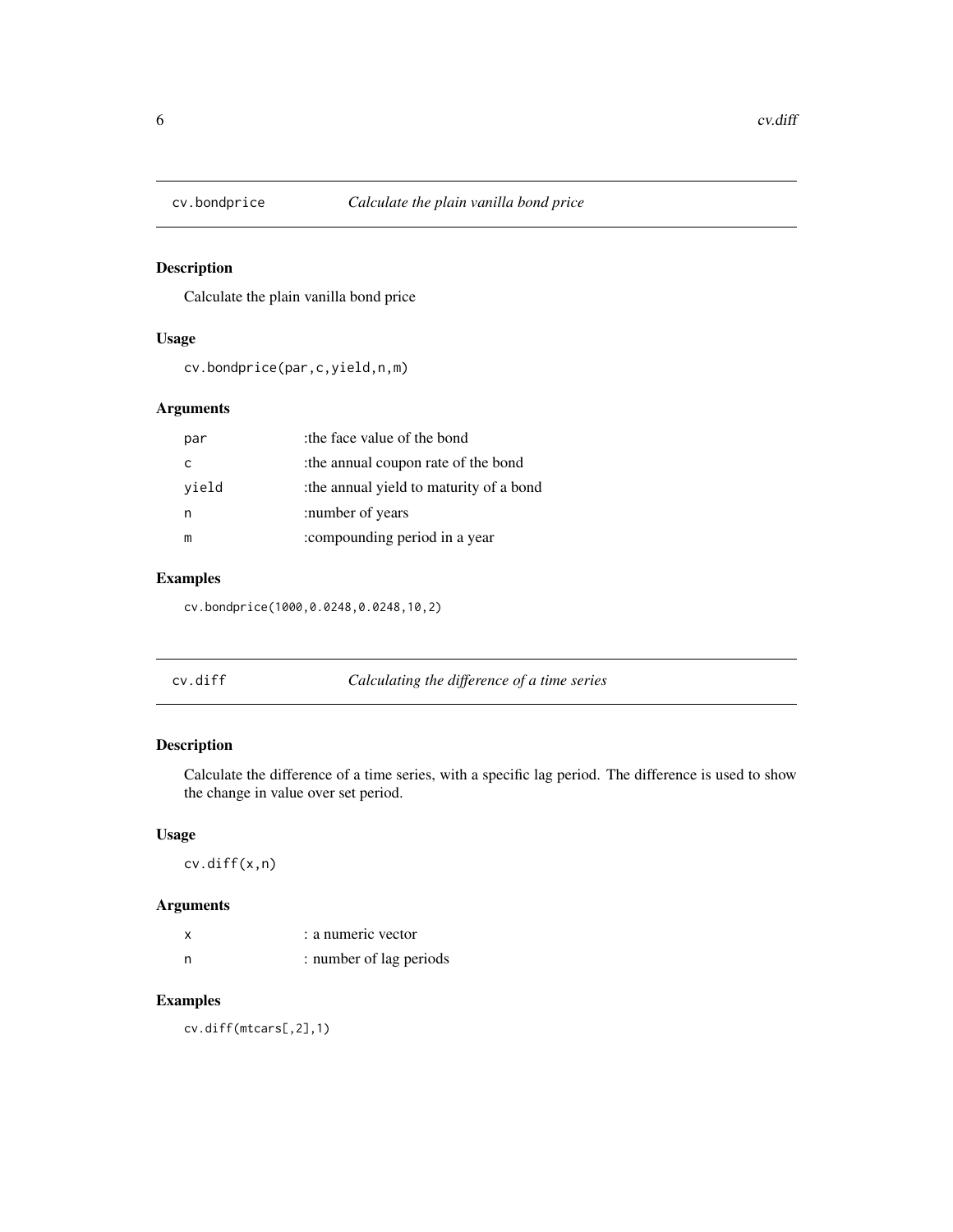<span id="page-6-0"></span>

Calculate largest draw down of a series of returns. This function calculates the maximum decrease in percentage over time, which can be used to test portfolio returns.

#### Usage

cv.drawdown(x)

# Arguments

x : a numeric vector of returns

#### Examples

```
# rnorm() is used to simulate portfolio returns
returns <- rnorm(100)
cv.drawdown(returns)
```
cv.lag *Create a lag variable*

# Description

Create a lag variable, with a choice of lag periods. The lag variable can be used to test lag effects between variables.

#### Usage

cv.lag(x,n)

# Arguments

|     | a vector:              |
|-----|------------------------|
| - n | :number of lag periods |

#### Examples

cv.lag(mtcars[,2],3) data.frame(mtcars,cv.lag(mtcars[,3], 1))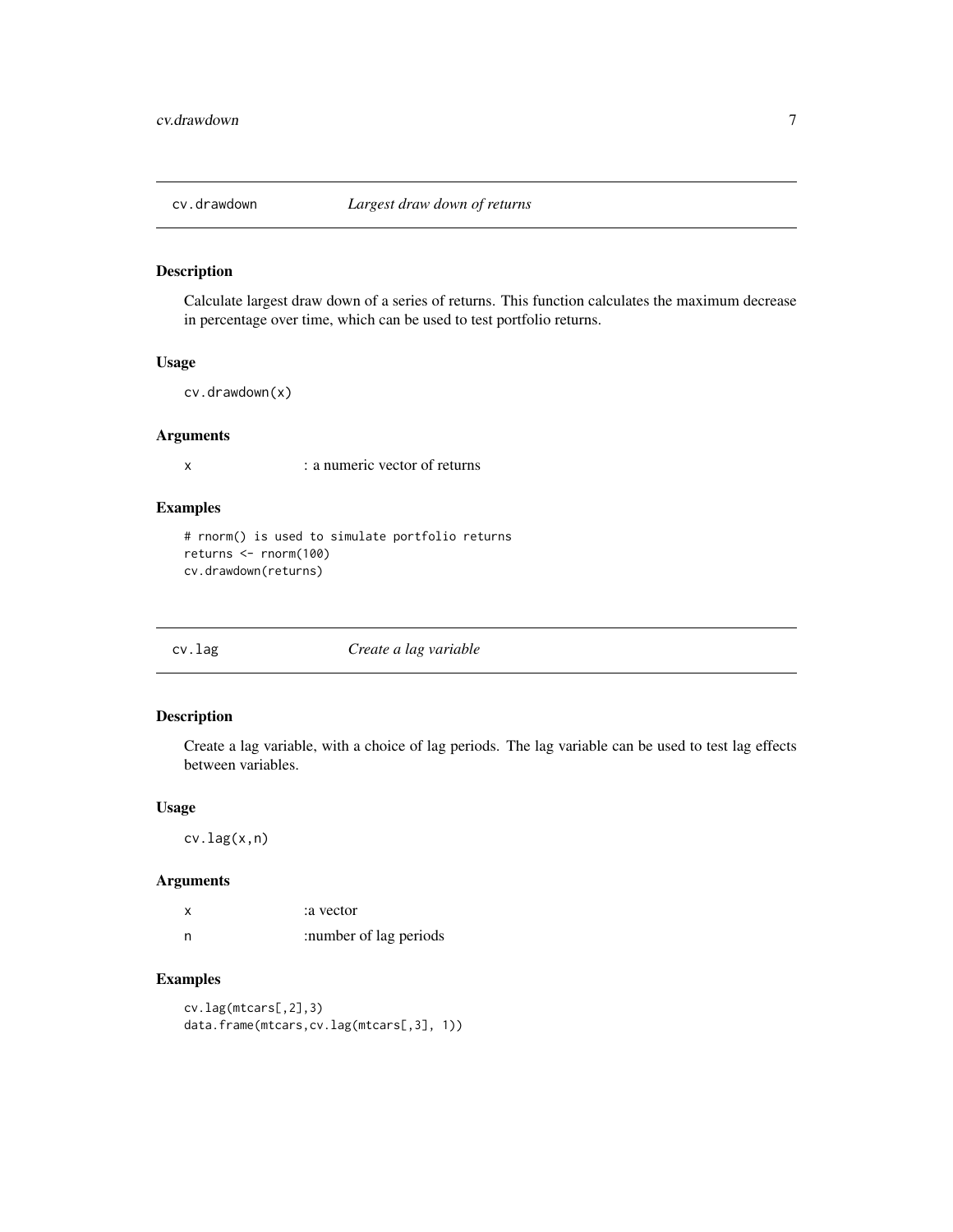<span id="page-7-0"></span>

Create a lead variable, with a choice of lead periods. The lead variable can be used to test lead effects between variables.

#### Usage

cv.lead(x,n)

# Arguments

| x | a vector:               |
|---|-------------------------|
| n | :number of lead periods |

# Examples

cv.lead(mtcars[,2],3) data.frame(mtcars,cv.lead(mtcars[,3], 3))

cv.logs *Create logarithm with a random base*

# Description

Create a new variable that is the logarithm of the selected variable with the base of a random number

#### Usage

cv.logs(dataframe, var, n, range)

# Arguments

| dataframe | a data frame:                    |
|-----------|----------------------------------|
| var       | the variable selected:           |
| n         | :number of new variables created |
| range     | :the range of base               |

# Examples

cv.logs(mtcars,"wt",5,c(1, 2))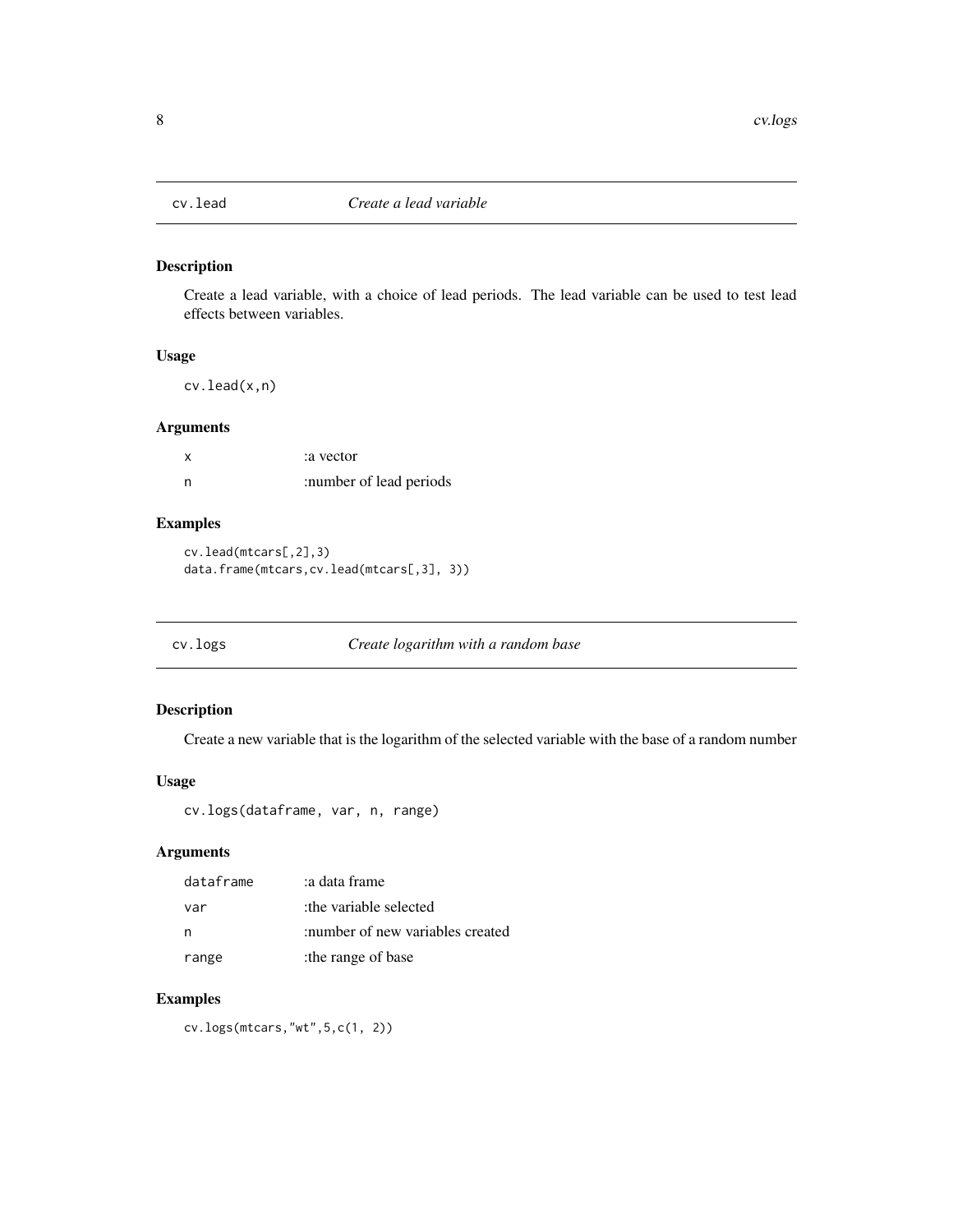<span id="page-8-0"></span>

Calculating the percentage change of a time series vector for further analysis, including calculating beta of companies, plotting to see the trend of the stock for technical analysis.

#### Usage

cv.pctcng(x,n)

# Arguments

| $\times$ | : a numeric vector      |
|----------|-------------------------|
| n        | : number of lag periods |

#### Examples

cv.pctcng(mtcars[,1],1)

cv.powers *Create nth power variable*

# Description

Create a new variable that is the nth power of the selected variable

#### Usage

```
cv.powers(dataframe, var, n, range)
```
#### Arguments

| dataframe | a data frame:                    |
|-----------|----------------------------------|
| var       | the variable selected:           |
| n         | :number of new variables created |
| range     | the range of power               |

# Examples

cv.powers(mtcars,"wt",5,c(1, 2))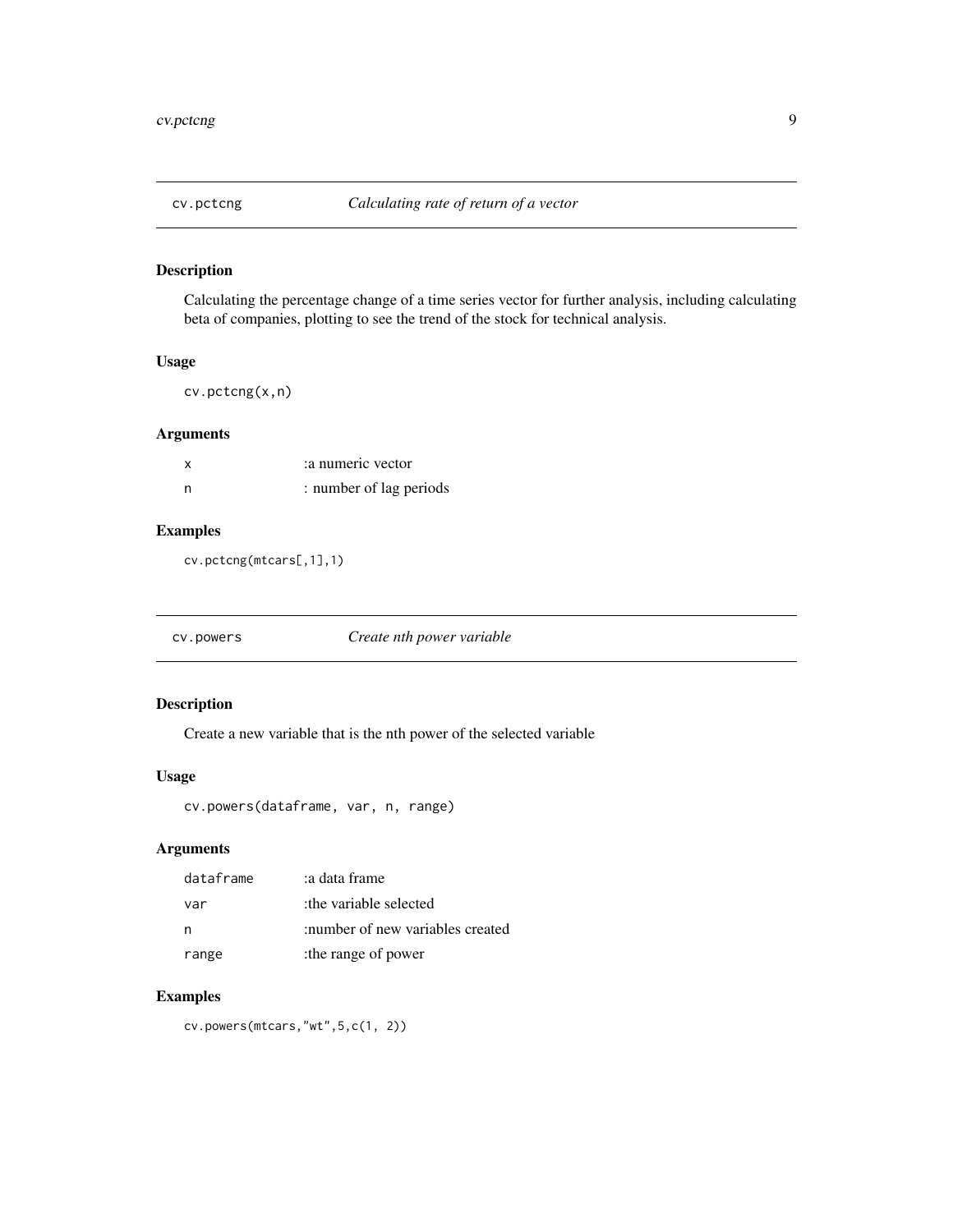<span id="page-9-0"></span>

Sort a data frame by a column of choice. The column of choice is specified by the number of the column.

#### Usage

df.sortcol(x,n,desc)

#### Arguments

|      | a data frame:                                                               |
|------|-----------------------------------------------------------------------------|
|      | :number column to sort                                                      |
| desc | the order of sorting, default set to TRUE; for ascending order set to FALSE |

#### Examples

df.sortcol(mtcars,2,desc = TRUE)

df.stack *Stack data frame by one classifier*

#### Description

Stack data frame by one classifier. This function takes the first column as a ordering variable. Then it take the variables names and repeat as the second column. The last column will be data under each variable name. This function is created to enable easier investigation with apply functions.

# Usage

df.stack(df,name)

# Arguments

| df   | : a data frame used to stack           |
|------|----------------------------------------|
| name | : new variable names of the data frame |

# Examples

```
df <- data.frame(matrix(nrow=100,ncol=100))
for(i in 1:100){
 df[,i] <- rep(runif(1,1,100),100)
}
dim(df)
hdf <- df.stack(df,c("date","tkr","price"))
```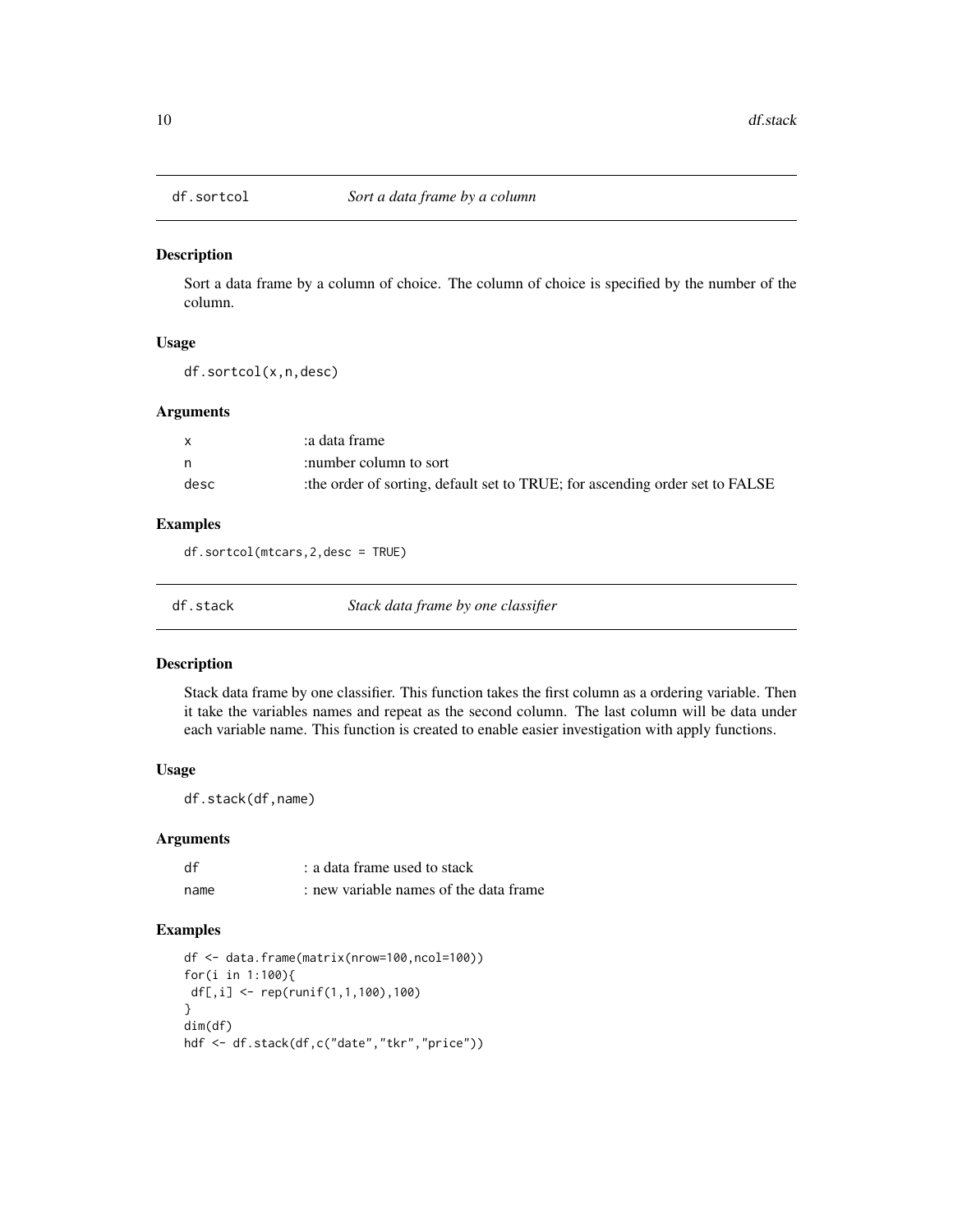<span id="page-10-0"></span>

Calculating the correlation matrix of a data frame and return in a data frame object

# Usage

ds.corm(x,n)

# Arguments

| x   | a data frame:             |
|-----|---------------------------|
| - n | :number of decimal points |

# Examples

ds.corm(mtcars,3)

ds.kurt *Calculating kurtosis for numeric data.*

# Description

Kurtosis

# Usage

ds.kurt(x)

#### Arguments

x :a numeric variable

# Examples

ds.kurt(mtcars[,2])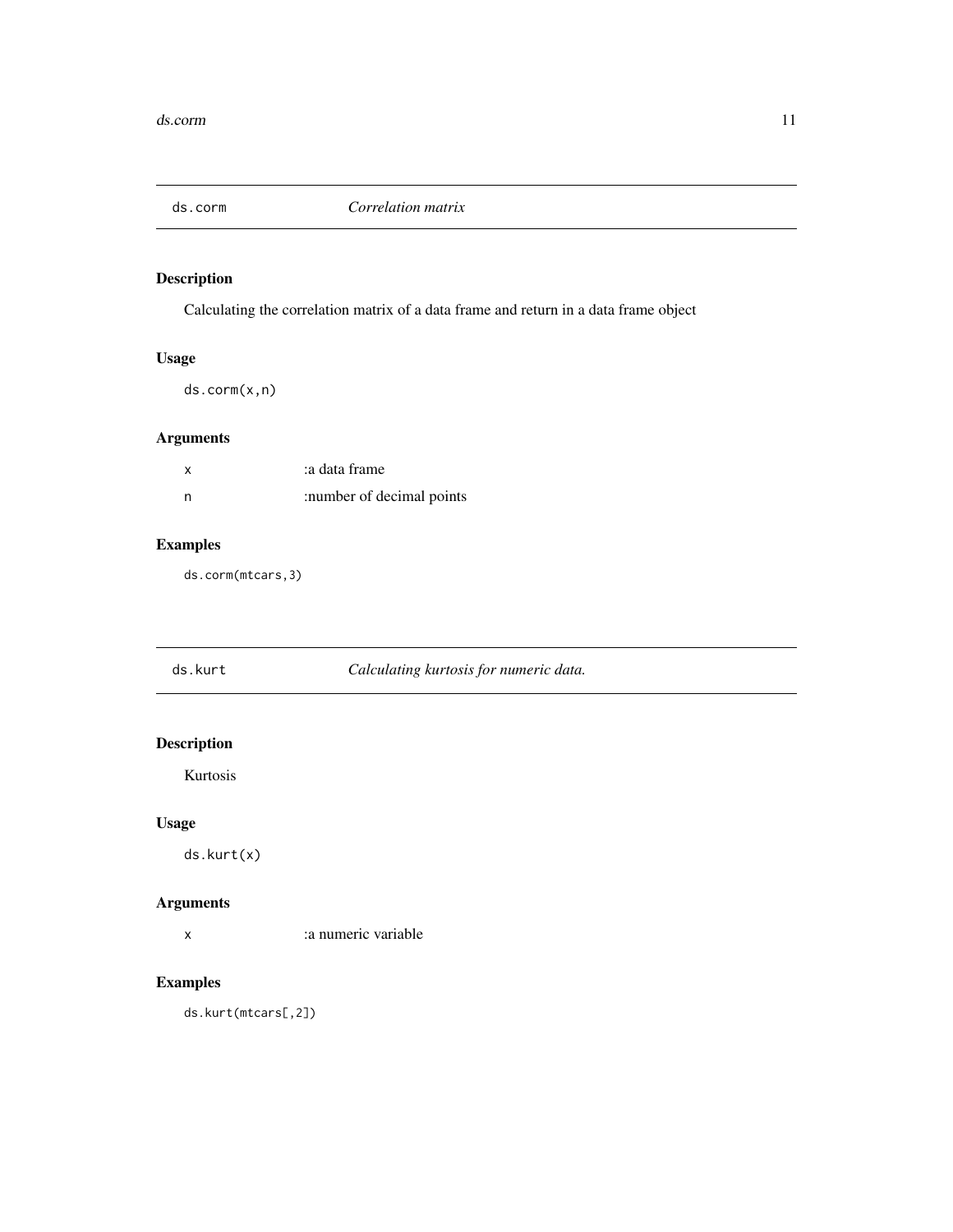<span id="page-11-0"></span>

Calculating mode for numeric data.

# Usage

ds.mode(x)

# Arguments

x :a numeric variable

# Examples

ds.mode(mtcars[,2])

# ds.skew *Calculating skewness for numeric data*

# Description

Calculating Pearson's skewness in three types: mode, median, and mean.

# Usage

 $ds.$ skew $(x, type = 3)$ 

# Arguments

| X    | a numeric variable                                                                       |
|------|------------------------------------------------------------------------------------------|
| type | :type = 1 for mode skewness; type = 2 for median skewness; type = 3 for mean<br>skewness |

# Examples

ds.skew(mtcars[,1])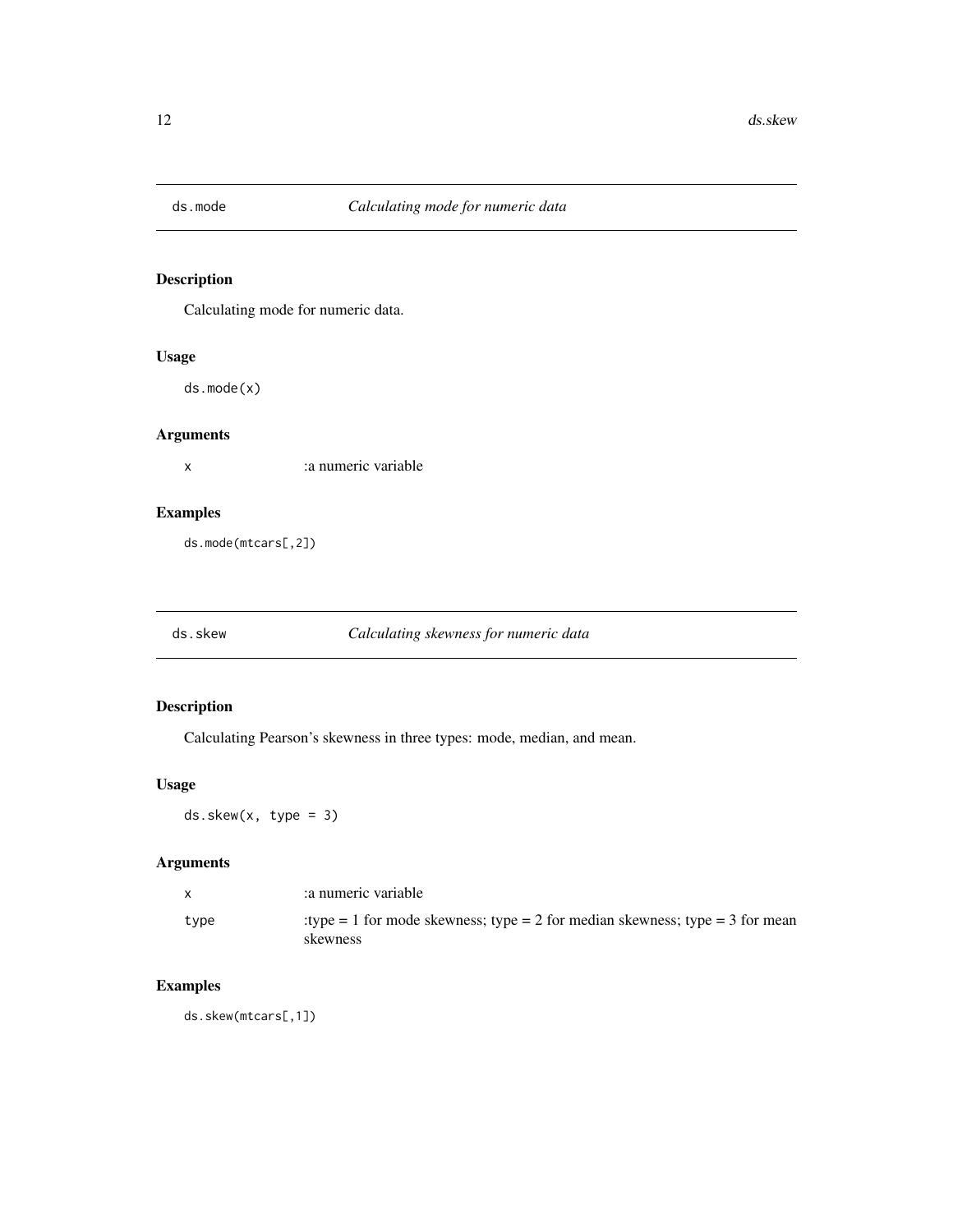<span id="page-12-0"></span>

Calculating the descriptive statistics of a data frame and exporting in a data frame. The report data frame contains: number of observations, maximum value, minimum value, mean, median, mode, variance, standard deviation, skewness and kurtosis.

#### Usage

ds.summ(x,n)

# Arguments

| x   | a data frame:                     |
|-----|-----------------------------------|
| - n | :number of decimal points rounded |

#### Examples

ds.summ(mtcars,3)

pkg.reinstall *Reinstalled packages after updating R*

# Description

Reinstall packages from pre-saved RDA file, using pkg.save(). If no path is given, the function will try to look in the current working directory.

#### Usage

```
pkg.reinstall(path)
```
#### Arguments

path :a path that contains saved RDA file

# Examples

```
path <- getwd()
pkg.save(path)
pkg.reinstall(path)
```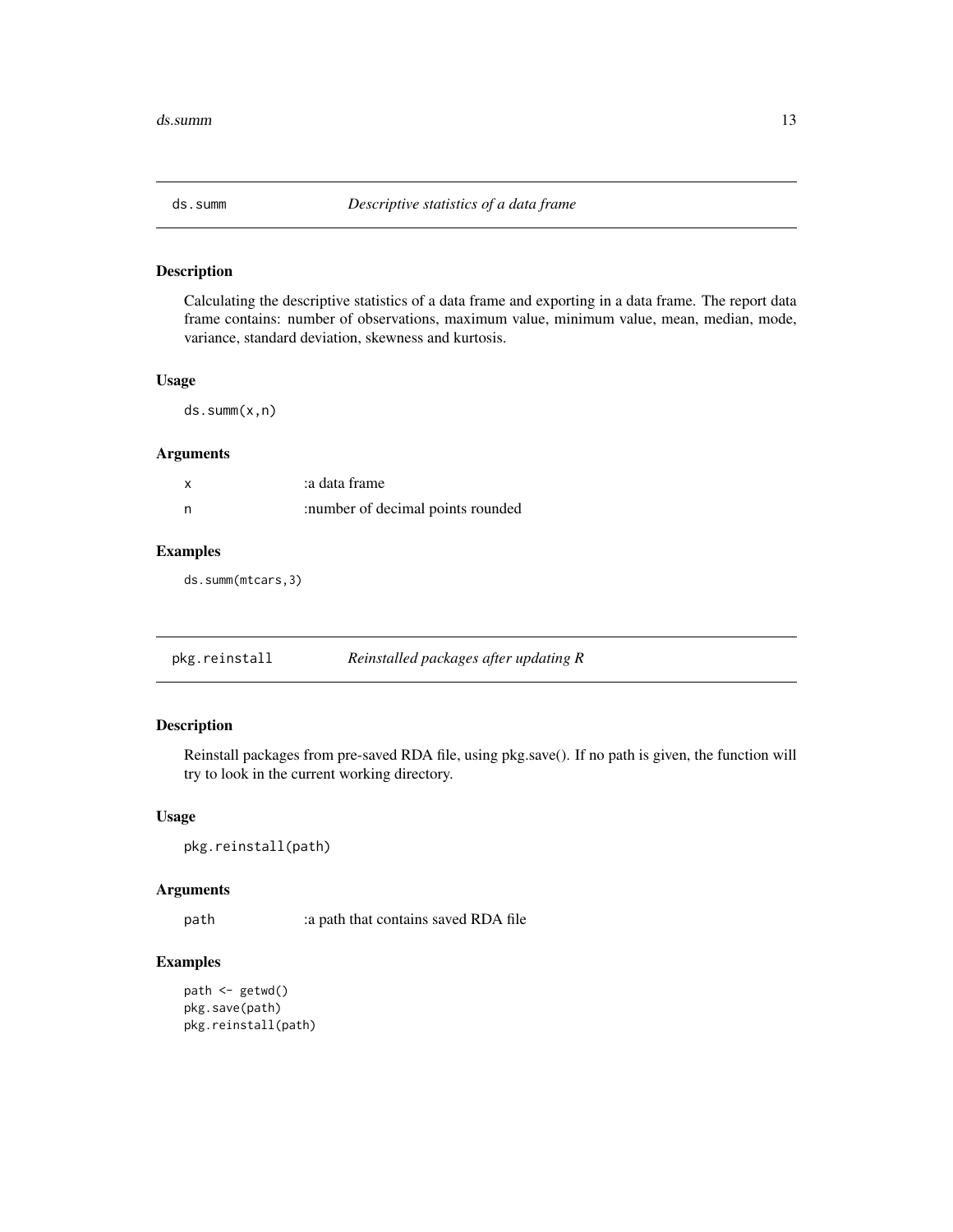<span id="page-13-0"></span>

Save installed packages to an RDA file in a given directory. If no path is given, the file will be saved in the current working directory.

#### Usage

pkg.save(path)

# Arguments

path :a path to save installed package file

# Examples

path <- getwd() pkg.save(path)

#### pl.2ts *Time series plot for two variables*

# Description

Plotting two time series in one plot, with title.

#### Usage

pl.2ts(ts1,ts2,title)

#### Arguments

| ts1   | time series variable one: |
|-------|---------------------------|
| ts2   | time series variable two: |
| title | title for the plot:       |

#### Examples

```
DAX <- EuStockMarkets[,1]
FTSE <- EuStockMarkets[,4]
pl.2ts(DAX,FTSE, "Times Series Plot of DAX and FTSE")
```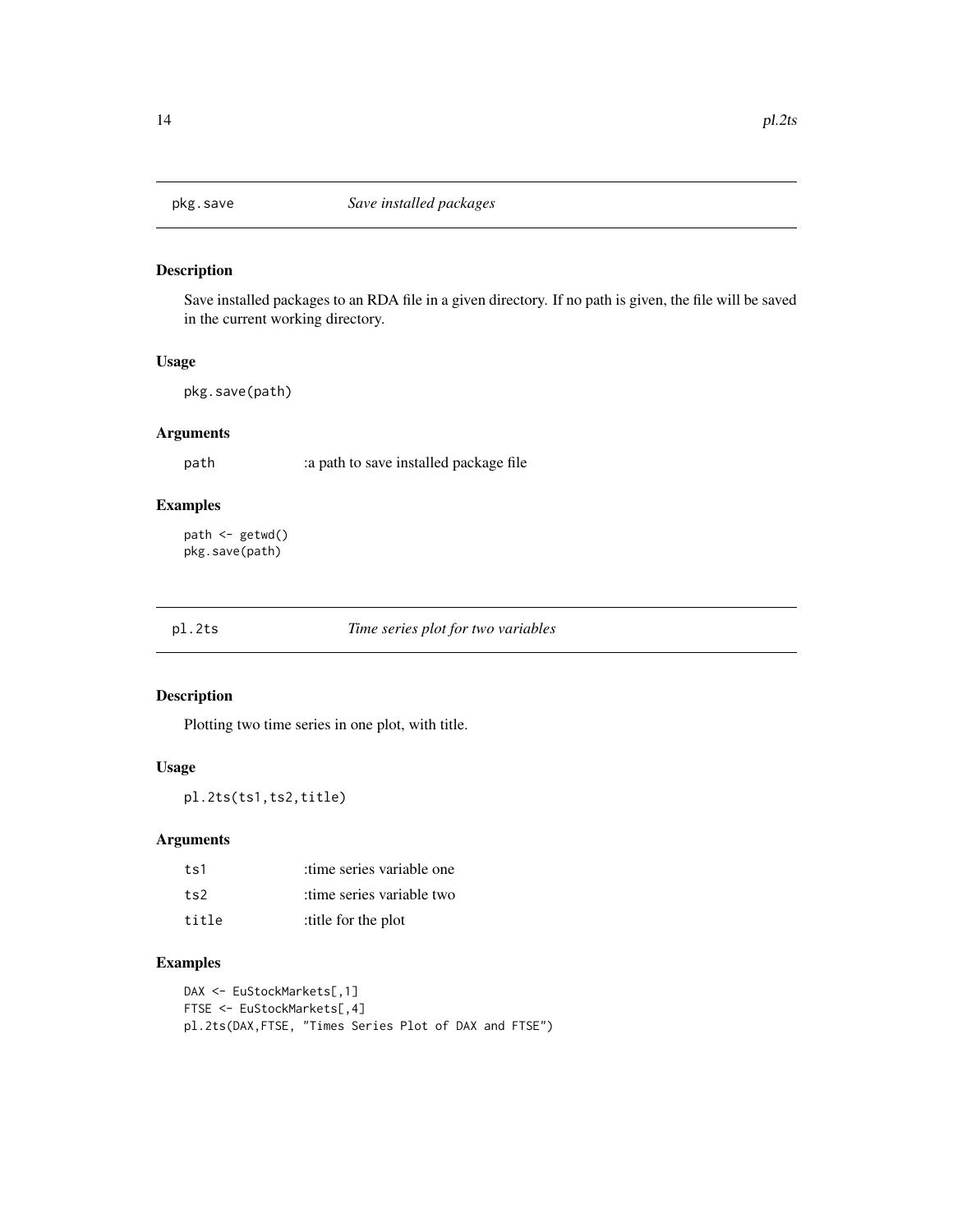<span id="page-14-0"></span>

Plotting two time series in one plot, with title and label. If both variables are time series object, they will be merged by time. If both variables are not time series object, they will be merged by order. The first variable is set to be a solid line and the second variable is set to be a dashed line. If the variables are of different type a warning message will be given.

#### Usage

pl.2tsgg(ts1,ts2,title,ylab)

#### Arguments

| t <sub>s1</sub> | a time series variable or a numeric variable |
|-----------------|----------------------------------------------|
| ts2             | a time series variable or a numeric variable |
| title           | title for the plot:                          |
| ylab            | :y-axis label                                |

# Examples

```
DAX <- EuStockMarkets[,1]
FTSE <- EuStockMarkets[,4]
pl.2tsgg(DAX,FTSE, "Times Series Plot of DAX and FTSE", "Index")
```
pl.3smoothtxt *Scatter smooth plot with text overlay*

#### Description

Generate a scatter plot with text overlay, with a smooth curve fitted by loess.

#### Usage

pl.3smoothtxt(x,y,txt,ce)

#### Arguments

| X             | : a numeric vector                       |
|---------------|------------------------------------------|
| y             | : a numeric vector                       |
| txt           | : a vector used as labels                |
| <sub>ce</sub> | : text size, which default is set as 0.5 |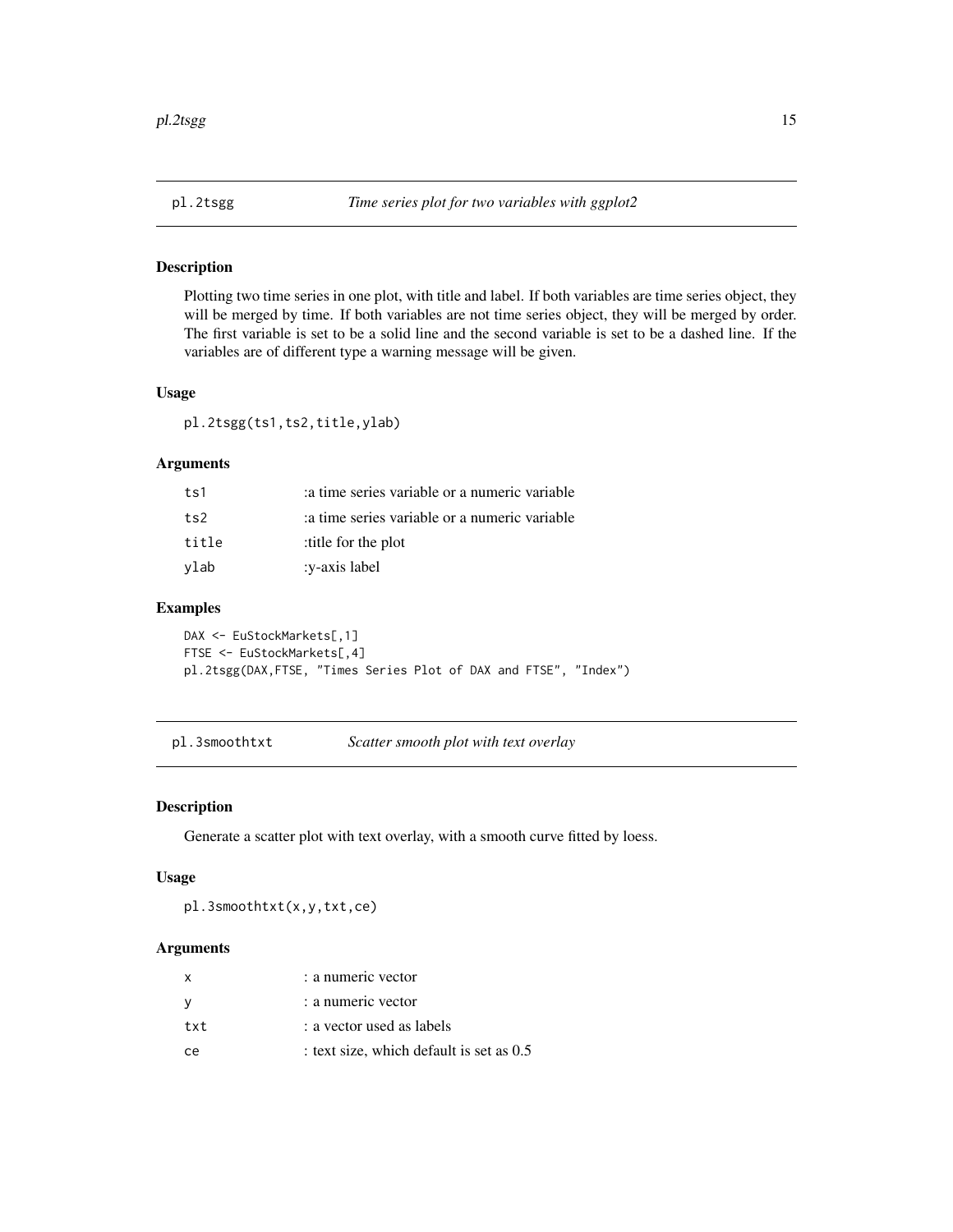# Examples

pl.3smoothtxt(mtcars[,1], mtcars[,3], row.names(mtcars))

pl.3smoothtxtgg *Scatter smooth plot with text overlay using ggplot2*

# Description

Generate a scatter plot with text overlay, with a smooth curve fitted by loess.

#### Usage

pl.3smoothtxtgg(x,y,txt,size,title,xlab,ylab)

# Arguments

| X     | a numeric vector                     |
|-------|--------------------------------------|
| ν     | : a numeric vector                   |
| txt   | a vector used as labels              |
| size  | text size, which default is set as 3 |
| title | :graph title                         |
| xlab  | x-axis label:                        |
| vlab  | :y-axis label                        |

#### Examples

pl.3smoothtxtgg(mtcars[,1], mtcars[,3], row.names(mtcars), 3, "MPG v. DISP","mpg","disp")

pl.3txt *Scatter plot with text overlay*

# Description

Generate a scatter plot with text overlay. This plot is to better show the effect of the text variable in the domain of x and y variable.

#### Usage

pl.3txt(x,y,txt,title)

<span id="page-15-0"></span>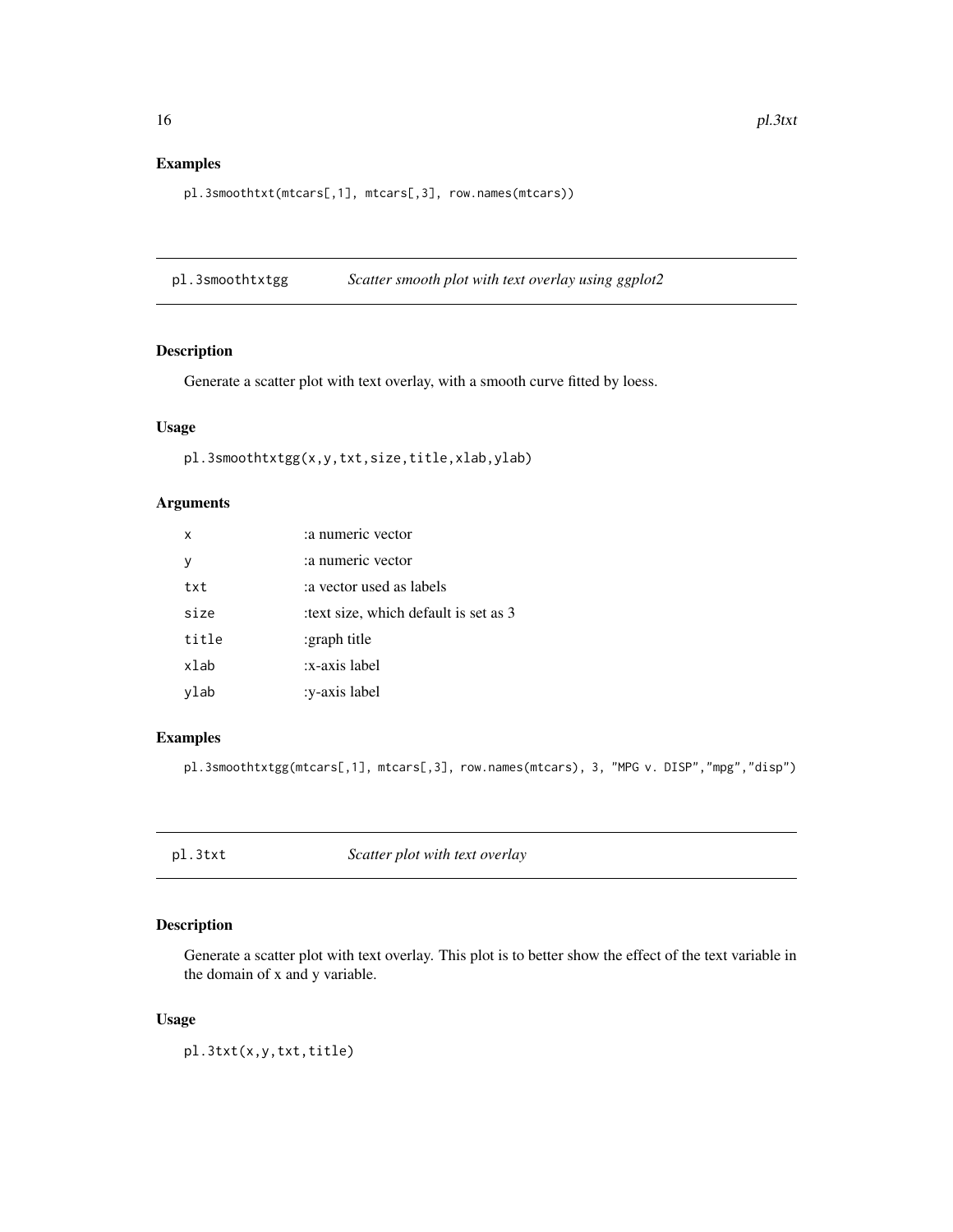#### <span id="page-16-0"></span>pl.3txtgg 17

# Arguments

| x     | :a numeric vector       |
|-------|-------------------------|
| v     | a numeric vector:       |
| txt   | a vector used as labels |
| title | title of the graph:     |

# Examples

pl.3txt(mtcars[,1], mtcars[,3], row.names(mtcars),"mpg v. cyl")

pl.3txtgg *Scatter plot with text overlay with ggplot2*

# Description

Generate a scatter plot with text overlay with ggplot2. This plot is to better show the effect of the text variable in the domain of x and y variable.

# Usage

pl.3txtgg(x,y,txt,size,title,xlab,ylab)

# Arguments

| x     | : a numeric vector                    |
|-------|---------------------------------------|
| ٧     | : a numeric vector                    |
| txt   | a vector used as labels:              |
| size  | text size, which default is set as 3: |
| title | title of the graph:                   |
| xlab  | x-axis label:                         |
| vlab  | :y-axis label                         |

# Examples

```
pl.3txtgg(mtcars[,1], mtcars[,3], row.names(mtcars), 3,"mpg v. cyl", "mpg", "cyl")
```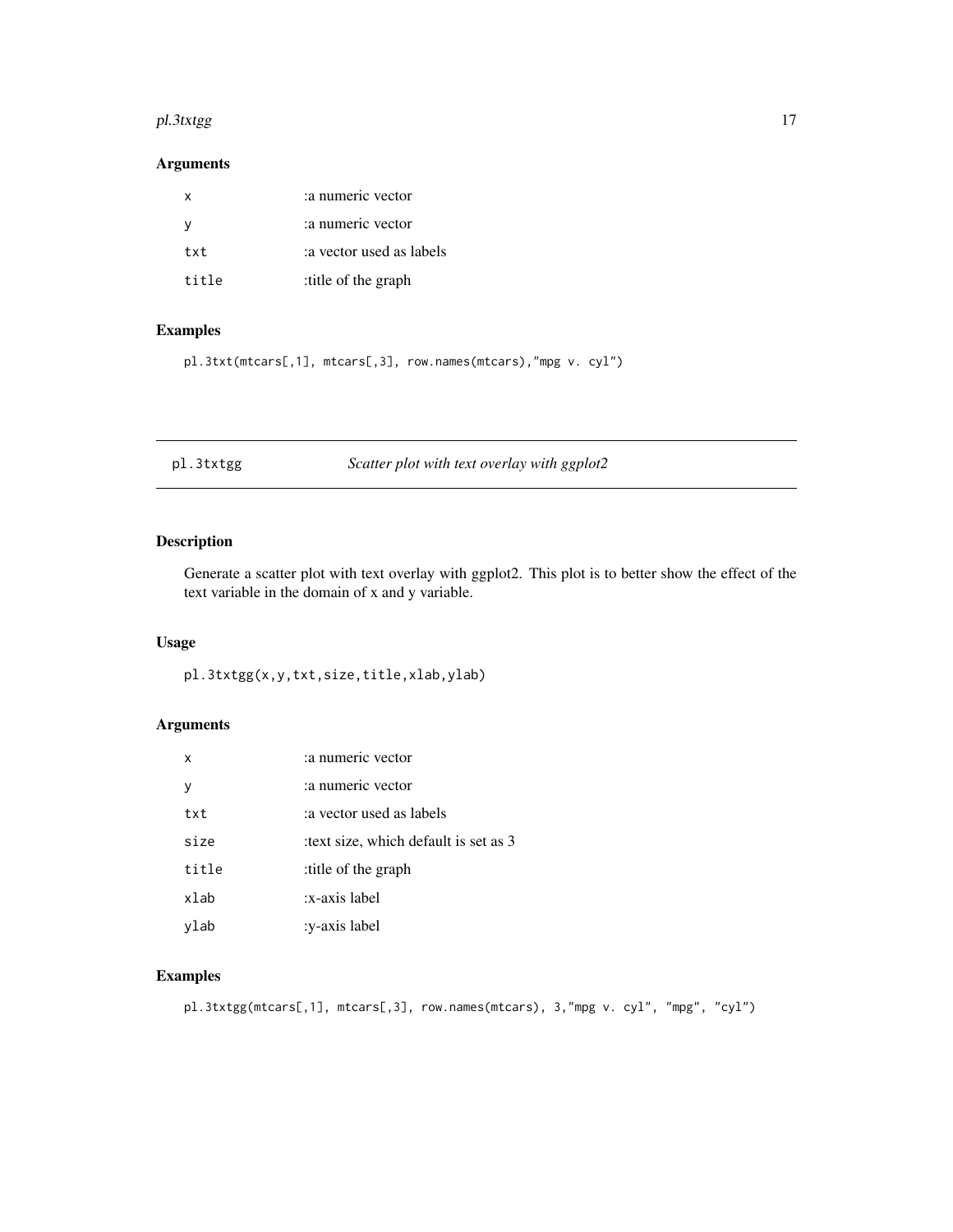<span id="page-17-0"></span>

Generate 4 scatter plots of x and y divided by variable z, with a fitted line using a robust linear regression method.

#### Usage

pl.coplot(x,y,z,varN)

# Arguments

| $\mathsf{x}$ | x-axis value                                                                   |
|--------------|--------------------------------------------------------------------------------|
| <b>V</b>     | :y-axis value                                                                  |
| Z            | classification variable used to condition plots based on ascending values of z |
| varN         | variable name of z:                                                            |

# Examples

pl.coplot(mtcars[,1], mtcars[,3], mtcars[,4], "hp")

# Description

Plotting histograms for a data frame, with titles and label numbers.

# Usage

 $pl.hist(x, 1 = 1)$ 

# Arguments

| a data frame:                                                |
|--------------------------------------------------------------|
| : the beginning label number in the title (default set to 1) |

# Examples

pl.hist(mtcars,1)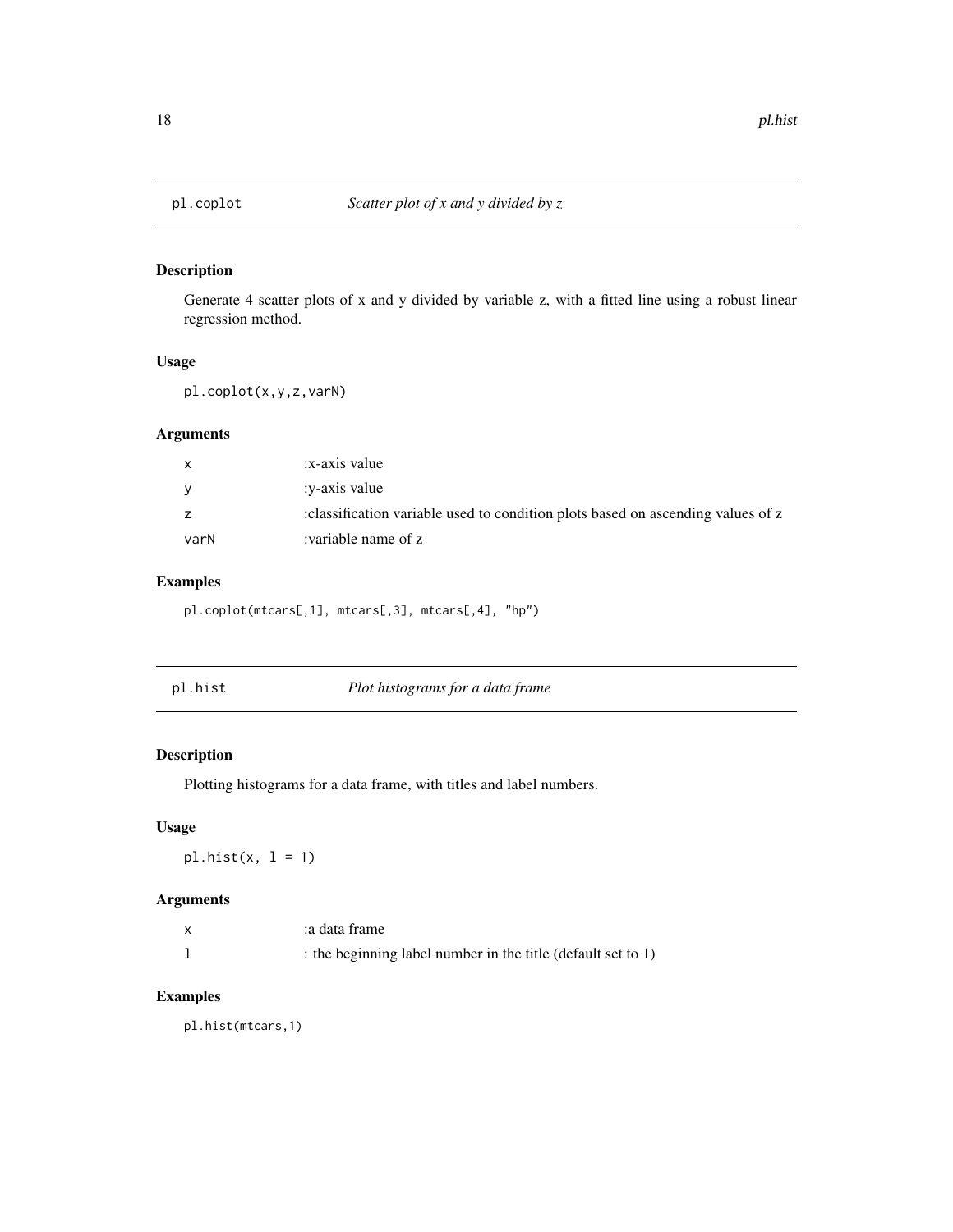<span id="page-18-0"></span>

Plotting histograms for a data frame with 4 per page, with titles and label numbers automatically generated.

#### Usage

pl.histgg(x,l,bin)

#### Arguments

| X   | a data frame:                                                |
|-----|--------------------------------------------------------------|
|     | : the beginning label number in the title (default set to 1) |
| bin | :bin width of histogram (default set to 30)                  |

#### Examples

pl.histgg(as.data.frame(EuStockMarkets),1)

pl.hs *Plot histograms and scatter plots for a data frame*

#### Description

Plotting histograms or scatter plots of your choice for a data frame. Also the function will name the graphs and number them. The purpose of the function is to save time when plotting graphs for a regression analysis or other usage. The function can plot, name and number the graphs at one step.

#### Usage

pl.hs(x,a,dependent,l)

# Arguments

| $\mathsf{x}$ | a data frame:                                                                                        |
|--------------|------------------------------------------------------------------------------------------------------|
| a            | : the type of graph you want; $a = 1$ for histograms; $a = 2$ for scatter plots; $a = 0$<br>for both |
| dependent    | the dependent variable for scatterplots:                                                             |
|              | the beginning label number in the title (default set to 1)                                           |

# Examples

pl.hs(mtcars,0,"mpg",1)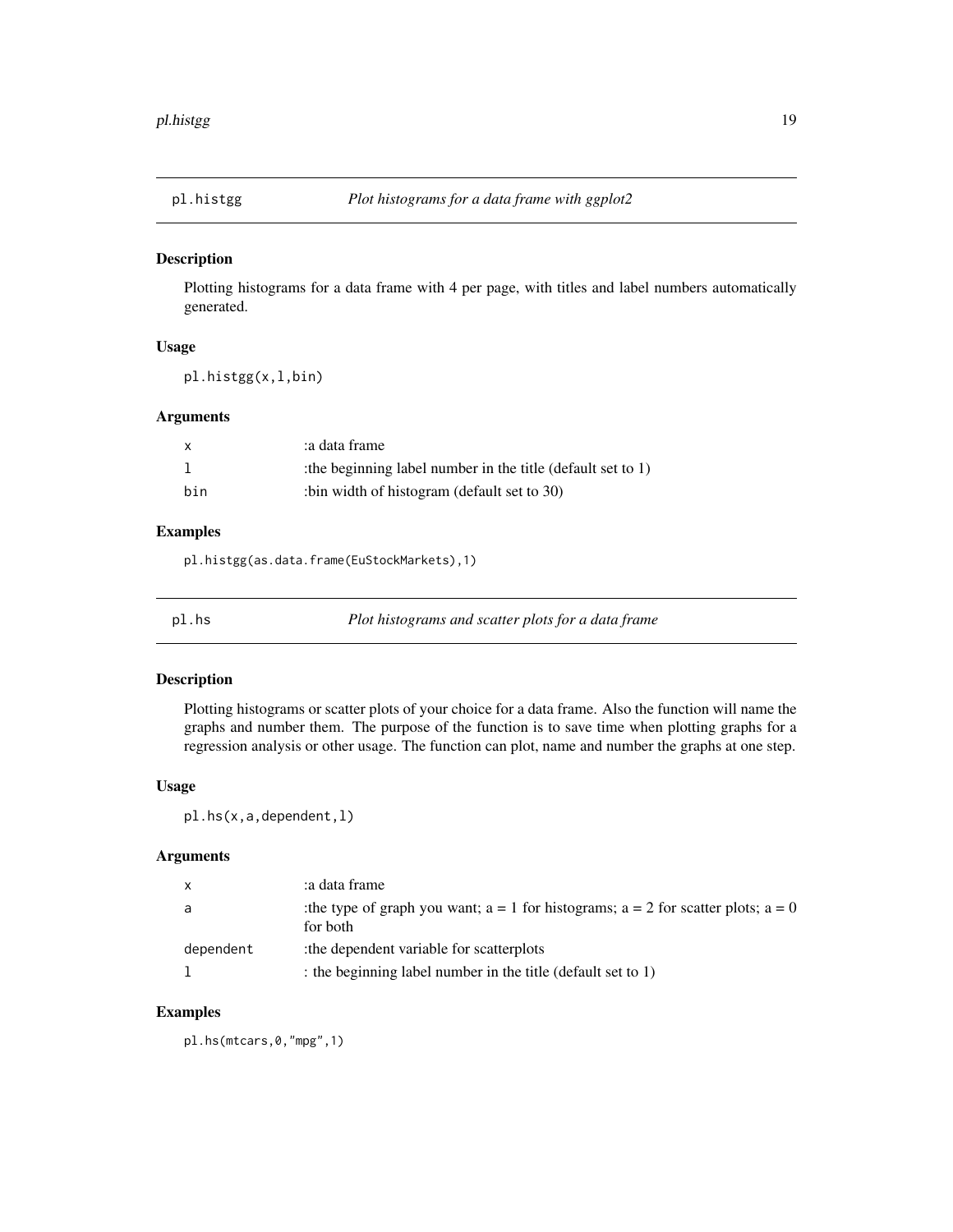<span id="page-19-0"></span>

Plotting histogram with density for a data frame, with titles and label numbers.

#### Usage

pl.hsd(dataframe,l)

# Arguments

| dataframe | a data frame:                                                |
|-----------|--------------------------------------------------------------|
|           | : the beginning label number in the title (default set to 1) |

# Examples

pl.hsd(mtcars,1)

pl.hsdgg *Plot histograms for a data frame with ggplot2*

# Description

Plotting histograms for a data frame with 4 per page, with titles and label numbers automatically generated.

#### Usage

 $p1.$ hsdgg $(x, 1 = 1, bin = 30)$ 

# Arguments

|     | a data frame:                                              |
|-----|------------------------------------------------------------|
|     | the beginning label number in the title (default set to 1) |
| bin | bin width of the graph:                                    |

# Examples

pl.hsdgg(as.data.frame(EuStockMarkets),1,100)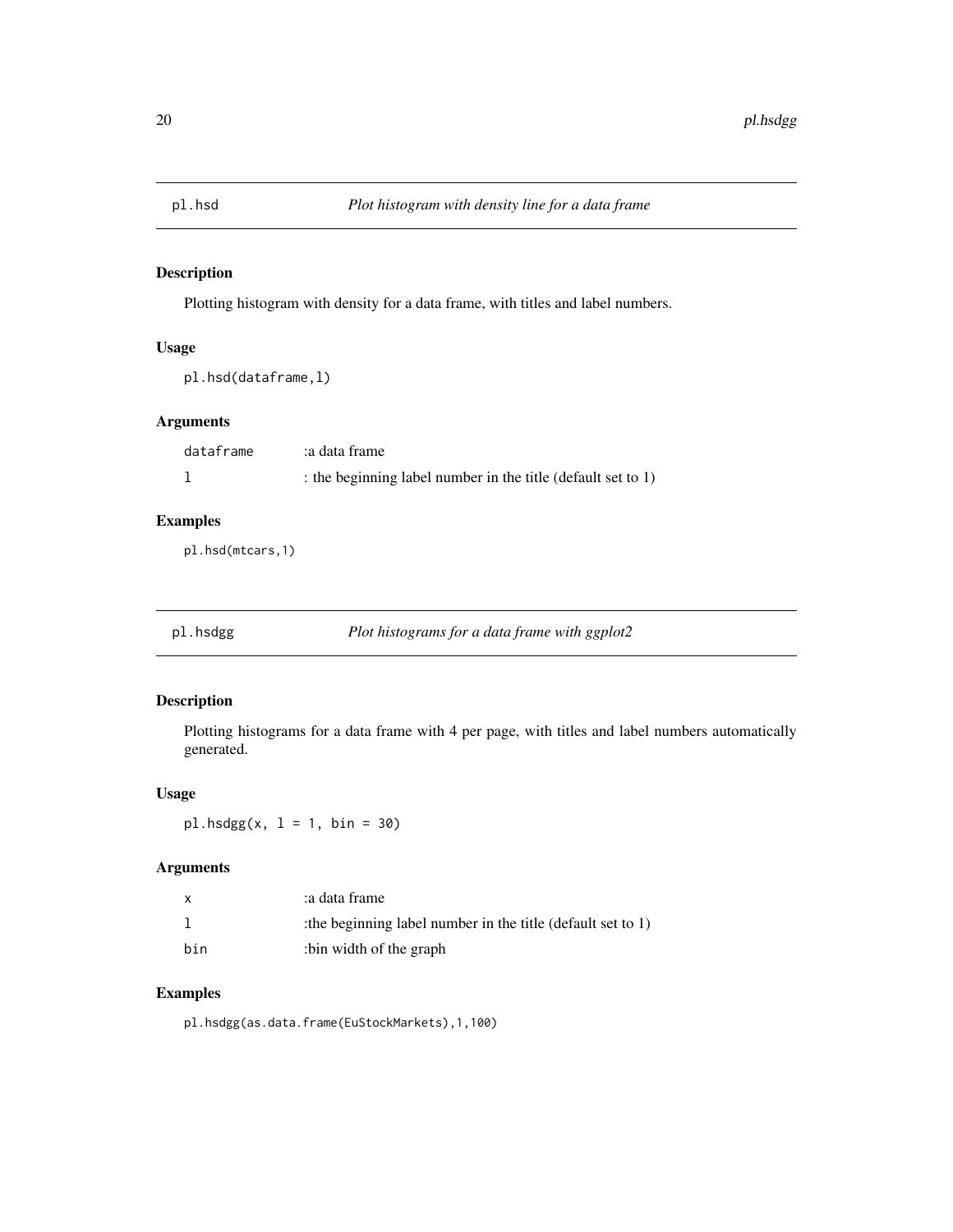<span id="page-20-0"></span>

This function is used to plot the result of portfolio simulation by pt.mv().

# Usage

pl.mv(port)

#### Arguments

port :portfolio simulation result from pt.mv()

# Examples

```
set.seed(1)
rtn <- data.frame(runif(120,-1,1),runif(120,-1,1),runif(120,-1,1),runif(120,-1,1))
names(rtn) <- c("asset1","asset2","asset3","asset4")
portfolio <- pt.hismv(rtn,1000,0)
pl.mv(portfolio)
```

|  | ÷ | ×<br>۰. |
|--|---|---------|

pl.s *Plot scatter plots for a data frame*

# Description

Plotting scatter plots for a data frame, with titles and label numbers.

#### Usage

pl.s(x,dependent,l)

#### Arguments

| X         | : a data frame, which includes the dependent variable        |
|-----------|--------------------------------------------------------------|
| dependent | the dependent variable for scatter plot:                     |
|           | : the beginning label number in the title (default set to 1) |

# Examples

pl.s(mtcars,"mpg",1)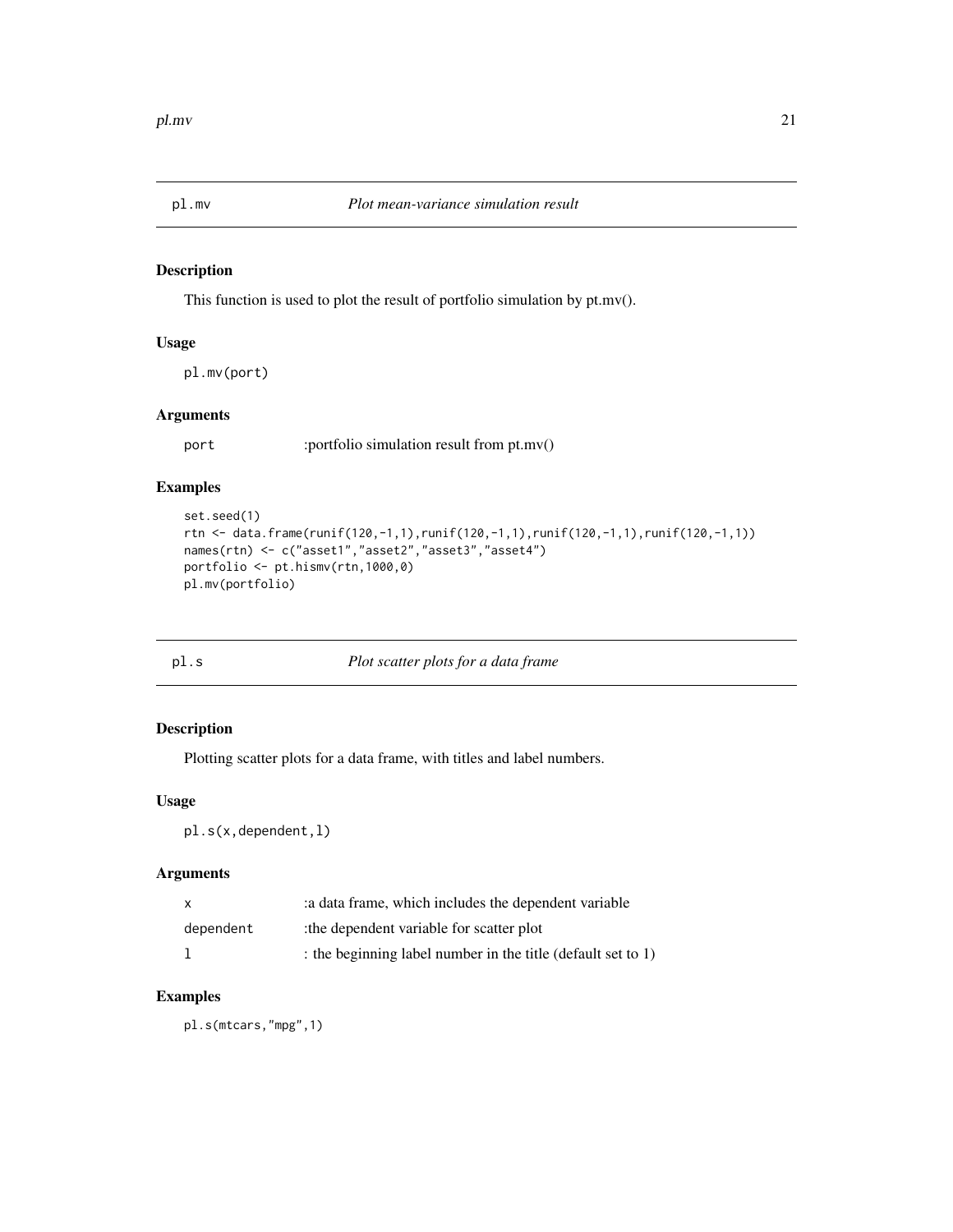<span id="page-21-0"></span>

Plotting scatter plots for a data frame using ggplot2, with titles and label numbers. The output will be 4 graphs per page.

#### Usage

pl.sgg(x,dependent,l)

# Arguments

| X.        | a data frame, which includes the dependent variable          |
|-----------|--------------------------------------------------------------|
| dependent | the dependent variable for scatter plot:                     |
|           | : the beginning label number in the title (default set to 1) |

# Examples

pl.sgg(mtcars,"mpg",1)

pl.sm *Plot scatter smooth plots for a data frame*

# Description

Plotting scatter smooth plots for a data frame, with titles and label numbers.

#### Usage

pl.sm(x,dependent,l)

# Arguments

| $\mathsf{x}$ | a data frame, which includes the dependent variable          |
|--------------|--------------------------------------------------------------|
| dependent    | the dependent variable for scatter smooth plots:             |
|              | : the beginning label number in the title (default set to 1) |

# Examples

pl.sm(mtcars,"mpg",1)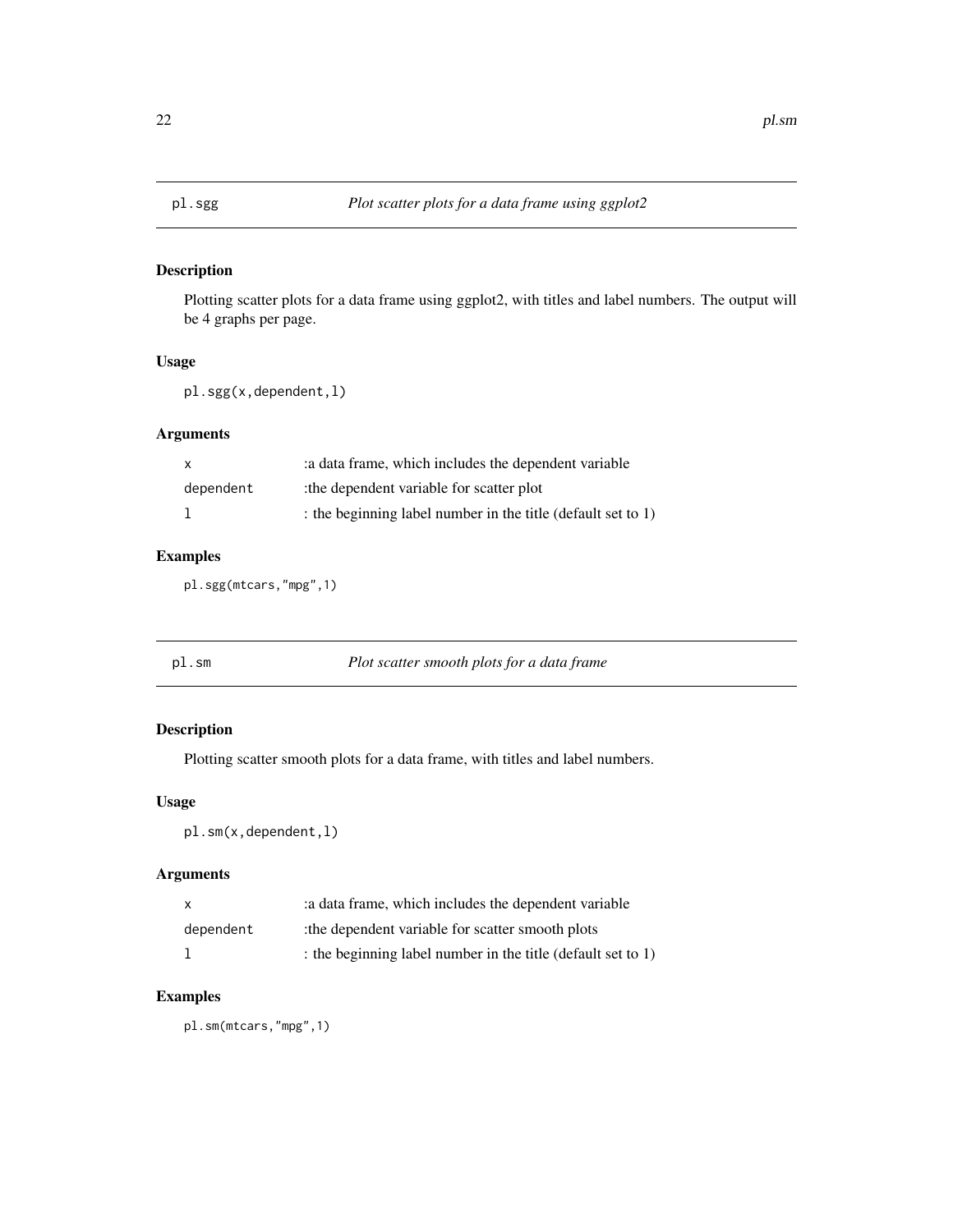<span id="page-22-0"></span>Plotting scatter plots for a data frame using ggplot2, with titles and label numbers. A smooth line will be added using a chosen method. The output will be 4 graphs per page.

# Usage

```
pl.smgg(x,dependent,l,mtd)
```
# Arguments

| $\mathsf{x}$ | a data frame, which includes the dependent variable                                                                             |
|--------------|---------------------------------------------------------------------------------------------------------------------------------|
| dependent    | the dependent variable for scatter plot:                                                                                        |
| $\mathbf{1}$ | the beginning label number in the title (default set to 1)                                                                      |
| mtd          | : sommthing method to use, accepts either a character vector or a function, e.g.<br>MASS::rlm, base::lm, base::loess, mgcv::gam |

# Examples

```
pl.smgg(mtcars,"mpg",1,lm)
pl.smgg(mtcars,"mpg",1,loess)
```

Plot time series plots for a data frame

#### Description

Plotting time series plots for a data frame, with titles and label numbers.

#### Usage

 $pl.ts(x, 1 = 1)$ 

#### Arguments

| a data frame:                                                |
|--------------------------------------------------------------|
| : the beginning label number in the title (default set to 1) |

# Examples

pl.ts(mtcars,1)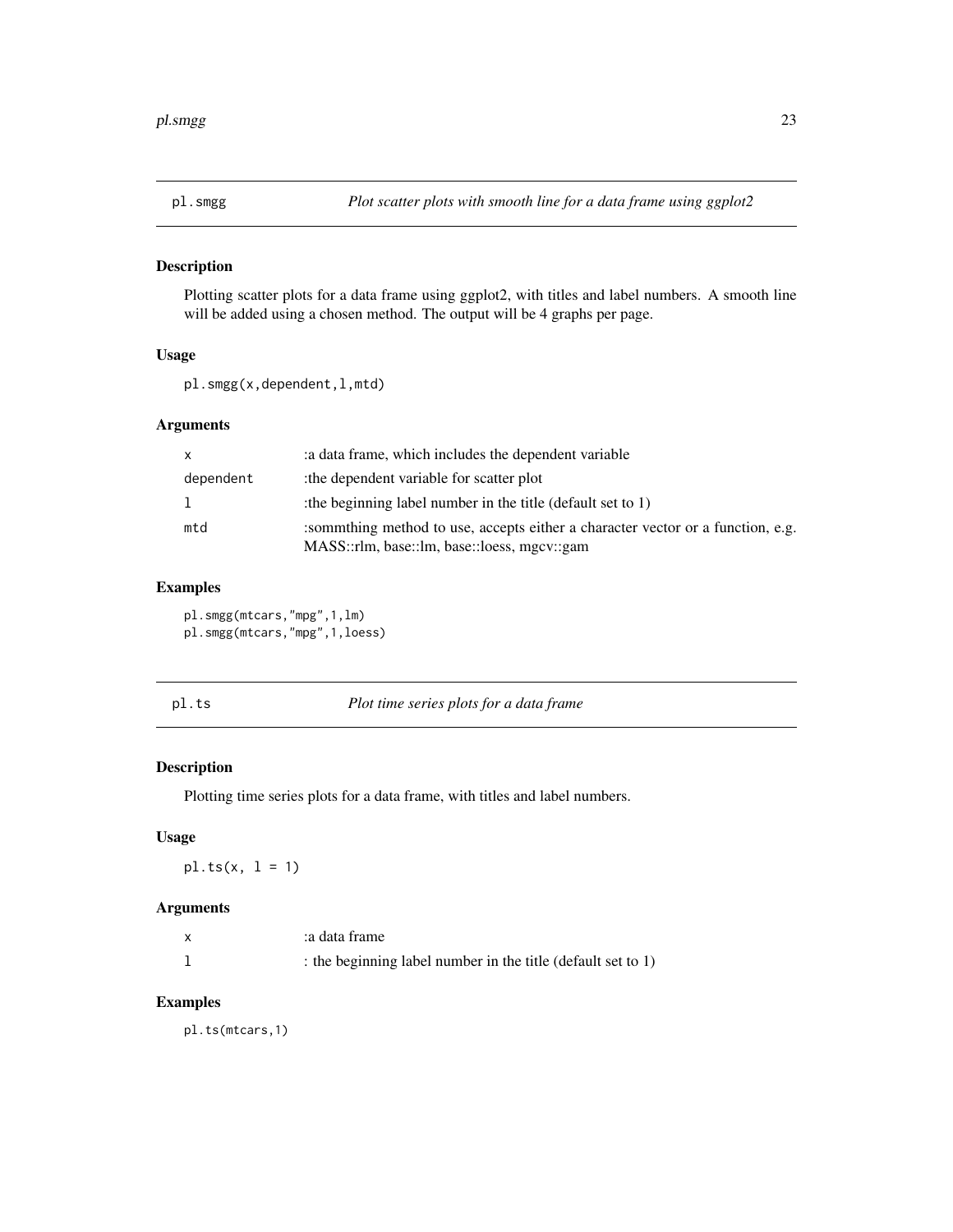<span id="page-23-0"></span>

Plotting time series plot for a data frame with 4 per page, with titles and label numbers automatically generated.

#### Usage

pl.tsgg(x,l)

# Arguments

| a data frame:                                                |
|--------------------------------------------------------------|
| : the beginning label number in the title (default set to 1) |

# Examples

pl.tsgg(as.data.frame(EuStockMarkets),1)

| DΙ | TSS |  |
|----|-----|--|
|    |     |  |

**Time series plot with multiple variables** 

# Description

This function will return a time series plot with up to 6 variables, each with different line type.

#### Usage

```
pl.tss(dataframe,ylb,title)
```
# Arguments

| dataframe | a data frame: |
|-----------|---------------|
| vlb       | :v-axis label |
| title     | :plot title   |

# Examples

pl.tss(EuStockMarkets,"Price","Daily Closing Prices of Major European Stock Indices")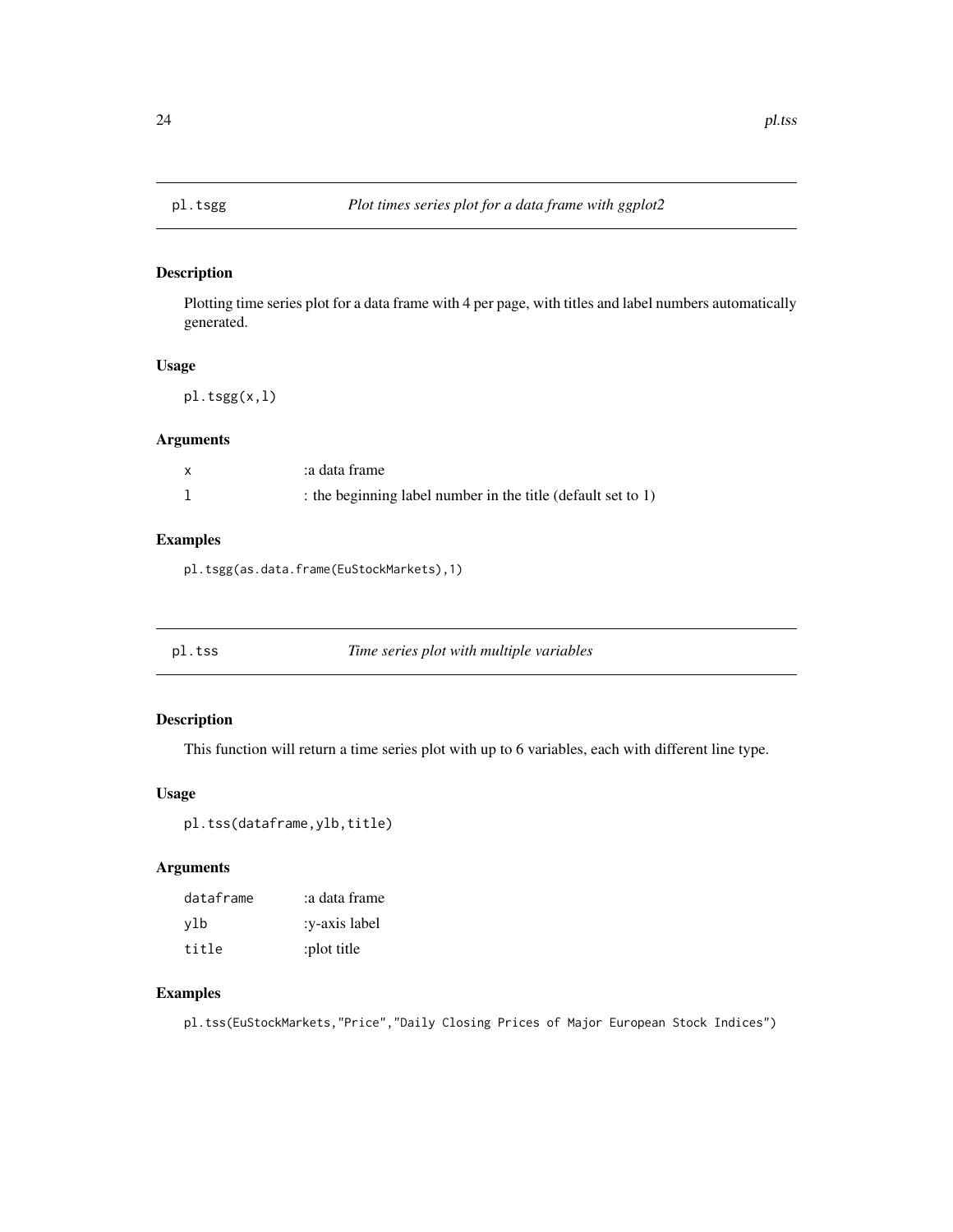<span id="page-24-0"></span>

Alpha is the intercept of a fitted line when dependent variable is the benchmark return and independent variable is a asset return of the same period. It is a measure of the active return on an investment. Alpha, along with beta, is one of the two key coefficients in the CAPM used modern portfolio theory.

#### Usage

pt.alpha(ar,br)

# Arguments

| ar | a vector of a risk asset return: |
|----|----------------------------------|
| hr | a vector of benchmark return:    |

# Examples

brtn <- runif(100, -1, 1) artn <- runif(100, -1, 1) pt.alpha(artn,brtn)

# Description

Annualized excess return is the difference between the annualized and cumulative return of the two series. Usually, one series are portfolio returns and the other is a benchmark returns.

#### Usage

pt.annexrtn(ar,br)

#### Arguments

| ar   | a vector of a risk asset return: |
|------|----------------------------------|
| - br | a vector of benchmark return:    |

#### Examples

artn <- runif(100, -1, 1) brtn <- runif(100, -1, 1) pt.annexrtn(artn, brtn)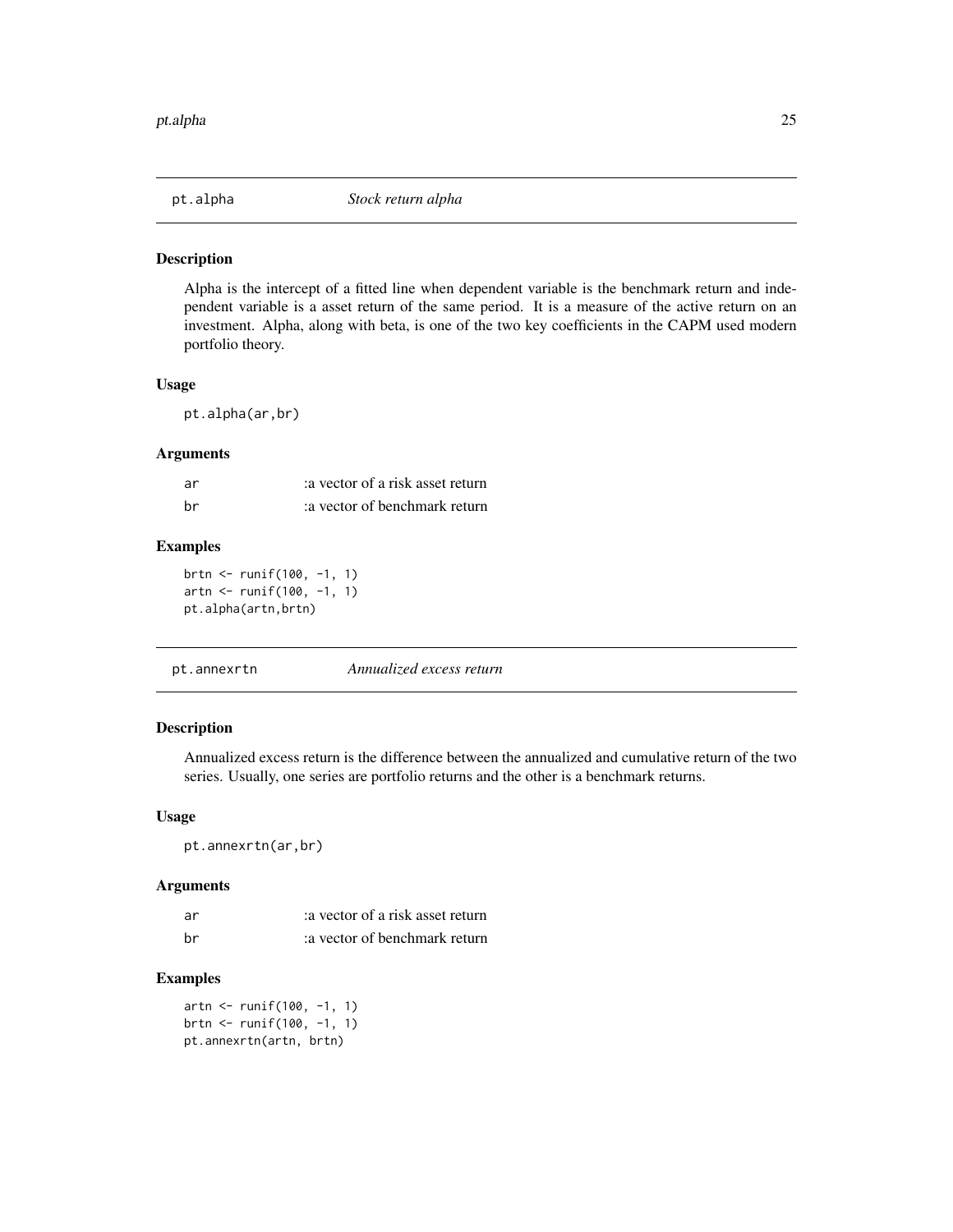<span id="page-25-0"></span>

This function takes a series of annual returns and calculate the annualized return.

# Usage

pt.annrtn(r,n)

#### Arguments

|   | annual returns:  |
|---|------------------|
| n | :number of years |

# Examples

 $r$  <- runif(100,-1,1) # generate random number to simulate returns annualizedreturn <- pt.annrtn(r,100)

# Description

The annualized standard deviation is the standard deviation multiplied by the square root of the number of periods in one year.

#### Usage

pt.annsd(r,n)

# Arguments

|   | a vector of a risk asset return: |
|---|----------------------------------|
| n | :number of periods in a year     |

# Examples

rtn <- runif(30, -1, 1)  $n < -30$ pt.annsd(rtn,n)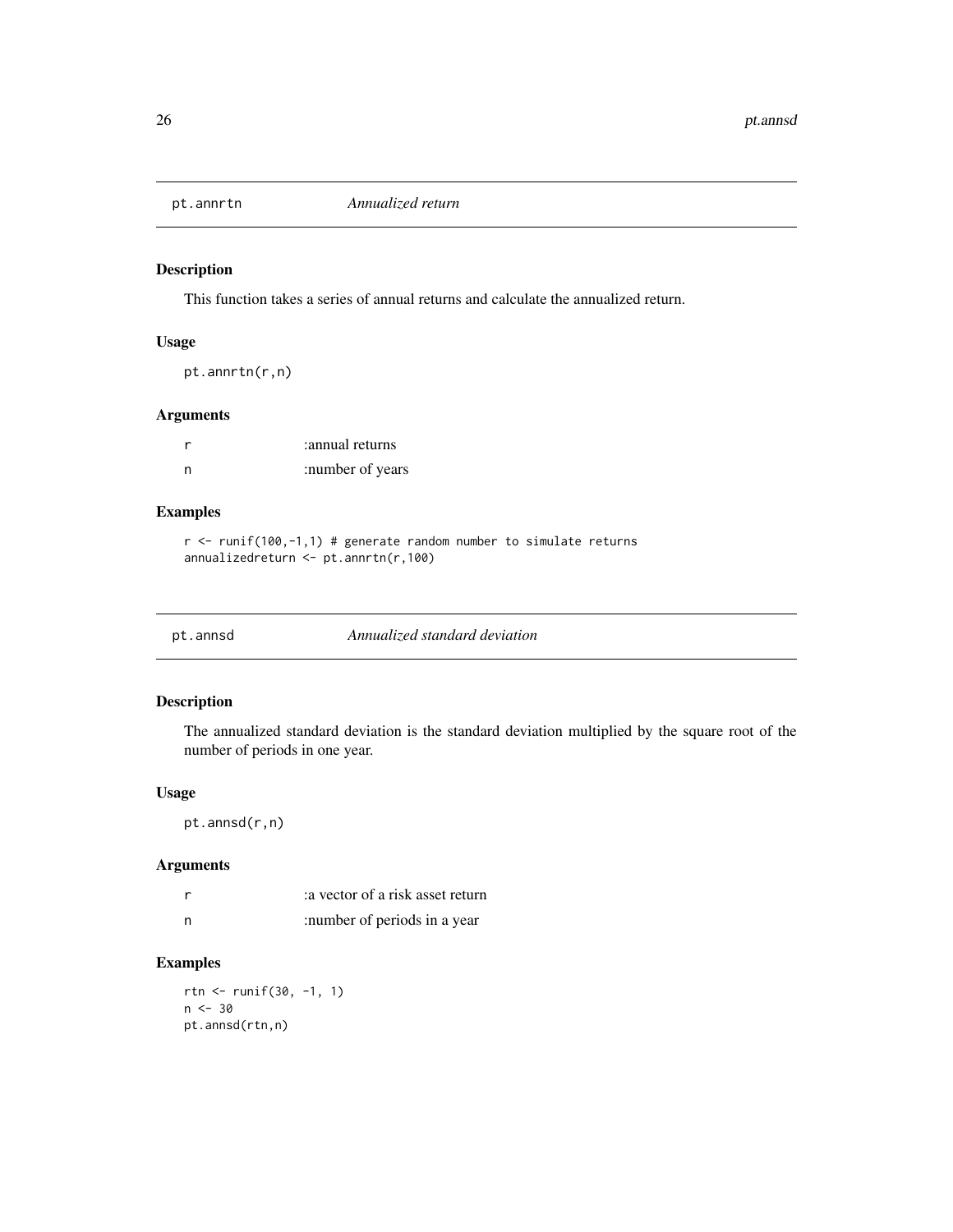<span id="page-26-0"></span>

Beta is the slope of a fitted line when dependent variable is the benchmark return and independent variable is an asset return of the same period. It is a measure the risk arising from exposure to general market movements.

#### Usage

pt.beta(ar,br)

#### Arguments

| ar | a vector of a risk asset return |
|----|---------------------------------|
| hr | a vector of benchmark return:   |

#### Examples

brtn <- runif(100, -1, 1) artn <- runif(100, -1, 1) pt.beta(artn, brtn)

pt.bias *Bias ratio*

# Description

The bias ratio is an indicator used in finance analyze the returns of a portfolio, and in performing due diligence.

# Usage

pt.bias(r)

#### Arguments

r :a vector of a risk asset return

#### Examples

 $r$  <- runif(100,0,1) # generate random number to simulate returns pt.bias(r)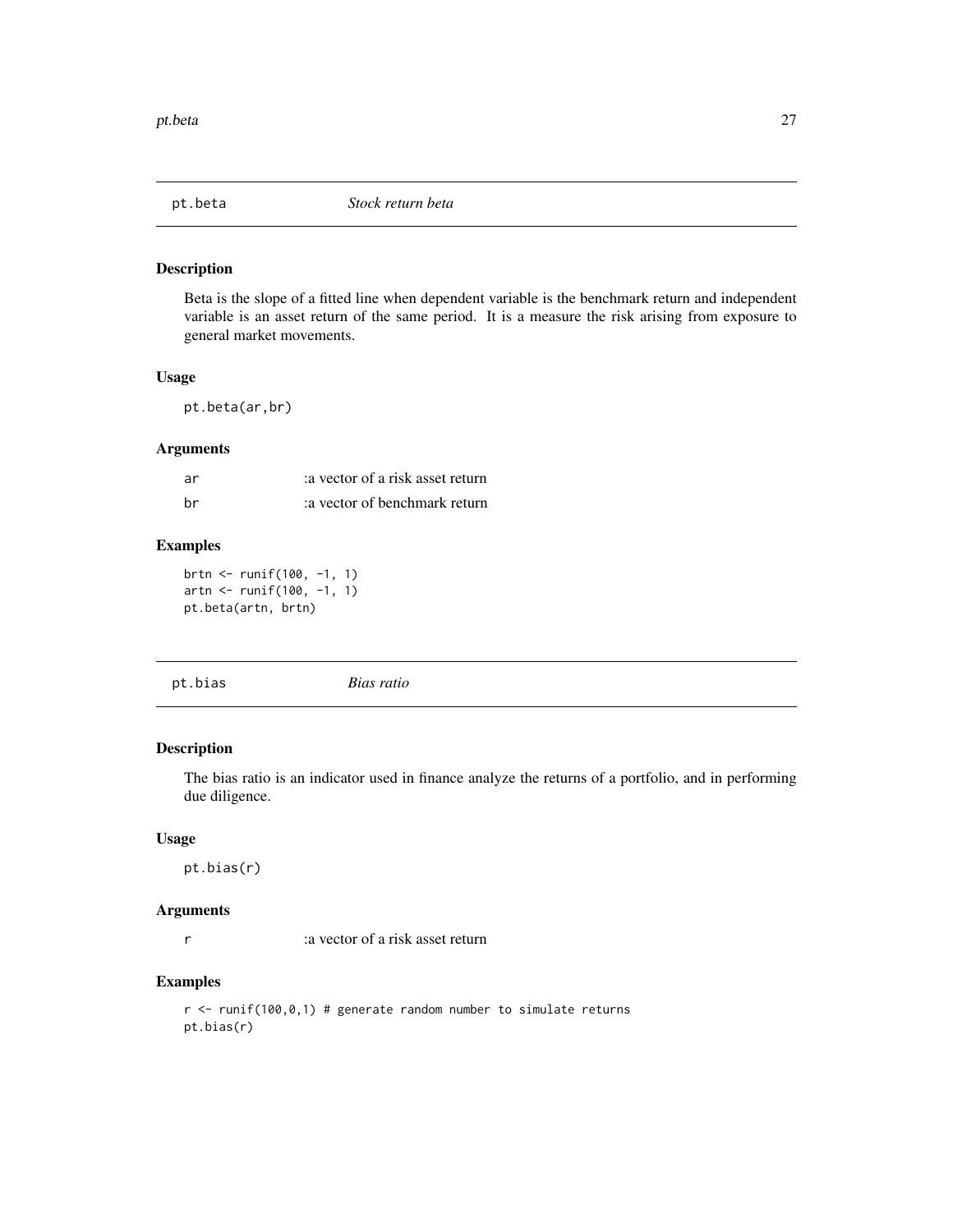<span id="page-27-0"></span>

The batting average of the asset is the ratio between the number of periods where the asset outperforms a benchmark and the total number of periods.

#### Usage

pt.btavg(ar,br)

#### Arguments

| ar | a vector of a risk asset return: |
|----|----------------------------------|
| hr | a vector of a benchmark return:  |

# Examples

```
artn <- runif(100,-1,1)
brtn <- runif(100,-1,1)
pt.btavg(artn,brtn)
```
pt.cmexrtn *Cumulative excess return*

#### Description

Cumulative return is the compounded return in a given period. The excess return is the difference between the cumulative return of a risky asset and the cumulative return of a benchmark.

#### Usage

pt.cmexrtn(ar,br)

#### Arguments

| ar | a vector of risky asset returns |
|----|---------------------------------|
| br | a vector of benchmark returns   |

# Examples

brtn <- runif(12, -1, 1) artn  $\le$  runif(12, -1, 1) pt.cmexrtn(artn,brtn)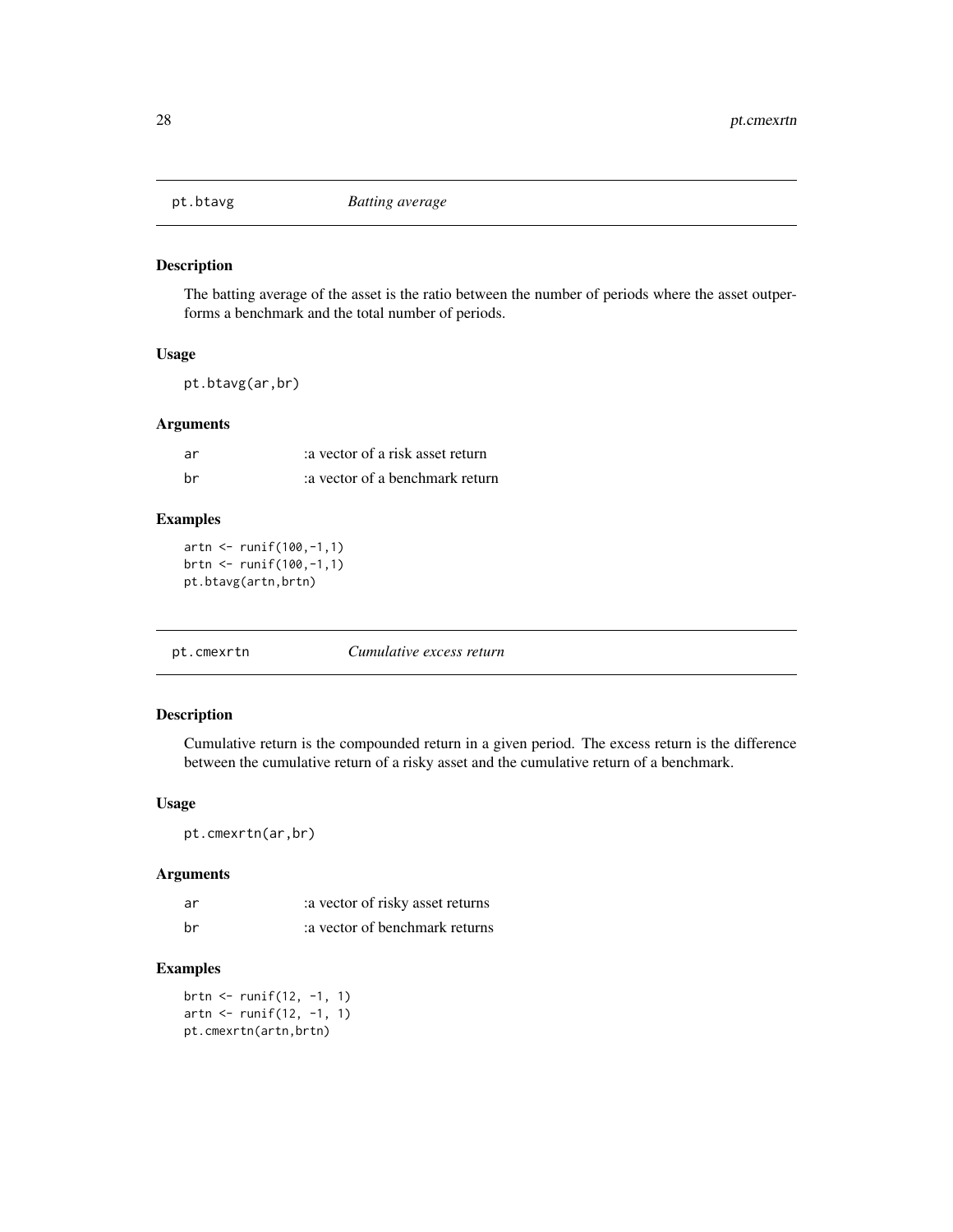<span id="page-28-0"></span>

Cumulative return is the compounded return in a given period.

# Usage

pt.cmrtn(r)

#### Arguments

r :a vector of periodic returns

# Examples

rt <- runif(12,-1,1) # generate random number to simulate returns pt.cmrtn(rt)

| pt.dalpha | Dual-alpha |  |  |
|-----------|------------|--|--|
|-----------|------------|--|--|

# Description

Dual-alpha method is to divide market alpha into downside beta and upside alpha. The principle behind is that upside and downside alphas are not the same.

#### Usage

pt.dalpha(ar,mr,rf)

#### Arguments

| ar | a vector of a risk asset return: |
|----|----------------------------------|
| mr | a vector of market return        |
| rf | risk free rate                   |

#### Examples

```
artn \le runif(24,0,1) # generate random number to simulate returns
mrtn <- runif(24,-1,1)
pt.dalpha(artn,mrtn,0.024)
```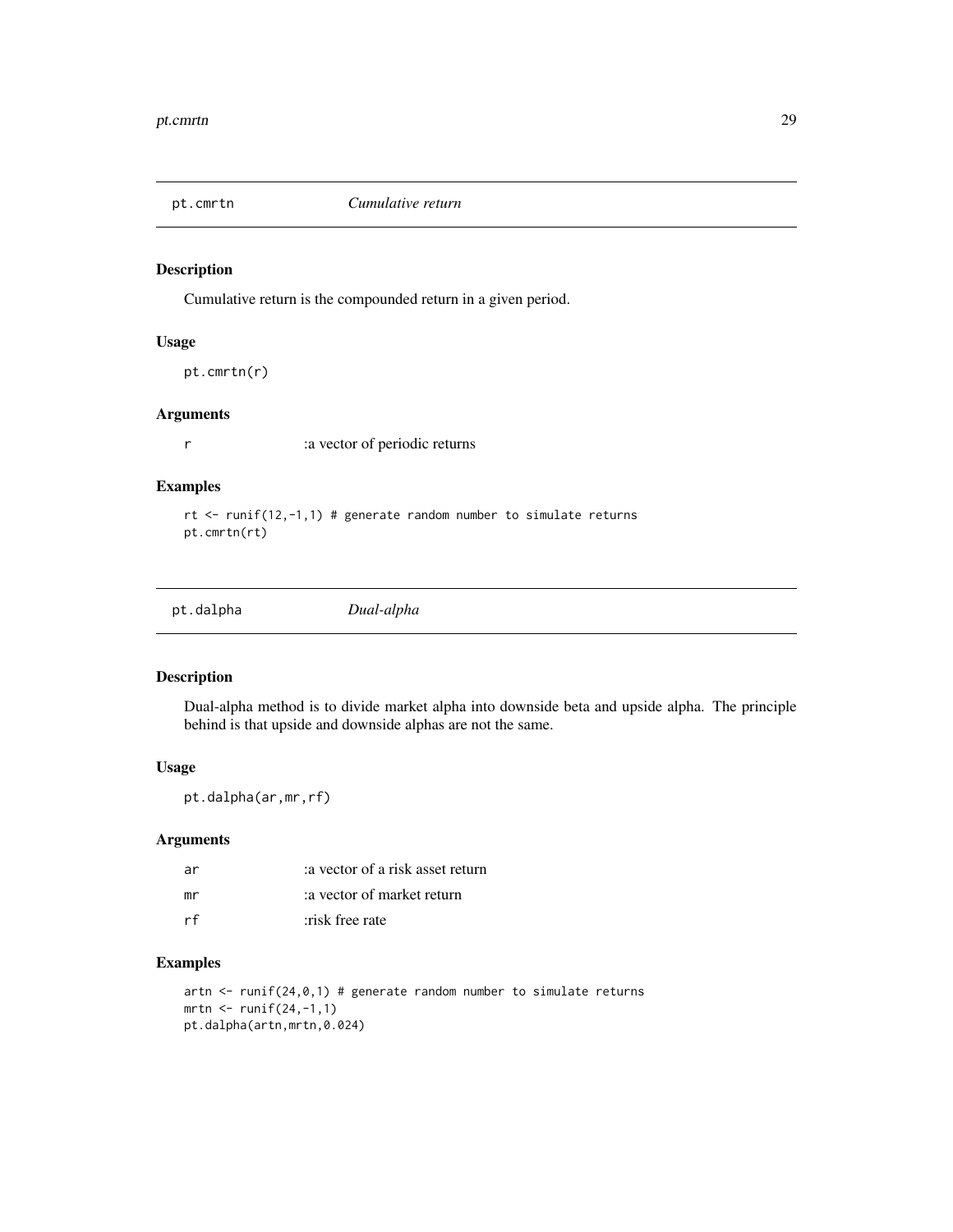<span id="page-29-0"></span>

Dual-beta method is to divide market beta into downside beta and upside beta. The principle behind is that upside and downside betas are not the same.

#### Usage

pt.dbeta(ar,mr,rf)

#### Arguments

| ar  | a vector of a risk asset return |
|-----|---------------------------------|
| mr  | a vector of market return:      |
| r f | risk free rate                  |

# Examples

```
artn \le runif(24,0,1) # generate random number to simulate returns
mrtn <- runif(24,-1,1)
pt.dbeta(artn,mrtn,0.024)
```
# Description

This function give the expected loss of given asset returns.

#### Usage

pt.exploss(r,p)

# Arguments

|   | a vector of periodic returns |
|---|------------------------------|
| p | target return:               |

# Examples

```
rt \le- runif(12,-1,1) # generate random number to simulate returns
pt.exploss(rt,0)
pt.exploss(rt,1)
```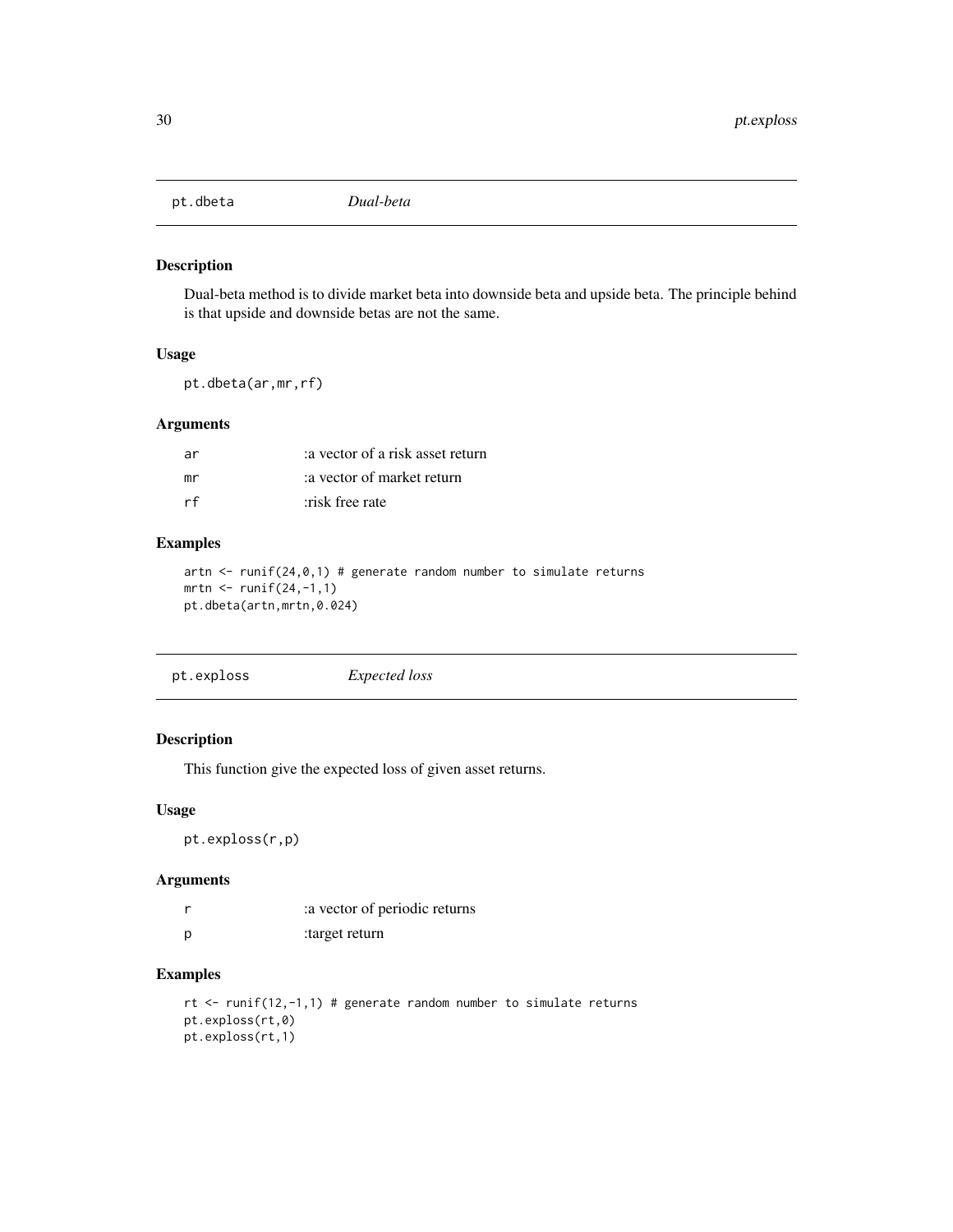<span id="page-30-0"></span>pt.hismv *Mean-variance model with historical average returns and standard deviations*

#### Description

This function will perform portfolio simulation with historical average returns and standard deviatoins. Mean-variance model, or modern portfolio theory, is a mathmatical framework for accessing a portfolio. It uses the variance of asset returns as a risk proxy. This function will return a number of simulated portfolio with different weights.

#### Usage

pt.hismv(r,n,mini)

#### Arguments

|      | a data frame of asset returns                                                 |
|------|-------------------------------------------------------------------------------|
| n.   | :number of portfolio simulated                                                |
| mini | : minimal weight; choose 0 if long only; choose 1 for possible short position |

# Examples

```
set.seed(20)
rtn <- data.frame(runif(120,-1,1),runif(120,-1,1),runif(120,-1,1),runif(120,-1,1))
names(rtn) <- c("asset1","asset2","asset3","asset4")
portfolio <- pt.hismv(rtn,1000,0)
plot(portfolio[,6], portfolio[,5], xlab = "standart deviation", ylab = "expected return")
```
pt.info *Information ratio*

#### Description

The information ratio of asset's returns versus benchmark returns, is the quotient of the annualized excess return and the annualized standard deviation of the excess return.

#### Usage

pt.info(ar,br,n)

#### Arguments

| ar | a vector of a risk asset return: |
|----|----------------------------------|
| hr | a vector of benchmark return:    |
| n  | :number of years                 |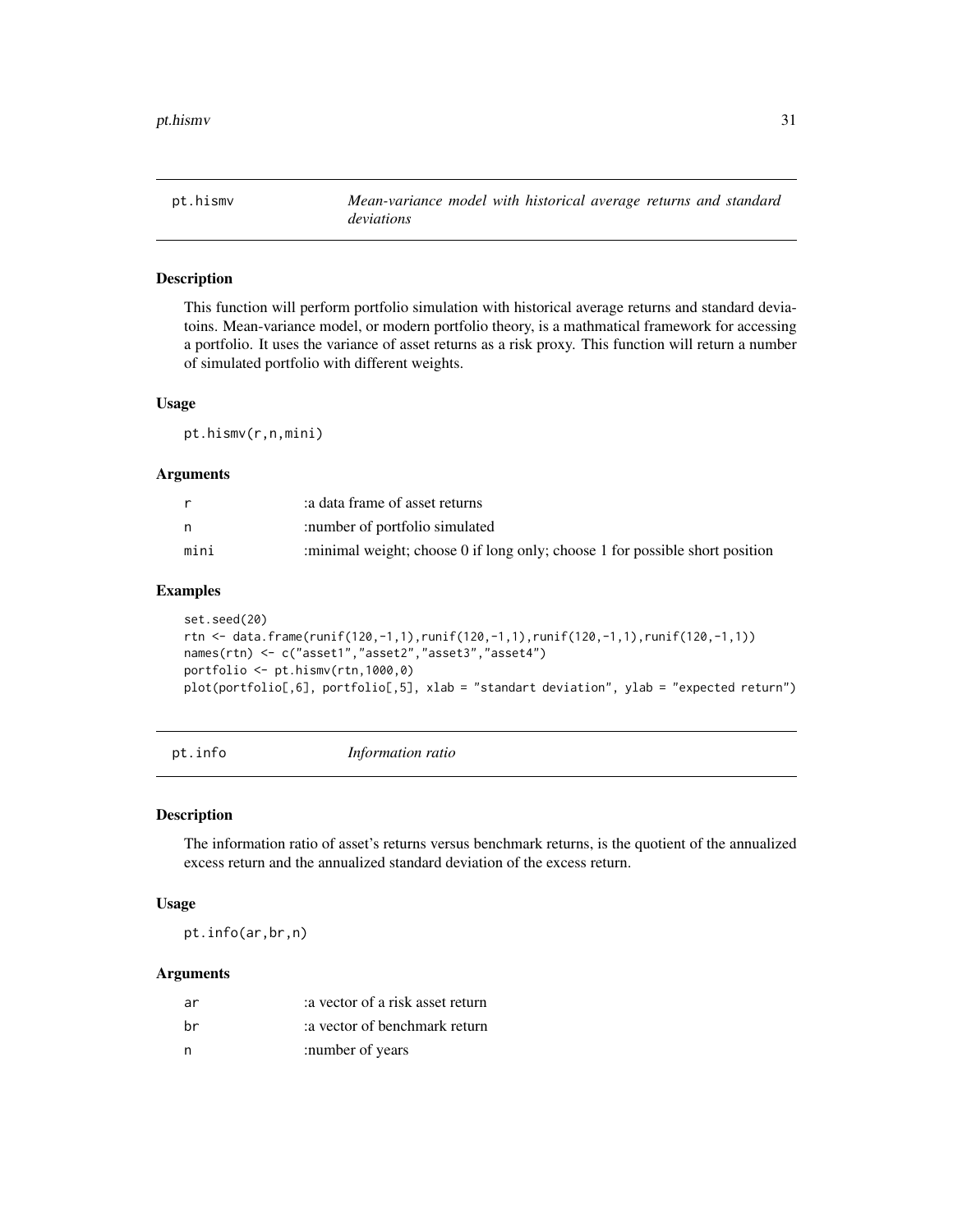# Examples

```
brtn <- runif(100, -1, 1)
artn <- runif(100, 0, 1)
pt.info(artn,brtn,100)
```
pt.jalpha *Jensen's alpha*

# Description

Jensen's alpha is a financial statistic used to quantify the abnormal return of a security or portfolio over the theoretical expected return. Unlike, standard alpha, it uses theoretical performance return instead of a market return.

#### Usage

pt.jalpha(pr,mr,rf,beta)

# Arguments

| рr   | :portfolio return |
|------|-------------------|
| mr   | :market return    |
| rf   | risk free rate    |
| beta | :portfolio beta   |

#### Examples

```
prtn <- runif(24, -1, 1)
mrtn \le- runif(24, -1, 1)
rf <- 0.024
pt.jalpha(mean(prtn), mean(mrtn), rf, pt.beta(prtn,mrtn))
```
pt.m2 *Modigliani risk-adjusted performance*

#### Description

Modigliani risk-adjusted performance is a financial measure of risk-adjusted returns of a portfolio. It measures the returns of the portfolio after adjusting it relative to some benchmark.

#### Usage

pt.m2(pr,br,rf)

<span id="page-31-0"></span>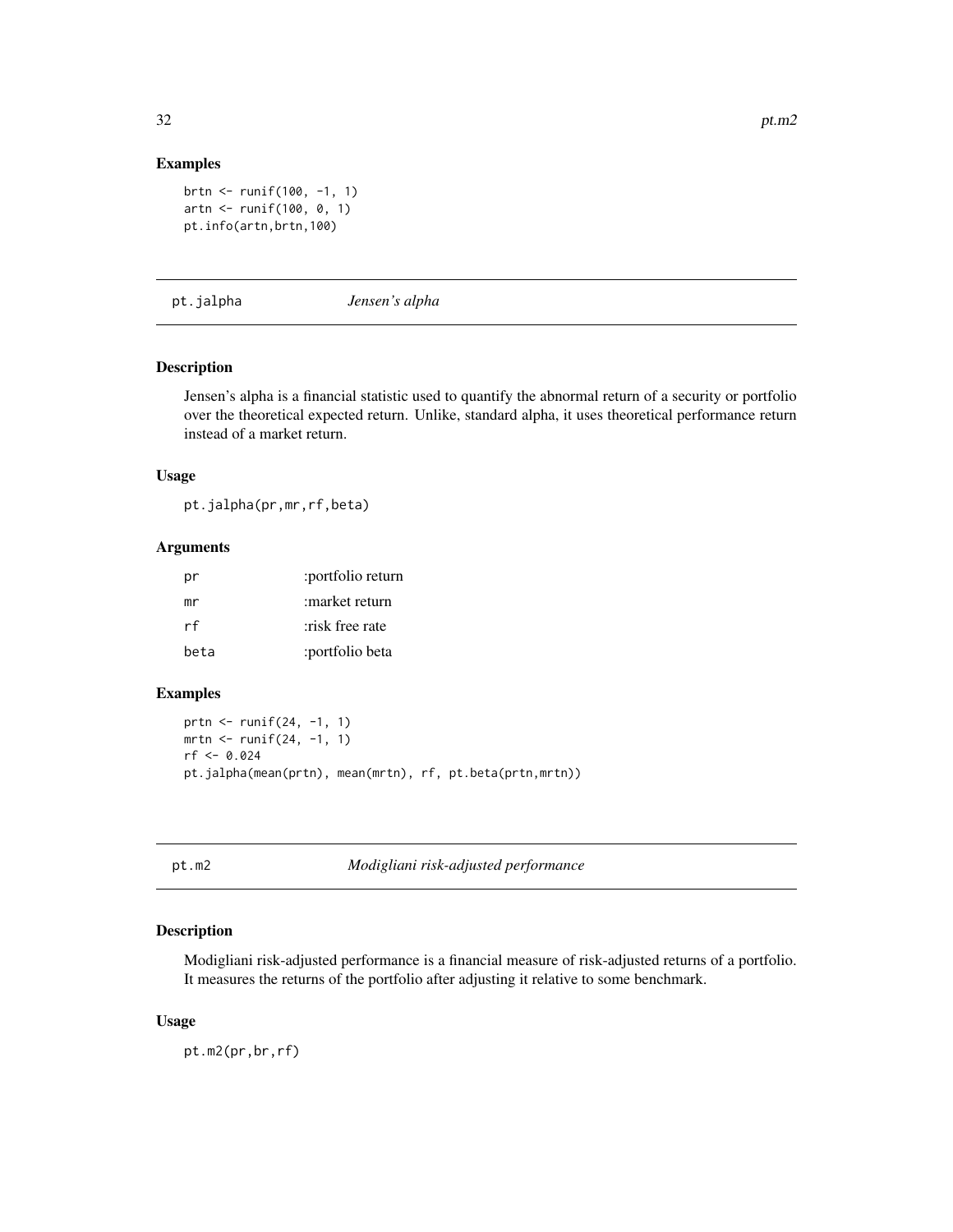# <span id="page-32-0"></span>pt.probloss 33

# Arguments

| pr | :portfolio return |
|----|-------------------|
| hr | :benchmark return |
| rf | risk free rate    |

# Examples

```
prtn <- runif(12,-1,1)
brtn <- runif(12,-1,1)
rf <- 0.024
pt.m2(prtn,brtn,rf)
```
# pt.probloss *Probability of loss*

# Description

This function give the probability of loss of given asset returns.

# Usage

pt.probloss(r,p)

# Arguments

|     | : a vector of periodic returns |
|-----|--------------------------------|
| - p | target return:                 |

# Examples

```
rt <- runif(12,-1,1) # generate random number to simulate returns
pt.probloss(rt,0)
pt.probloss(rt,0.05)
```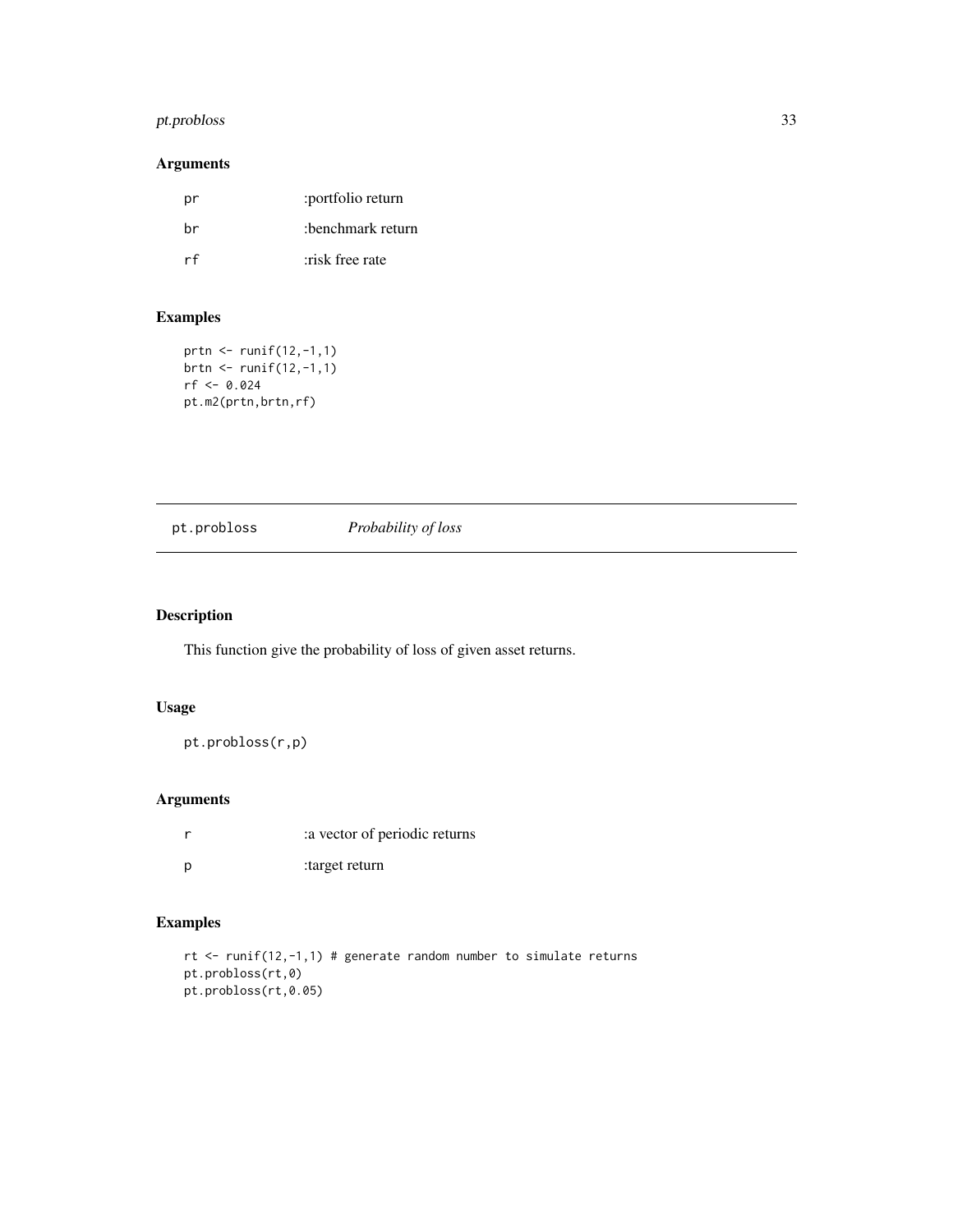<span id="page-33-0"></span>

Roy's safety-first criterion is a risk management technique that allows to choose a portfolio based on the criterion that the probability of the portfolio's return falling below a minimum desired threshold is minimized.

#### Usage

pt.roy(r,mar)

#### Arguments

|     | a vector of a risk asset return: |
|-----|----------------------------------|
| mar | :minimum acceptable return       |

#### Examples

 $r$  <- runif(100,0,1) # generate random number to simulate returns pt.roy(r,0.024)

# Description

The standard deviation of excess return is simply the standard deviation of the asset return over the benchmark return.

#### Usage

pt.sdexrtn(ar,br)

#### Arguments

| ar | a vector of a risk asset return: |
|----|----------------------------------|
| br | a vector of benchmark return:    |

#### Examples

artn  $\le$ - runif(12, -1, 1) brtn  $\le$  runif(12,-1,1) pt.sdexrtn(artn,brtn)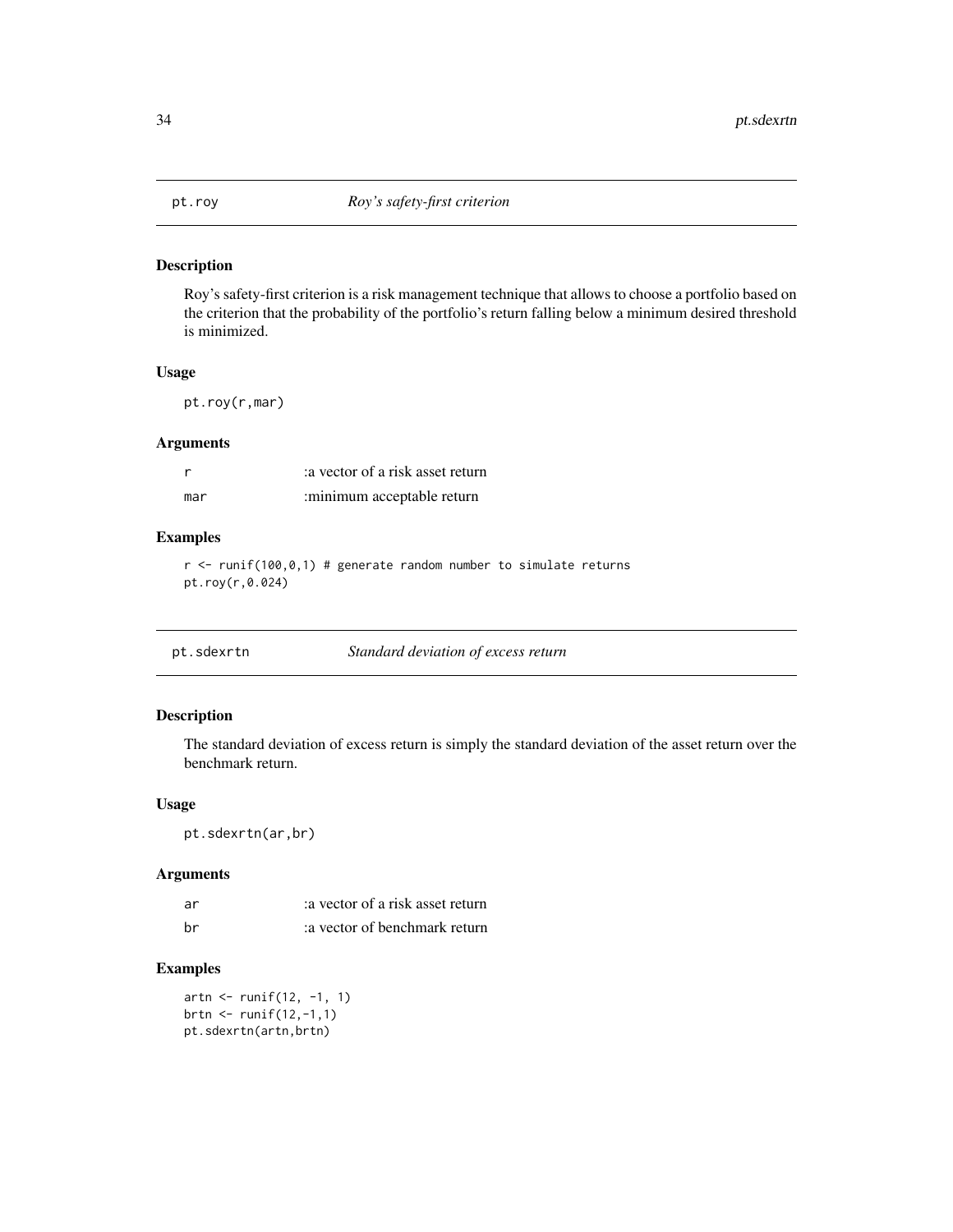<span id="page-34-0"></span>

This function give the semivariance of a losing scenario.

#### Usage

pt.semivar(r,p)

#### Arguments

|     | a vector of periodic returns |
|-----|------------------------------|
| - p | target return:               |

# Examples

```
rt \le- runif(12,-1,1) # generate random number to simulate returns
pt.semivar(rt,0)
pt.semivar(rt,0.03)
```

|  | Sharp ratio | pt.sharp |
|--|-------------|----------|
|--|-------------|----------|

# Description

The Sharpe Ratio of an asset return is the quotient of the annualized excess return of the asset minus the annualized risk-free rate over the annualized standard deviation of the asset return.

#### Usage

pt.sharp(r,n,m,rf)

#### Arguments

| r  | a vector of asset returns                                       |
|----|-----------------------------------------------------------------|
| n  | :number of years                                                |
| m  | : number of periods in a year; $m = 12$ if r is monthly returns |
| rf | :annulized risk-free rate                                       |

#### Examples

set.seed(20) rtn <- runif(12,-0.5,1) # generate random number to simulate monthly returns rfr <- 0.024 # set risk free rate at 2.4% annual pt.sharp(rtn,1,12,rfr) # the return is for one year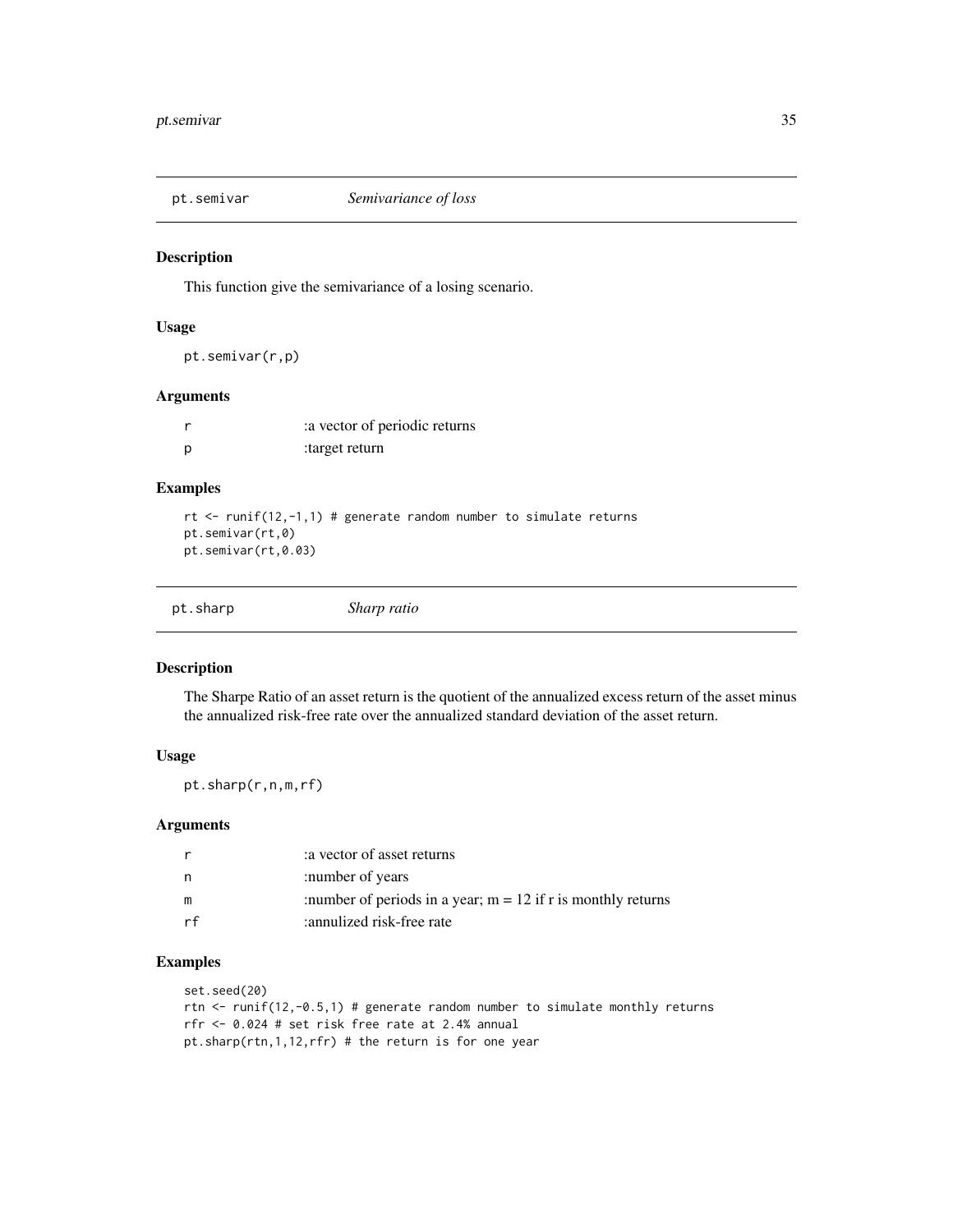<span id="page-35-0"></span>pt.sortino *Sortino ratio*

# Description

The Sortino ratio is an analog to the sharp ratio, with standard deviation replaced by the downside deviation.

#### Usage

pt.sortino(r,p,n,rf)

#### Arguments

| r  | a vector of a risk asset return:                                           |
|----|----------------------------------------------------------------------------|
| p  | :target return, aka minimum acceptable return(MAR)                         |
| n. | in the inner of years of asset return, used to calculate annualized return |
| rf | risk free rate                                                             |

# Examples

rtn <- runif(12, -1, 1) pt.sortino(rtn,0.3,1,0.024)

| pt.te | Tracking error |
|-------|----------------|
|       |                |

#### Description

Tracking error, in finance, is a measure of risk in a portfolio that is due to active management decisions made by the manager. It indicates how closely the portfolio follows the benchmark of choosing.

# Usage

pt.te(pr,br)

# Arguments

| pr | : portfolio return |
|----|--------------------|
| hr | :benchmark return  |

# Examples

prtn <- runif(12,-1,1) brtn <- runif(12,-1,1) pt.te(prtn,brtn)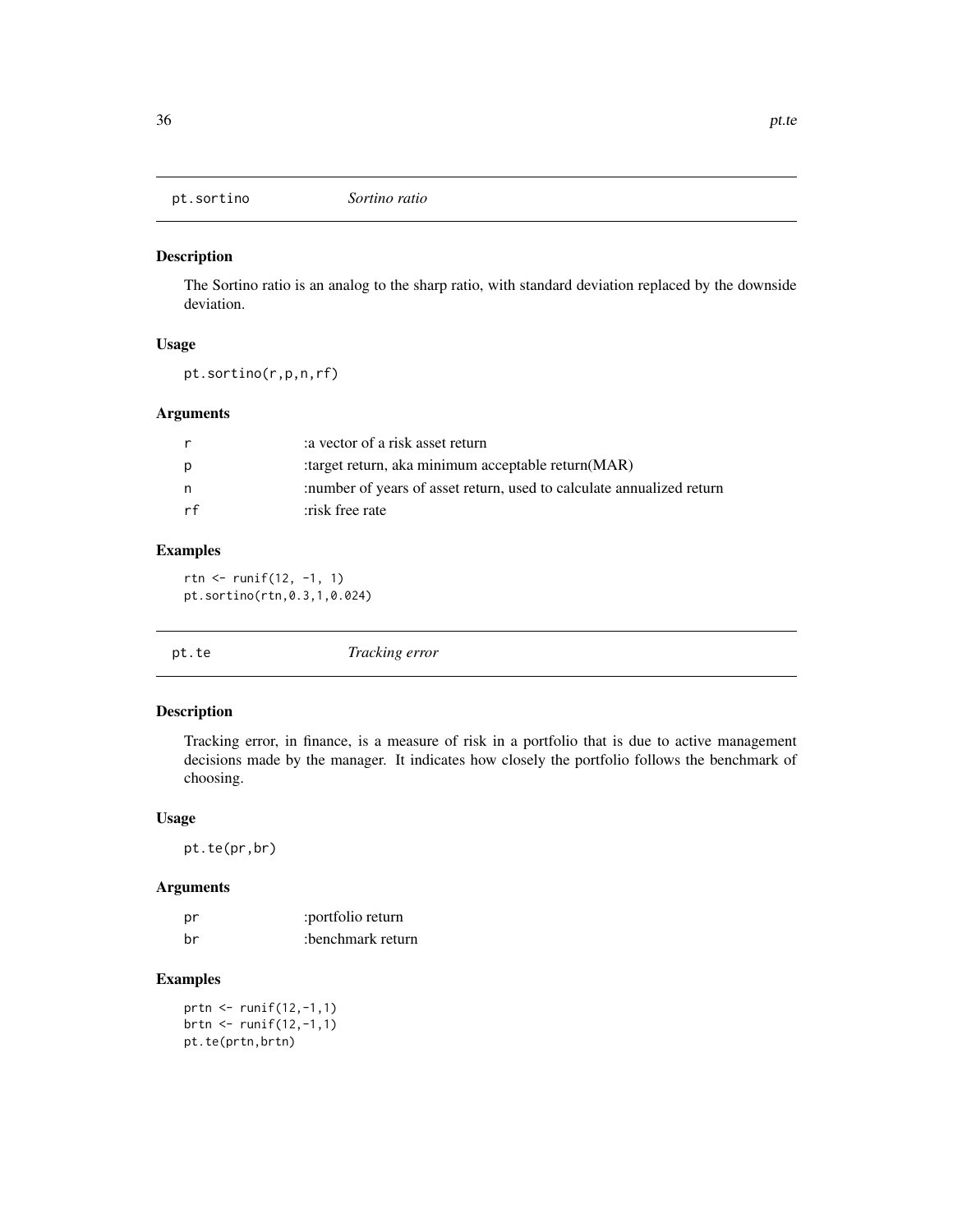<span id="page-36-0"></span>

The Treynor ratio is an analog to the sharp ratio, with standard deviation replaced by the asset beta to benchmark.

#### Usage

pt.treynor(ar,br,n,rf)

# Arguments

| ar  | a vector of a risk asset return:                                       |
|-----|------------------------------------------------------------------------|
| .hr | a vector of benchmark return                                           |
| n,  | : number of years of asset return, used to calculate annualized return |
| rf  | risk free rate                                                         |

# Examples

rtn <- runif(24, -1, 1) brtn  $\le$  runif(24,-1,1) pt.treynor(rtn,brtn,2,0.024)

|  |  | pt.udrtn |  |
|--|--|----------|--|
|--|--|----------|--|

Average up and down returns

#### Description

This function calculates the average up and down returns from a series of returns.

#### Usage

pt.udrtn(r)

# Arguments

r :a vector of periodic returns

# Examples

 $r$  <- runif(100,-1,1) # generate random number to simulate returns pt.udrtn(r)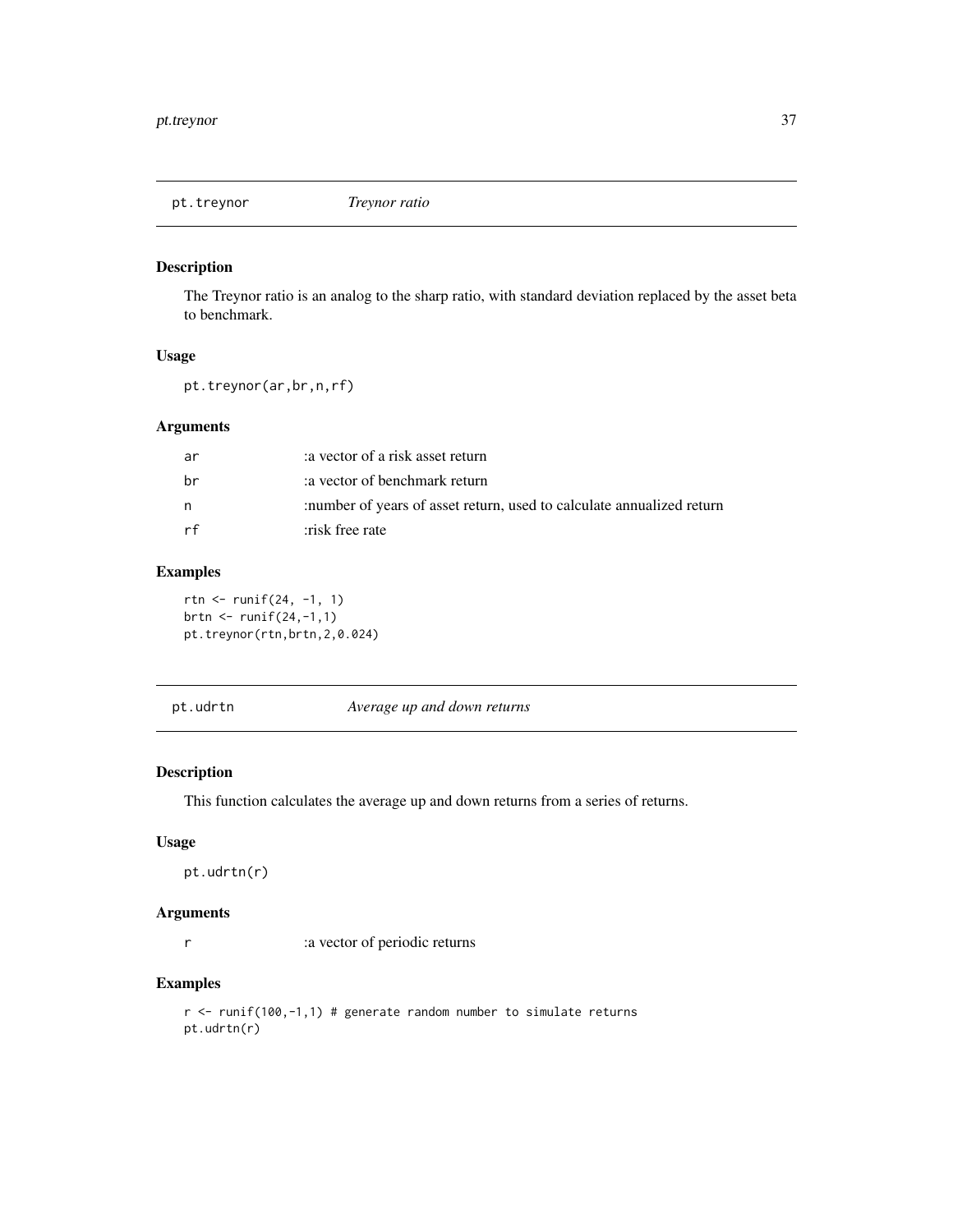<span id="page-37-0"></span>

The up and down capture is a measure of how an asset was able to improve on benchmark returns or how it underperforms over the benchmark.

#### Usage

pt.updwcap(ar,br,n)

#### Arguments

| ar | a vector of a risk asset return:                                      |
|----|-----------------------------------------------------------------------|
| br | a vector of benchmark return:                                         |
| n  | :number of years of asset return, used to calculate annualized return |

# Examples

artn  $\le$  runif(12, -1, 1) brtn <- runif(12,-1,1) pt.updwcap(artn,brtn,1)

reg.adj.r.squared *Adjusted R-squared for lm.fit*

#### Description

Calculate Adjusted R-squared for the outcome of lm.fit. This function is built for reg.linreg() for higher efficiency only. It can't be used for calculating Adjusted R-squared in general operation.

# Usage

reg.adj.r.squared(r,n,p)

# Arguments

|   | :R-squared for regression                      |
|---|------------------------------------------------|
| n | :number of observations aka. sample size       |
| p | : number of explanatory variables in the model |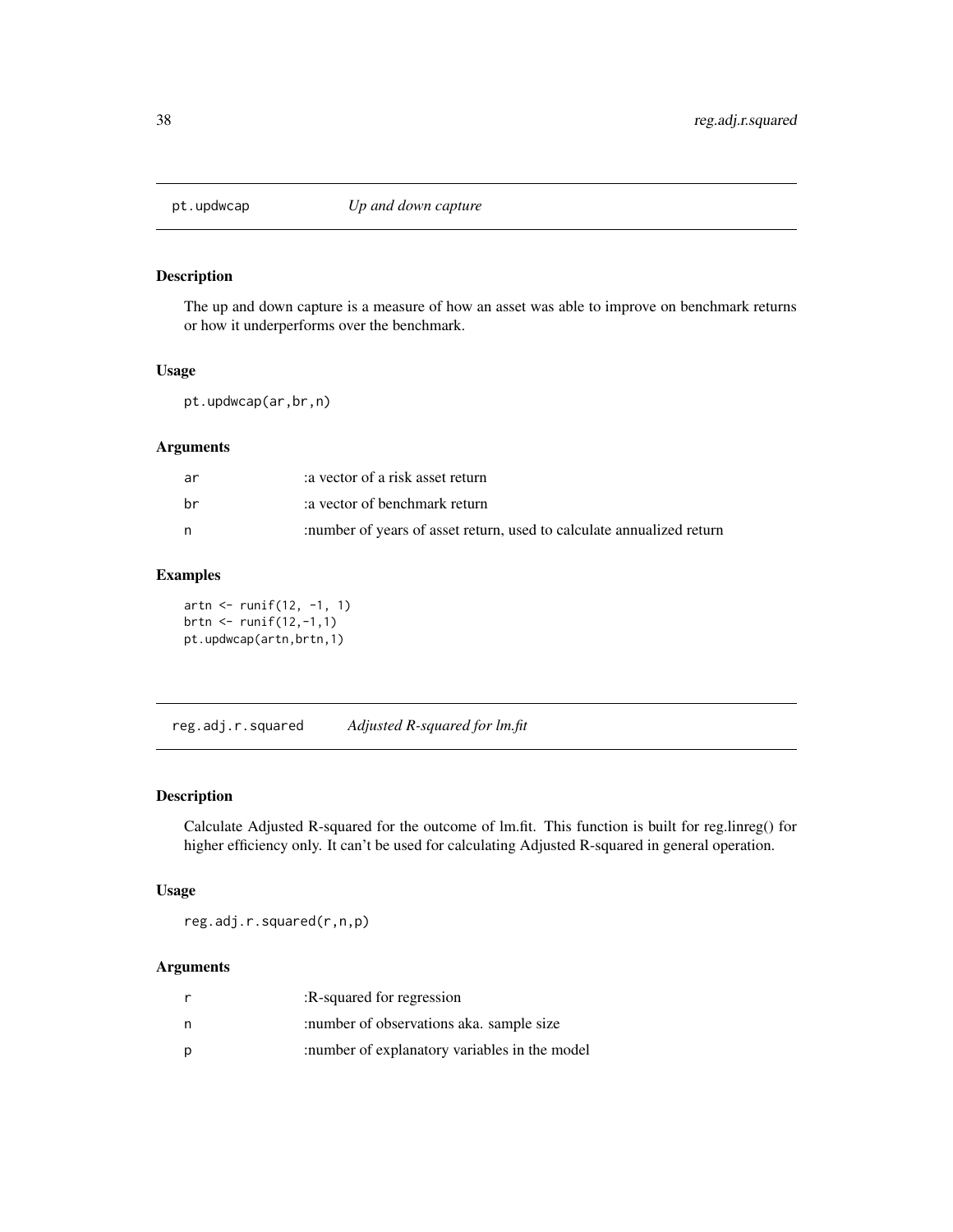<span id="page-38-0"></span>reg.aic 39

#### Examples

```
X <- as.matrix(cbind(1,EuStockMarkets[,1:2])) # create the design matrix
Y <- as.data.frame(EuStockMarkets)$FTSE
fit \le - lm.fit(x = X, y = Y)SSR <- sum((fit$fitted.values - mean(Y))^2)
SSTO \le sum((Y - mean(Y))^2)
r <- reg.r.squared(SSR,SSTO)
n \leq -\dim(X)[1]; \ p \leq -\dim(X)[2]reg.adj.r.squared(r,n,p)
```
reg.aic *AIC for lm.fit*

# Description

Calculate AIC for the outcome of AIC. This function is built for reg.linreg for higher efficiency only. It can't be used for calculating AIC in general operation.

#### Usage

reg.aic(fit,w)

# Arguments

| fit | the outcome of lm.fit |
|-----|-----------------------|
| ้พ  | :wright               |

# Examples

```
X \leftarrow as.matrix(cbind(1,EuStockMarkets[,1:2])) # create the design matrix
Y <- as.data.frame(EuStockMarkets)$FTSE
fit \le 1m.fit(x = X, y = Y)
w \leftarrow \text{rep}(1, \text{length}(Y))reg.aic(fit,w)
```
reg.bic *BIC for lm.fit*

# Description

Calculate BIC for the outcome of lm.fit This function is built for reg.linreg() for higher efficiency only. It can't be used for calculating BIC in general operation.

#### Usage

reg.bic(fit,w)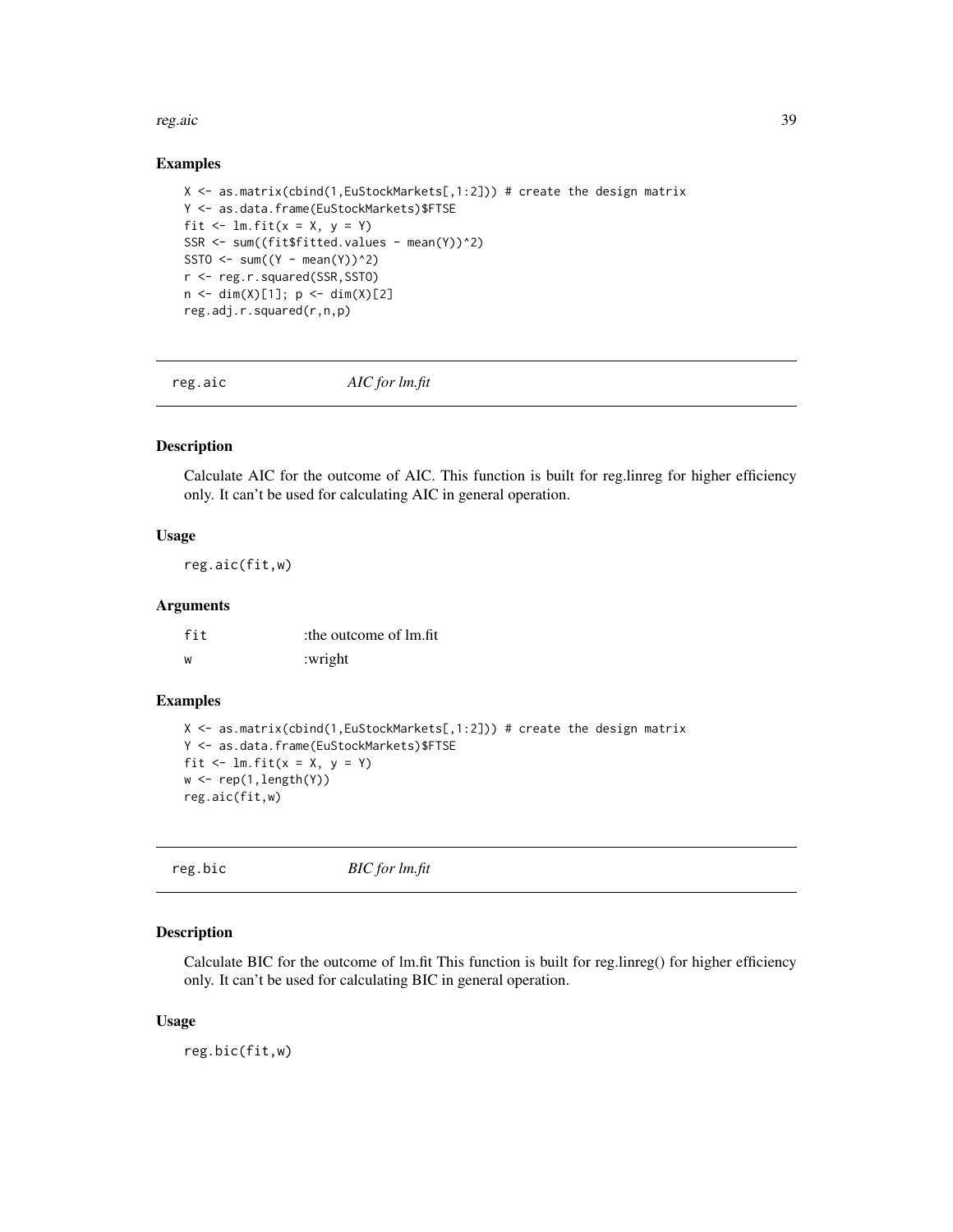<span id="page-39-0"></span>40 and the state of the state of the state of the state of the state of the state of the state of the state of the state of the state of the state of the state of the state of the state of the state of the state of the sta

#### Arguments

| fit | the outcome of lm.fit |
|-----|-----------------------|
| W   | :wright               |

#### Examples

```
X <- as.matrix(cbind(1,EuStockMarkets[,1:2])) # create the design matrix
Y <- as.data.frame(EuStockMarkets)$FTSE
fit \le lm.fit(x = X, y = Y)
w \leftarrow \text{rep}(1, \text{length}(Y))reg.bic(fit,w)
```
reg.dof *Degree of freedom for lim.fit*

# Description

Calculate degree of freedom for the outcome of lm.fit(). This function is built for reg.linreg for higher efficiency only. It can't be used for calculating degree of freedom in general operation.

#### Usage

reg.dof(fit)

# Arguments

fit :outcome of lm.f

#### Examples

```
X <- as.matrix(cbind(1,EuStockMarkets[,1:2])) # create the design matrix
Y <- as.data.frame(EuStockMarkets)$FTSE
fit \le lm.fit(x = X, y = Y)
reg.dof(fit)
```
reg.dw *Durbin-Watson Test*

# Description

Performs the Durbin-Watson Test for a regression model

#### Usage

reg.dw(fit)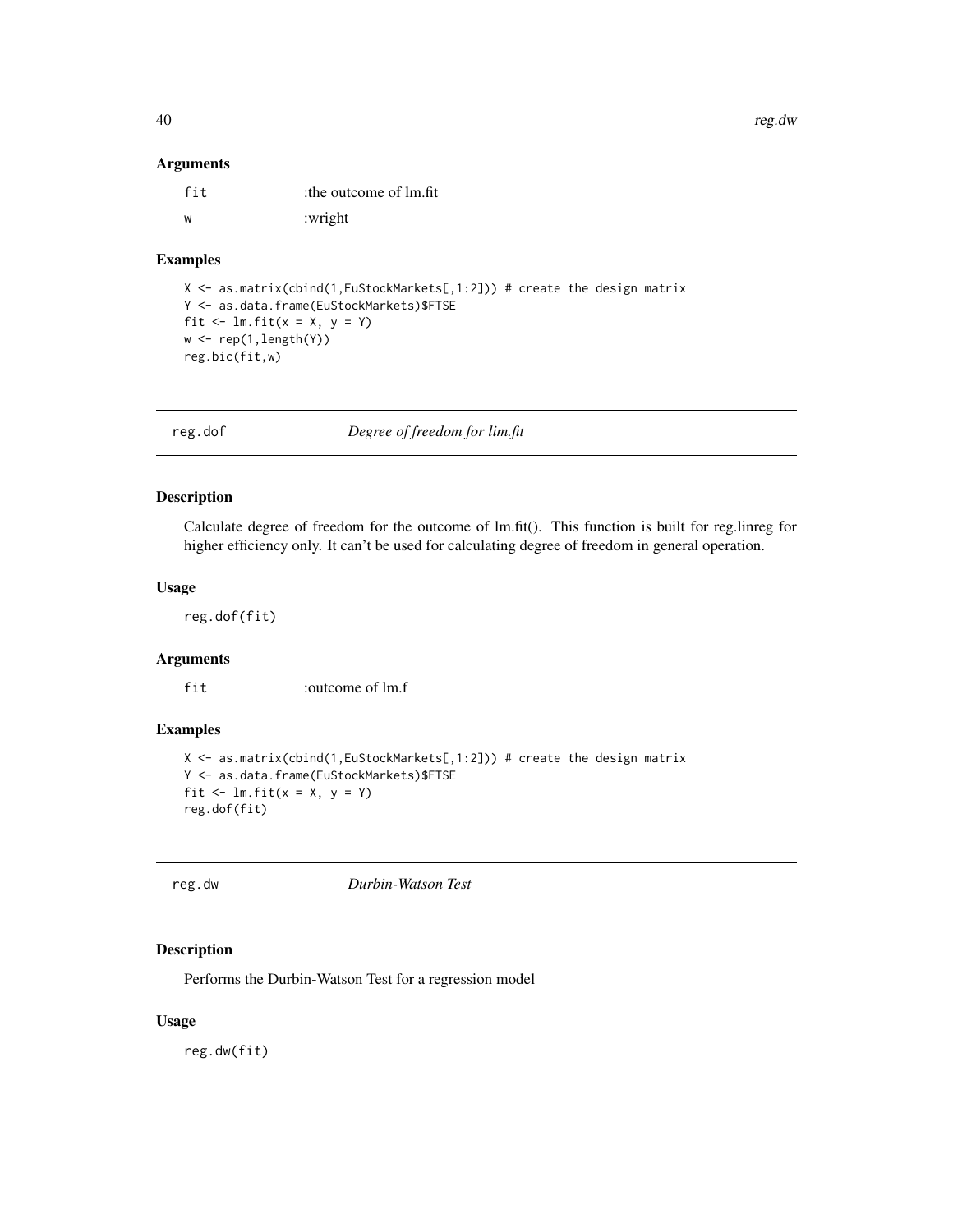#### <span id="page-40-0"></span>reg.linreg 41

#### Arguments

fit :a lm object

#### Examples

fit <- lm(mpg~wt, mtcars, na.action = na.omit) reg.dw(fit)

reg.linreg *Linear regression processor*

#### Description

This function will take a data frame and the dependent variable and fit all possible combinations of models. The result will be a data frame of models and test statistics for all the models possible. The test statistics are current set and contain all the following: R-squared, Adjusted R-squared, Degree of freedom, Residual standard error, AIC, BIC, Durbin-Watson statistic.

#### Usage

reg.linreg(dataframe,dependent)

#### Arguments

| dataframe | : a data frame, which includes the dependent variable |
|-----------|-------------------------------------------------------|
| dependent | : dependent variable                                  |

#### Examples

reg.linreg(mtcars,"mpg")

reg.model *Linear model generator*

#### Description

This function will take a data frame and generate all the combinations of linear model

#### Usage

```
reg.model(dataframe,dependent)
```
#### Arguments

| dataframe | a data frame:        |
|-----------|----------------------|
| dependent | : dependent variable |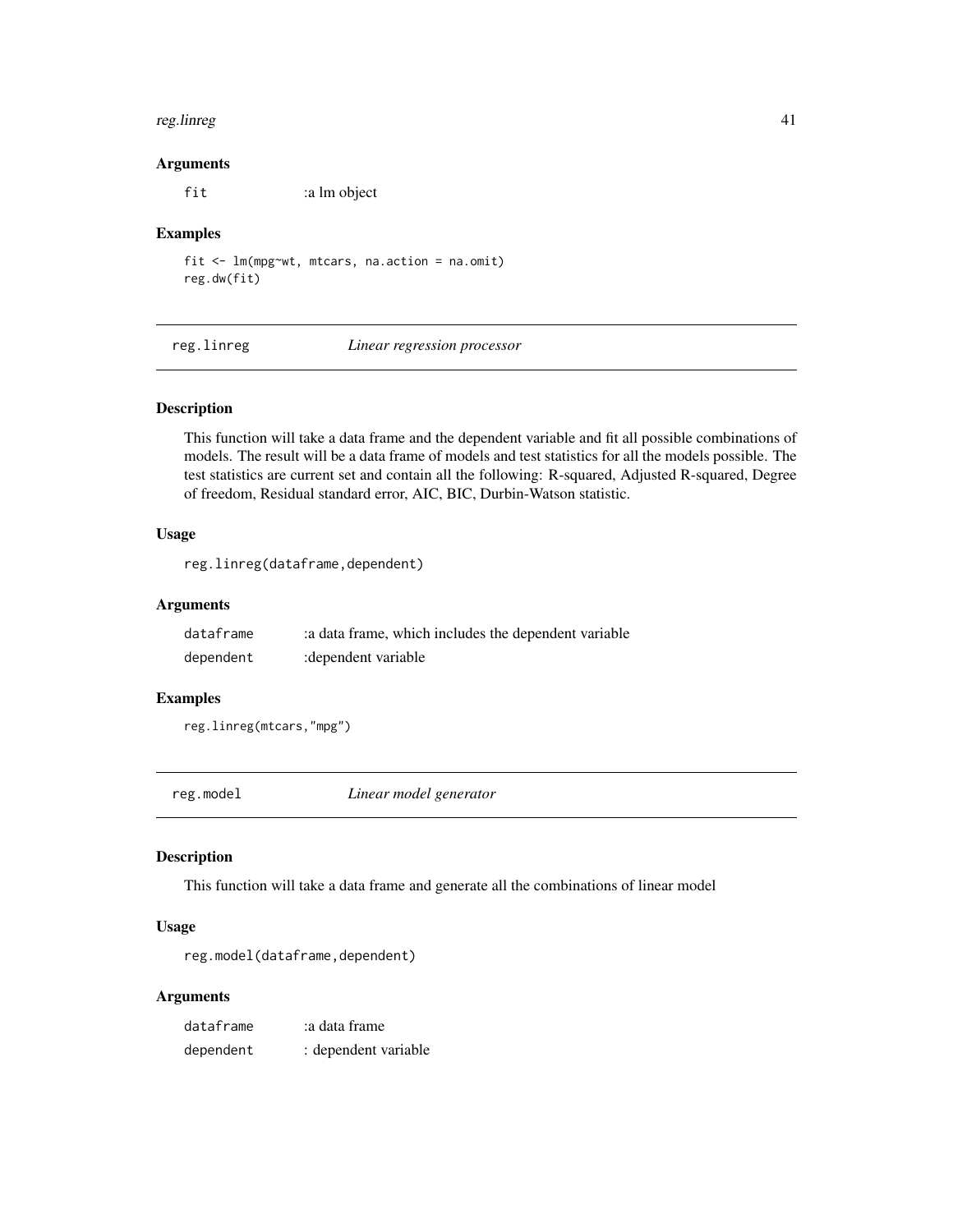#### Examples

```
reg.model(mtcars,"mpg")
```
reg.r.squared *R-squared for lm.fit*

#### Description

Calculate R-squared for the outcome of lm.fit(). This function is built for reg.linreg for higher efficiency only. It can't be used for calculating R-squared in general operation.

#### Usage

reg.r.squared(SSR,SSTO)

#### Arguments

| <b>SSR</b>       | regression sum of squares or explained of squares |
|------------------|---------------------------------------------------|
| SST <sub>0</sub> | total sum of squares                              |

#### Examples

X <- as.matrix(cbind(1,EuStockMarkets[,1:2])) # create the design matrix Y <- as.data.frame(EuStockMarkets)\$FTSE fit  $\le$  lm.fit( $x = X$ ,  $y = Y$ )  $me < -$  mean(Y) SSR <- sum((fit\$fitted.values - me)^2) SSTO  $\le$  sum((Y - me)^2) reg.r.squared(SSR,SSTO)

reg.std.err *Standard error for lim.fit*

#### Description

Calculate standard error for the outcome of lm.fit(). This function is built for reg.linreg for higher efficiency only. It can't be used for calculating standard error in general operation.

#### Usage

reg.std.err(SSE,dof)

#### Arguments

| <b>SSE</b> | error sum of squared aka. residual sum of squared |  |
|------------|---------------------------------------------------|--|
| dof        | : degree of freedom                               |  |

<span id="page-41-0"></span>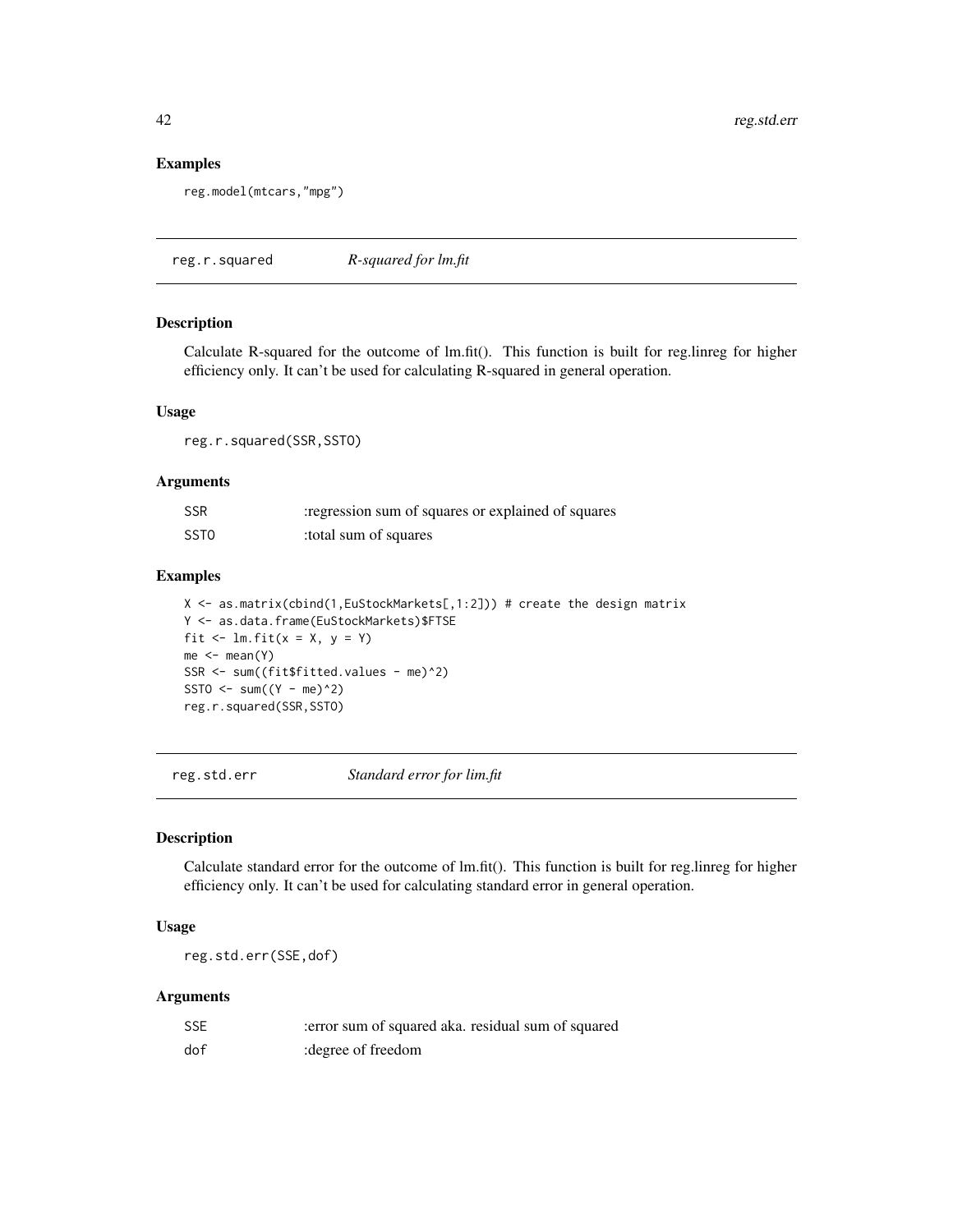#### <span id="page-42-0"></span>tr.log 43

# Examples

```
X <- as.matrix(cbind(1,EuStockMarkets[,1:2])) # create the design matrix
Y <- as.data.frame(EuStockMarkets)$FTSE
fit \le lm.fit(x = X, y = Y)
SSE <- sum((Y - fit$fitted.values)^2)
dof <- reg.dof(fit)
reg.std.err(SSE,dof)
```
tr.log *Sigmoid function*

# Description

Generate sigmoid curve series, which is a specific case of logistic function, with a control of top and bottom acceleration.

# Usage

tr.log(x,top,a,b)

#### Arguments

| X   | :a numeric vector                                    |
|-----|------------------------------------------------------|
| top | a numeric value as vertical scaler                   |
| a   | a number to control top acceleration of the curve    |
| - b | a number to control bottom acceleration of the curve |

#### Examples

sigc <-  $round(tr.log(seq(-3, 3, 0.1), 1, -3, 3), 3)$ ts.plot(sigc)

# Description

Generate logistic series, with set top and bottom value and acceleration.

#### Usage

tr.logtb(x,top,bot,a,b)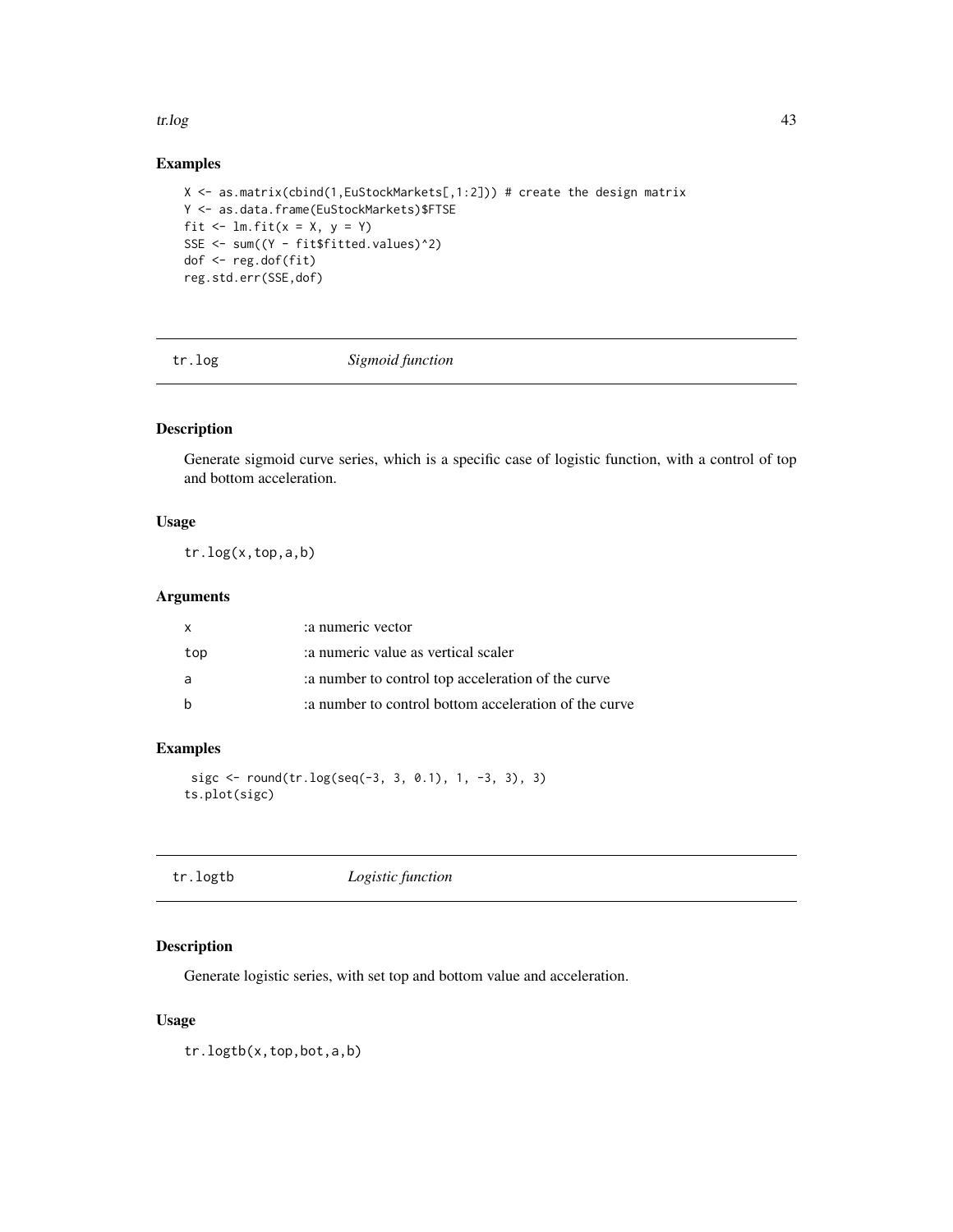# <span id="page-43-0"></span>Arguments

| x   | a vector:                                            |
|-----|------------------------------------------------------|
| top | higher level y asymptote.                            |
| bot | : lower level y asymptote                            |
| a   | a number to control top acceleration of the curve    |
|     | a number to control bottom acceleration of the curve |

# Examples

tr.logtb(seq(-3, 3, 0.1), 1, 0.4, -3, 3)

# tr.nd *Normal density function*

# Description

Calculate normal density function value at x with a mean of mu and standard deviation of sig.

# Usage

tr.nd(x,mu,sig)

# Arguments

| X   | x value             |
|-----|---------------------|
| mu  | :mean value         |
| sig | standard deviation: |

# Examples

tr.nd(seq(-3, 3, 0.1), 0, 1)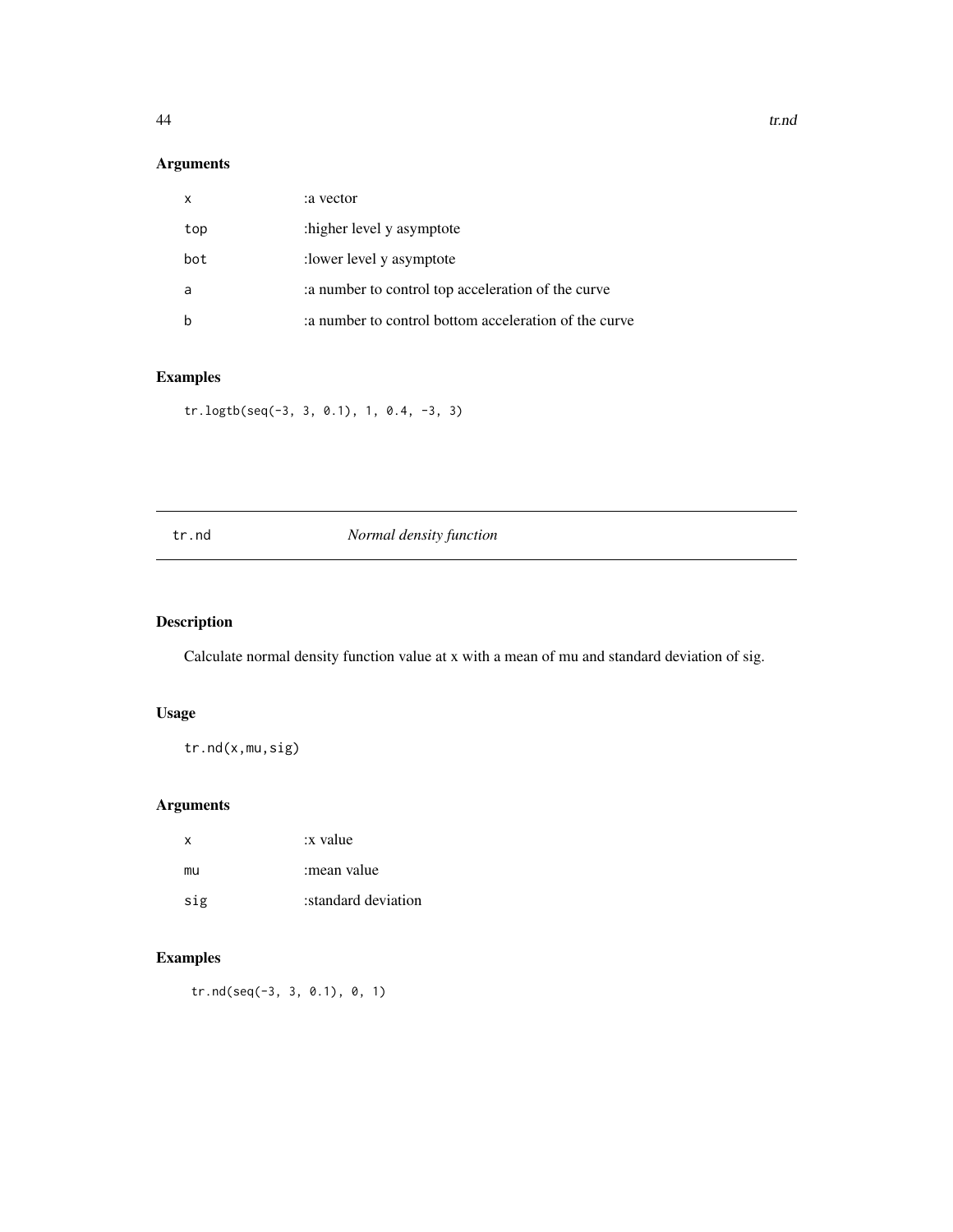<span id="page-44-0"></span>

Compute the value of the unit normal loss integral, with discontinuity and dispersion

#### Usage

tr.unli(x,disc,disp)

#### Arguments

| X    | :a vector      |
|------|----------------|
| disc | :discontinuity |
| disp | :dispersion    |

# Examples

tr.unli(-3:10, 1, 3)

xd.avt *Download data from Alpha Vantage*

# Description

This function will return time series data of financial securities from Alpha Vantage. Before using this function, a onetime registration is required to obtain a APIKEY, which is unique for users. Also, the key is valid for lifetime.

# Usage

xd.avt(ticker,type,size="full",apikey,interval)

# Arguments

| "TIME_SERIES_DAILY_ADJUSTED", "TIME_SERIES_WEEKLY", "TIME_SERIES_WEEKLY_AD |
|----------------------------------------------------------------------------|
|                                                                            |
|                                                                            |
|                                                                            |
|                                                                            |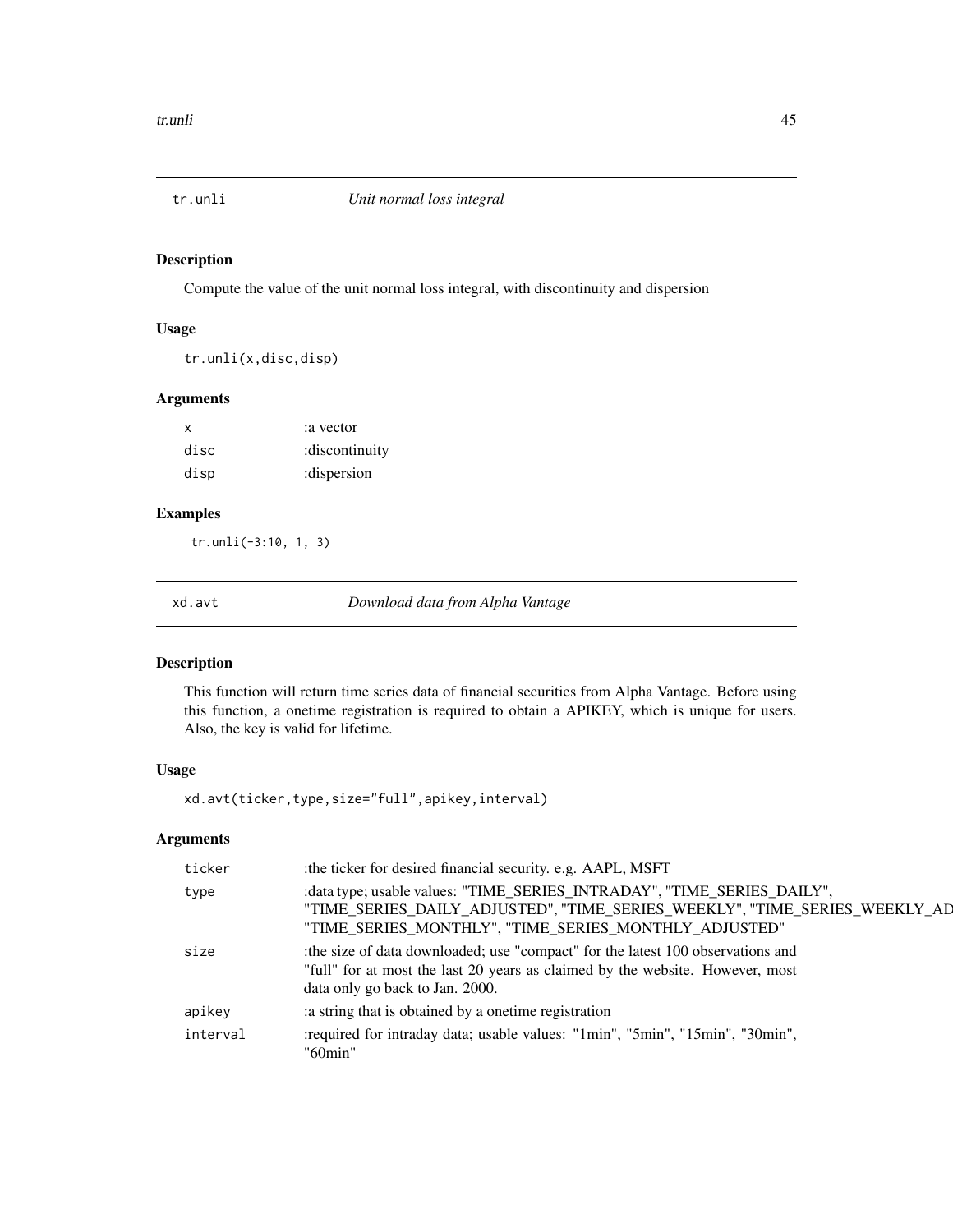#### Examples

- # All parameters are required to be strings
- # The example is to download Ford Motor Company's daily adjusted price.
- # The apikey here is just for demonstration purposes.
- T <- xd.avt("T","TIME\_SERIES\_DAILY","full","QB45BDBGP0O7W8TB")

xd.fred *Download data from Federal Reserve Bank of St. Louis*

#### Description

This function returns a data from the Federal Reserve Bank of St. Louis database. It can take one ticker or a string of tickers, which will output a merged data frame with all observations.

# Usage

xd.fred(tkr, start\_date, end\_date)

#### Arguments

| tkr        | the come data ticker or a string of tickers used by the database. |
|------------|-------------------------------------------------------------------|
| start date | : starting date of the data (default is set as $1900-01-01$ )     |
| end date   | :ending date of the data (default is set as 2018-01-01)           |

# **Examples**

```
cpi <- xd.fred("CPIAUCSL") # CPI data
head(cpi)
tail(cpi)
tkr <- c("CPIAUCSL", "DGS10", "A191RO1Q156NBEA", "UNRATE")
output <- xd.fred(tkr, start_date = "1900-01-01", end_date = "2018-01-01")
head(output)
#Frequently used tickers:
#CPIAUCSL: Consumer Price Index for All Urban Consumers: All Items
#A191RL1Q225SBEA: Real Gross Domestic Product
#DGS10: 10-Year Treasury Constant Maturity Rate
#UNRATE: Civilian Unemployment Rate
```
<span id="page-45-0"></span>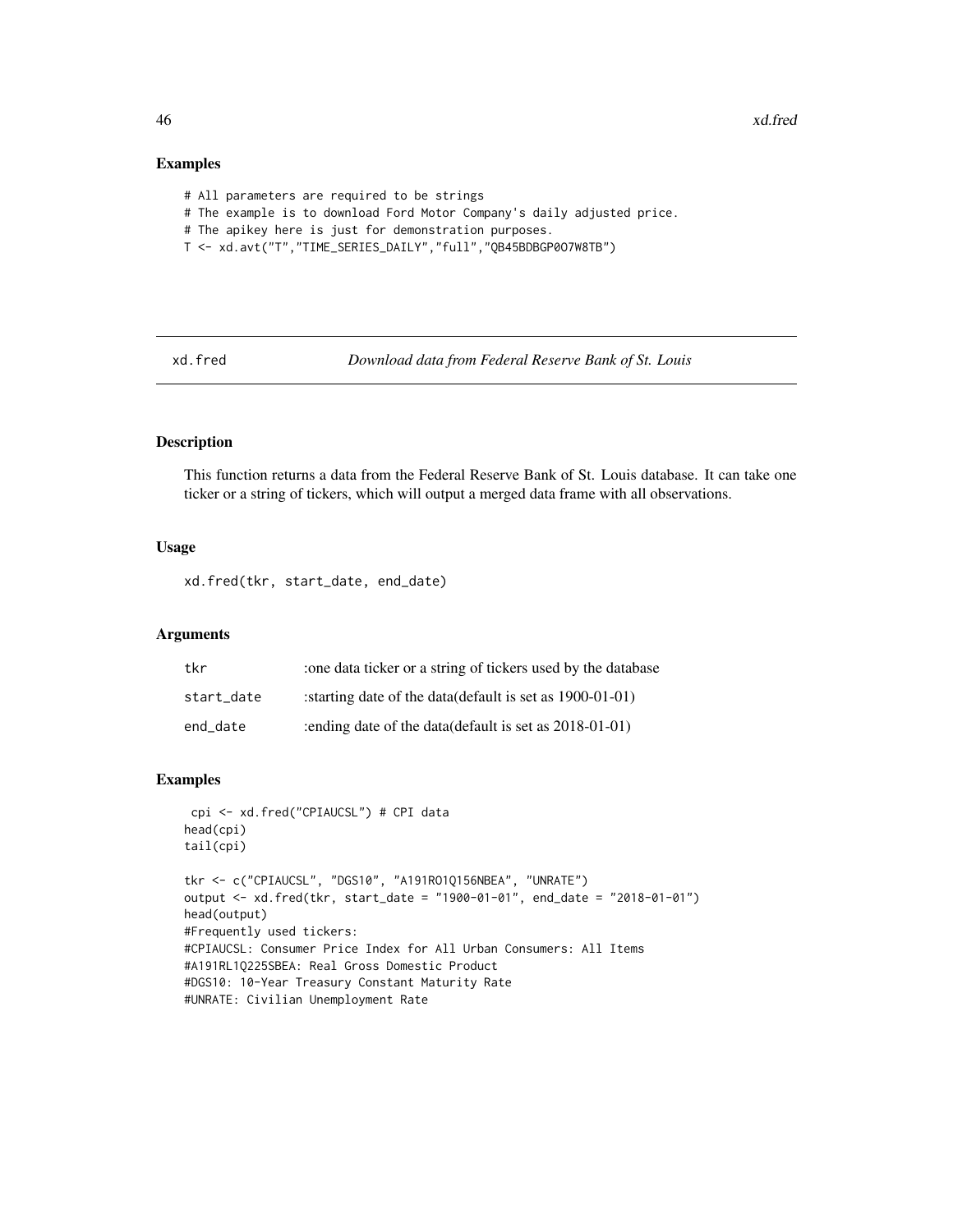<span id="page-46-0"></span>

This function returns a data contains information of data name, type and tickers

# Usage

```
xd.fred.tickers()
```
# Examples

xd.fred.tickers()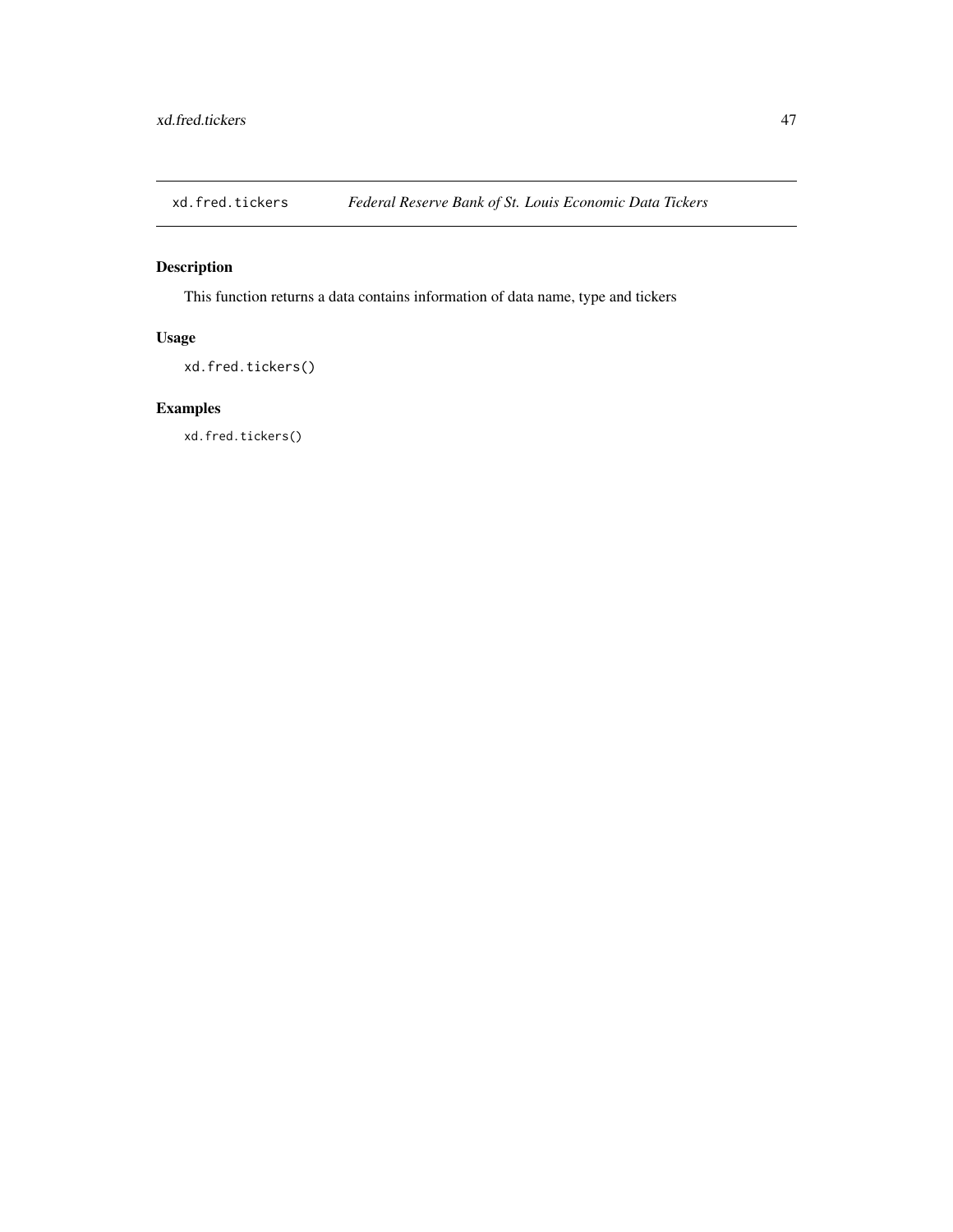# <span id="page-47-0"></span>Index

cor.lag , [3](#page-2-0) cor.spearman , [4](#page-3-0) cv.annu.fv,[4](#page-3-0) cv.annu.pv, <mark>[5](#page-4-0)</mark> cv.axp, <mark>[5](#page-4-0)</mark> cv.bondprice , [6](#page-5-0) cv.diff , [6](#page-5-0) cv.drawdown , [7](#page-6-0) cv.lag , [7](#page-6-0) cv.lead , [8](#page-7-0) cv.logs , [8](#page-7-0) cv.pctcng , [9](#page-8-0) cv.powers , [9](#page-8-0) df.sortcol,  $10\,$  $10\,$ df.stack , [10](#page-9-0) ds.corm , [11](#page-10-0) ds.kurt , [11](#page-10-0) ds.mode , [12](#page-11-0) ds.skew , [12](#page-11-0) ds.summ , [13](#page-12-0) pkg.reinstall , [13](#page-12-0) pkg.save , [14](#page-13-0) pl.2ts , [14](#page-13-0) pl.2tsgg , [15](#page-14-0) pl.3smoothtxt , [15](#page-14-0) pl.3smoothtxtgg , [16](#page-15-0) pl.3txt , [16](#page-15-0) pl.3txtgg , [17](#page-16-0) pl.coplot , [18](#page-17-0) pl.hist , [18](#page-17-0) pl.histgg , [19](#page-18-0) pl.hs , [19](#page-18-0) pl.hsd , [20](#page-19-0) pl.hsdgg , [20](#page-19-0) pl.mv , [21](#page-20-0) pl.s , [21](#page-20-0) pl.sgg , [22](#page-21-0) pl.sm , [22](#page-21-0)

pl.smgg, [23](#page-22-0) pl.ts , [23](#page-22-0) pl.tsgg , [24](#page-23-0) pl.tss , [24](#page-23-0) pt.alpha , [25](#page-24-0) pt.annexrtn, [25](#page-24-0) pt.annrtn , [26](#page-25-0) pt.annsd , [26](#page-25-0) pt.beta , [27](#page-26-0) pt.bias, [27](#page-26-0) pt.btavg , [28](#page-27-0) pt.cmexrtn , [28](#page-27-0) pt.cmrtn , [29](#page-28-0) pt.dalpha , [29](#page-28-0) pt.dbeta, [30](#page-29-0) pt.exploss , [30](#page-29-0) pt.hismv , [31](#page-30-0) pt.info , [31](#page-30-0) pt.jalpha, [32](#page-31-0) pt.m2 , [32](#page-31-0) pt.probloss , [33](#page-32-0) pt.roy, [34](#page-33-0) pt.sdexrtn , [34](#page-33-0) pt.semivar,[35](#page-34-0) pt.sharp, [35](#page-34-0) pt.sortino, $36$ pt.te, [36](#page-35-0) pt.treynor, [37](#page-36-0) pt.udrtn, [37](#page-36-0) pt.updwcap, [38](#page-37-0) reg.adj.r.squared, [38](#page-37-0) reg.aic , [39](#page-38-0) reg.bic , [39](#page-38-0) reg.dof , [40](#page-39-0) reg.dw , [40](#page-39-0) reg.linreg , [41](#page-40-0) reg.model , [41](#page-40-0) reg.r.squared, [42](#page-41-0) reg.std.err , [42](#page-41-0)